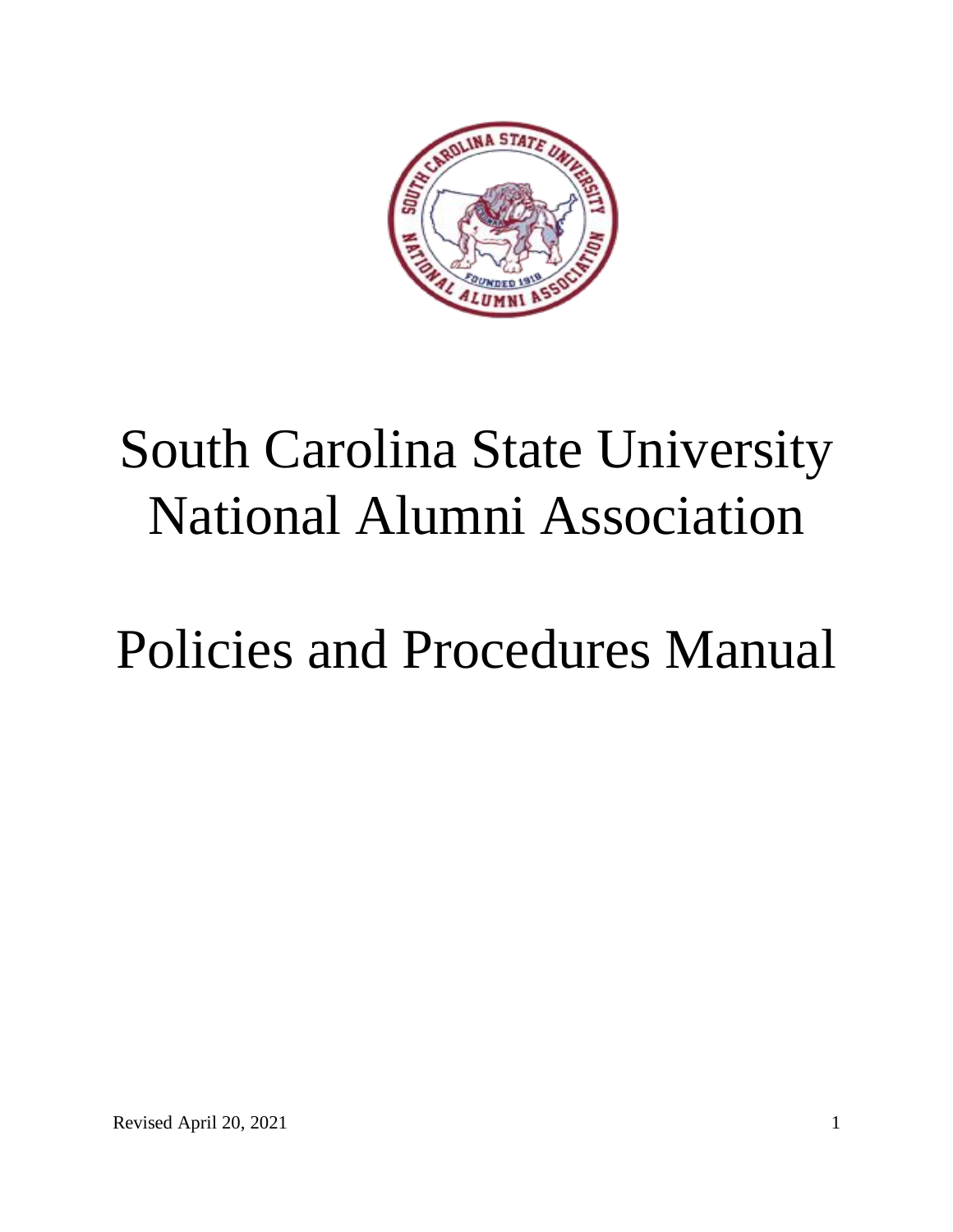# **Table of Contents**

| Revised April 20, 2021<br>$\overline{2}$ |
|------------------------------------------|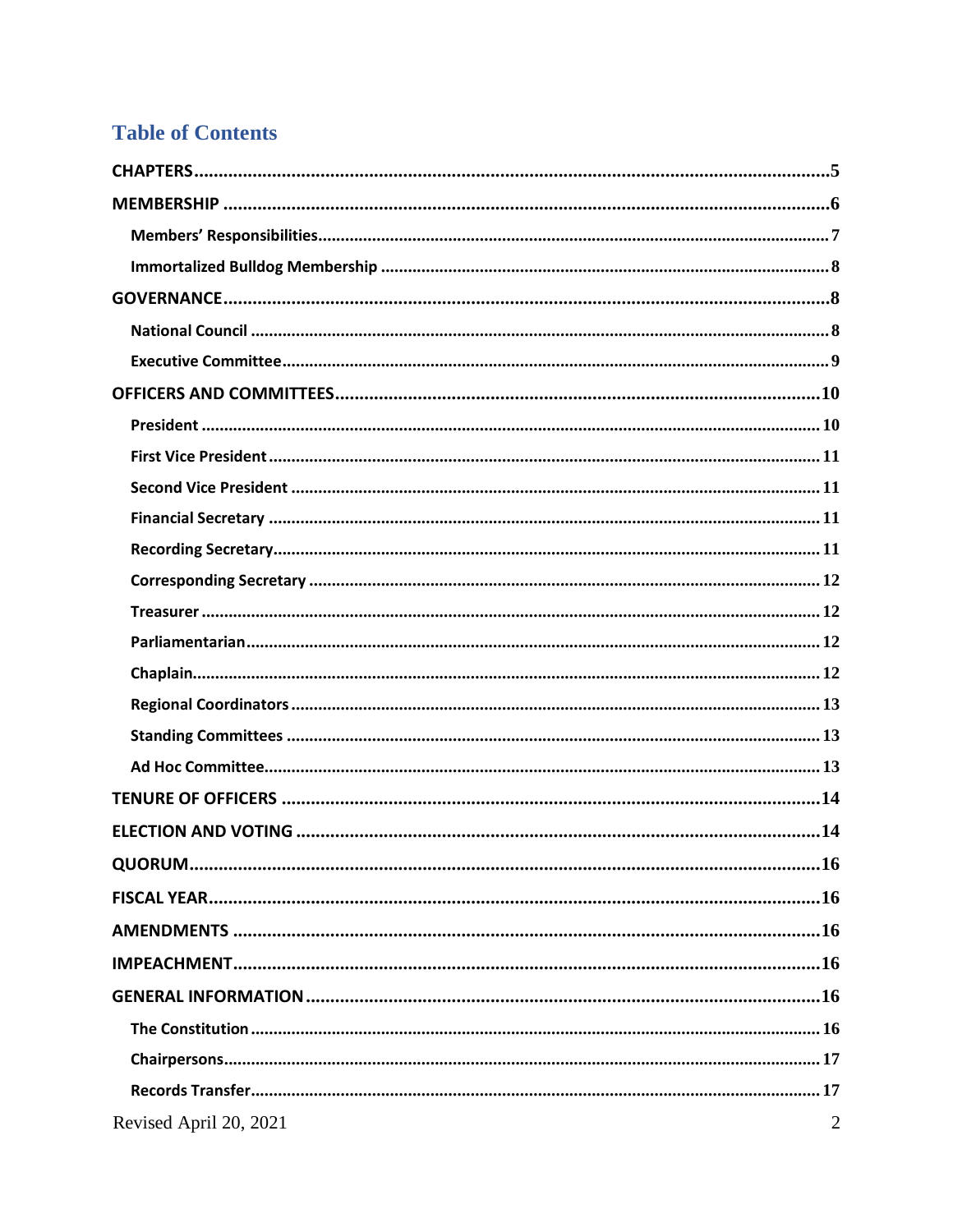| Revised April 20, 2021 | 3 |
|------------------------|---|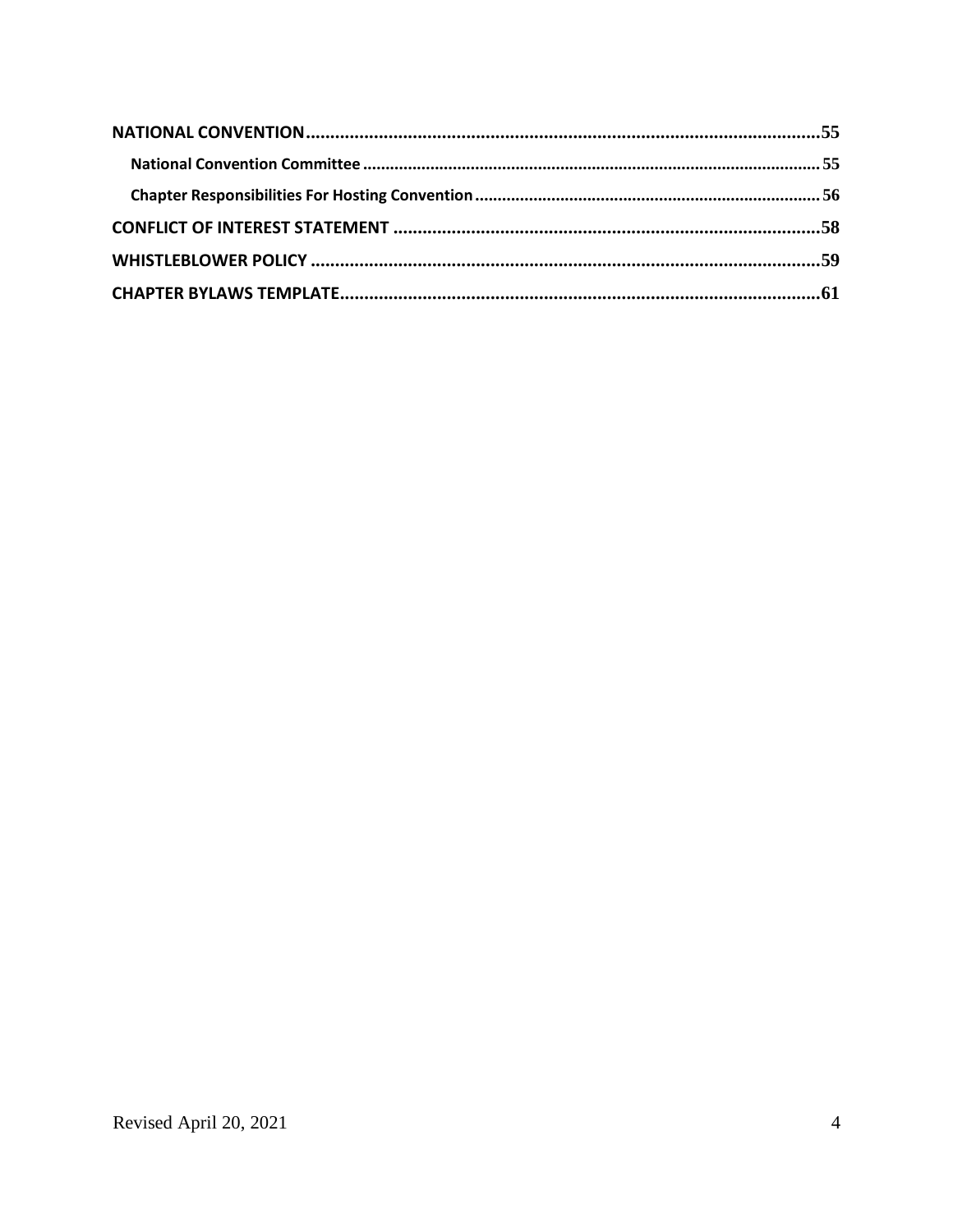# **POLICIES AND PROCEDURES**

For more than 103 years, South Carolina State University National Alumni Association has successfully provided strong support to South Carolina State University. How will SCSUNAA survive the next 103 years? Higher education is under increased pressure to become more selfsupportive. Institutions that successfully activate strong alumni associations seem to increase their chances to weather difficult situations. One doesn't have to look far in the state of South Carolina to see that several of our neighboring public universities have been incredibly successful in building support networks of alumni.

This organization shall be known as the South Carolina State University National Alumni Association, Incorporated (SCSUNAA), hereafter called the "Association."

#### **Mission:**

South Carolina State University National Alumni Association will be an integral force of the University by supporting and reinforcing its mission and goals.

## **Objectives:**

The objectives of the Association are to:

- a. Develop and maintain the spirit of the University
- b. Disseminate information
- c. Promote education and scholarship
- d. Cement the bond of fellowship and loyalty to the University

## **CHAPTERS**

<span id="page-4-0"></span>Each chapter has the responsibility of carrying out the purpose and mission of the Association and the chapter. The chapter leadership includes the officers as specified by the Association Bylaws and appointed committees deemed necessary by the chapter to implement the chapter's program. Each chapter is to send a delegate to each national meeting and convention.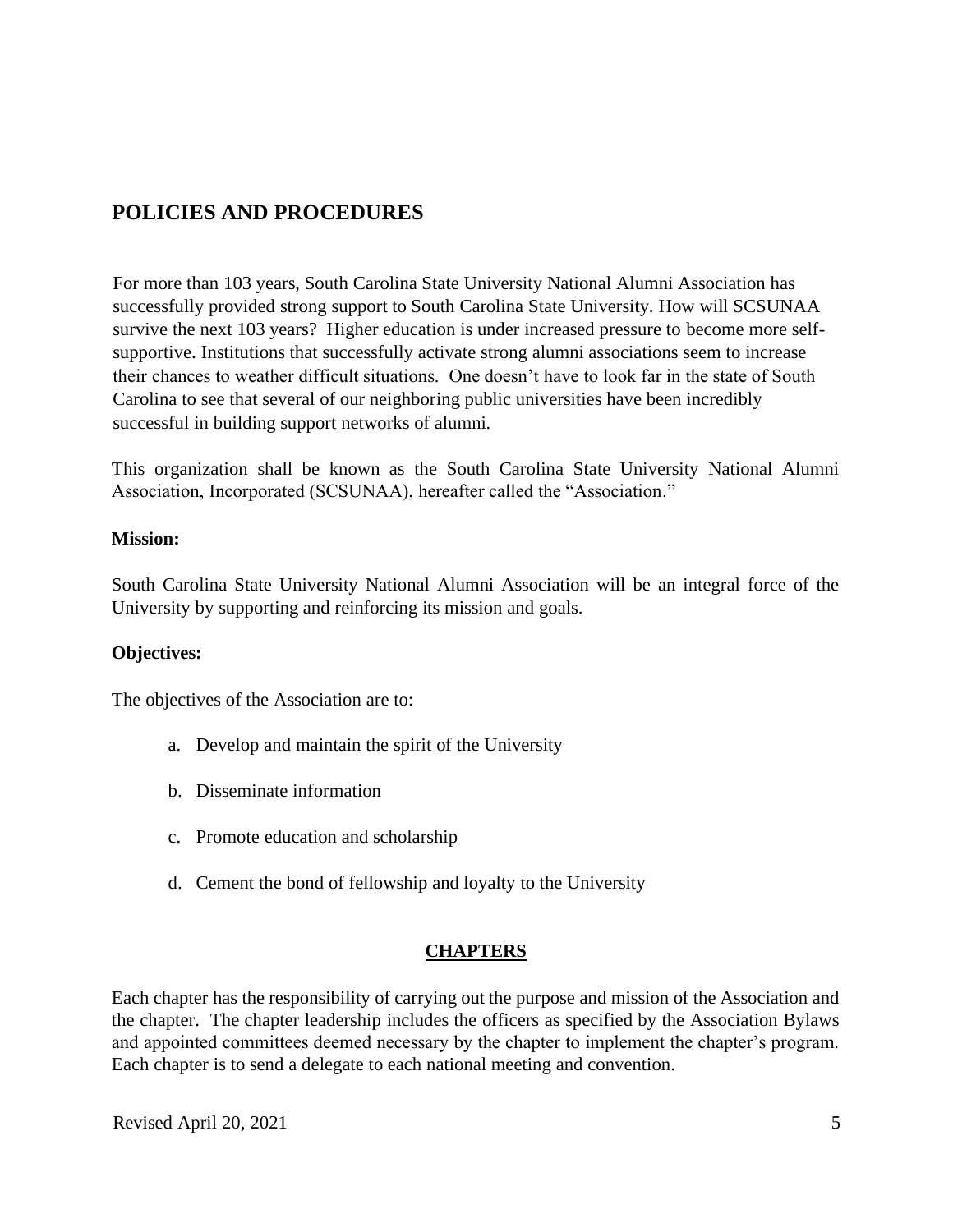## **MEMBERSHIP**

<span id="page-5-0"></span>The primary membership shall consist of graduates and former students of South Carolina State University. Non-graduates may also be members in special categories. Each member is connected to a chapter by one of these categories:

- 1. Chapter Member
- 2. Associate
- 3. At-Large
- 4. Life
- 5. Honorary

Each member is expected to participate in the chapter and national programs. Each member is also expected to abide by the rules and policies set forth by the Constitution and By-laws of the National Alumni Association and the local chapter.

## **Rights and Privileges of Membership**:

## **Chapter Member**

- May attend all regularly scheduled meetings of the Association (Regular meetings: May, November, February/March, and National Convention – July/August)
- May vote on issues pertaining to the Association.
- May hold office or serve on committees of the Association, when appointed or elected, subject to the Association's Constitution and By-laws.
- May take advantage of alumni discount rates and special programs.
- Are invited to alumni association activities, as applicable.
- Shall receive appropriate mailings of the Association. A membership card is issued to financial members.

## **Honorary Member:**

Honorary membership shall be extended to those persons recommended by an active member or chapter to the Executive Committee and approved by a majority vote at a national meeting in recognition of their outstanding service to the Association and who has exemplified the interest and desire to promulgate the objectives of the Association. Honorary Members do not have voting privileges. Special cards are authorized and issued to Honorary Members.

Revised April 20, 2021 6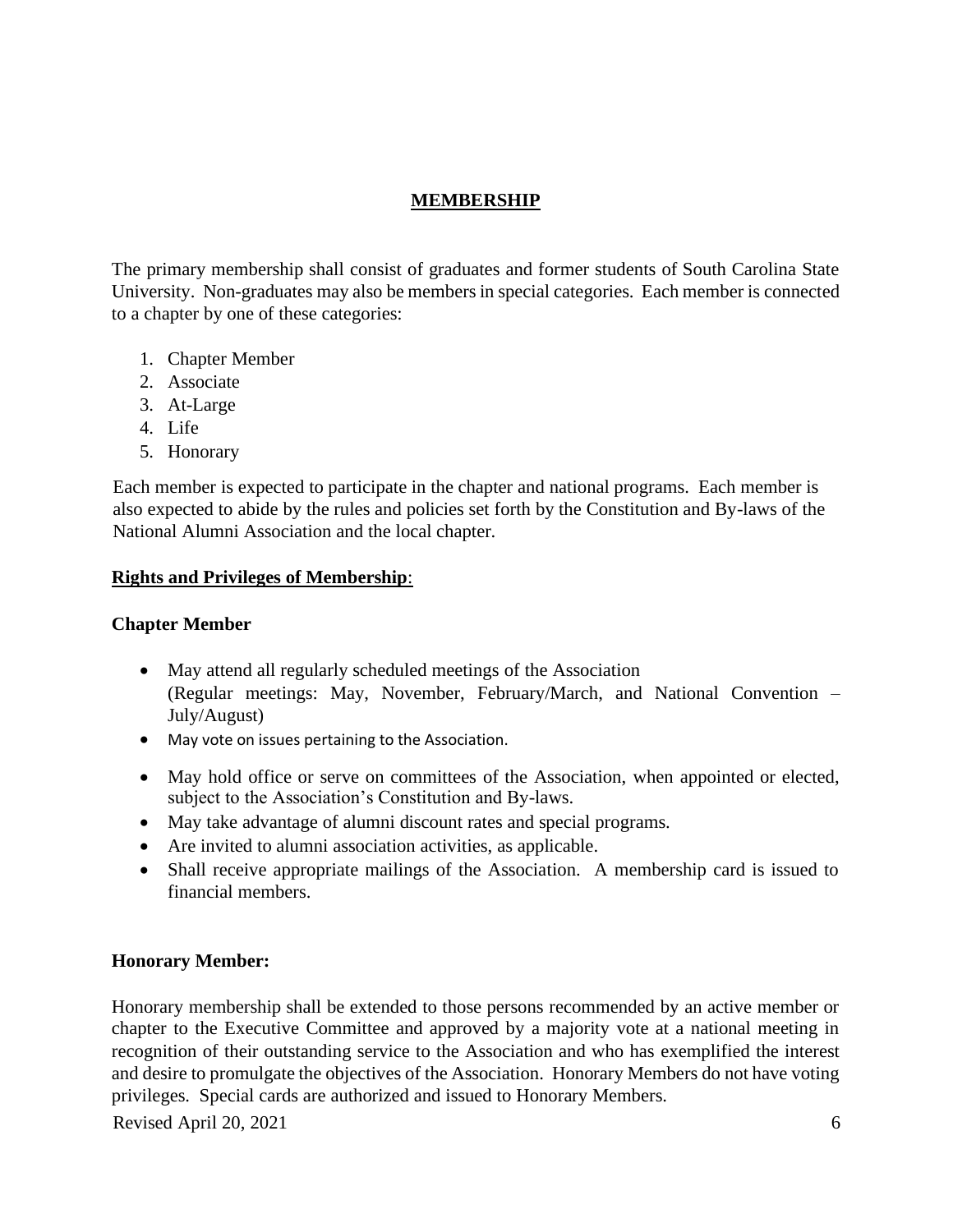#### **Associate Member:**

An Associate Member shall be any person who exemplifies interest and desires to promulgate the objectives of the Association. To be an Associate Member requires receiving the approval of the majority vote of those in a regular chapter meeting. An Associate Member has voting rights. All financial Associate Members receive a membership card.

#### **Life Member:**

A Life Member shall be any graduate, certificate holder, or any person who attended the University a minimum of one year and paid the full amount of \$750.00 to the Association as the Life Membership fee. See **Life Membership Dues Remittances** on page 40. Life Members are afforded voting privileges at the national level and at the chapter level if financial with the chapter. A special card and pin are authorized and issued to Life Members.

#### **At-Large Member:**

A graduate or any person who has attended the University a minimum of one year and is not affiliated with a chapter, may become an At-Large Member. At-Large Members have the privilege of voting during the national election of officers and all voting matters brought forth at the annual meeting. At-Large financial members receive a membership card.

#### <span id="page-6-0"></span>**Members' Responsibilities**

Members shall be engaged in the pursuit of fundraising projects and student recruitment to assist the University in its efforts to educate and develop young minds.

Fundraising: All members of the Association are expected to assist in all fundraising projects through either their local chapter or directly to the Financial Secretary.

Student Recruitment: Each member of the Association is expected to engage in the recruitment of at least one student eligible and qualified to attend South Carolina State University.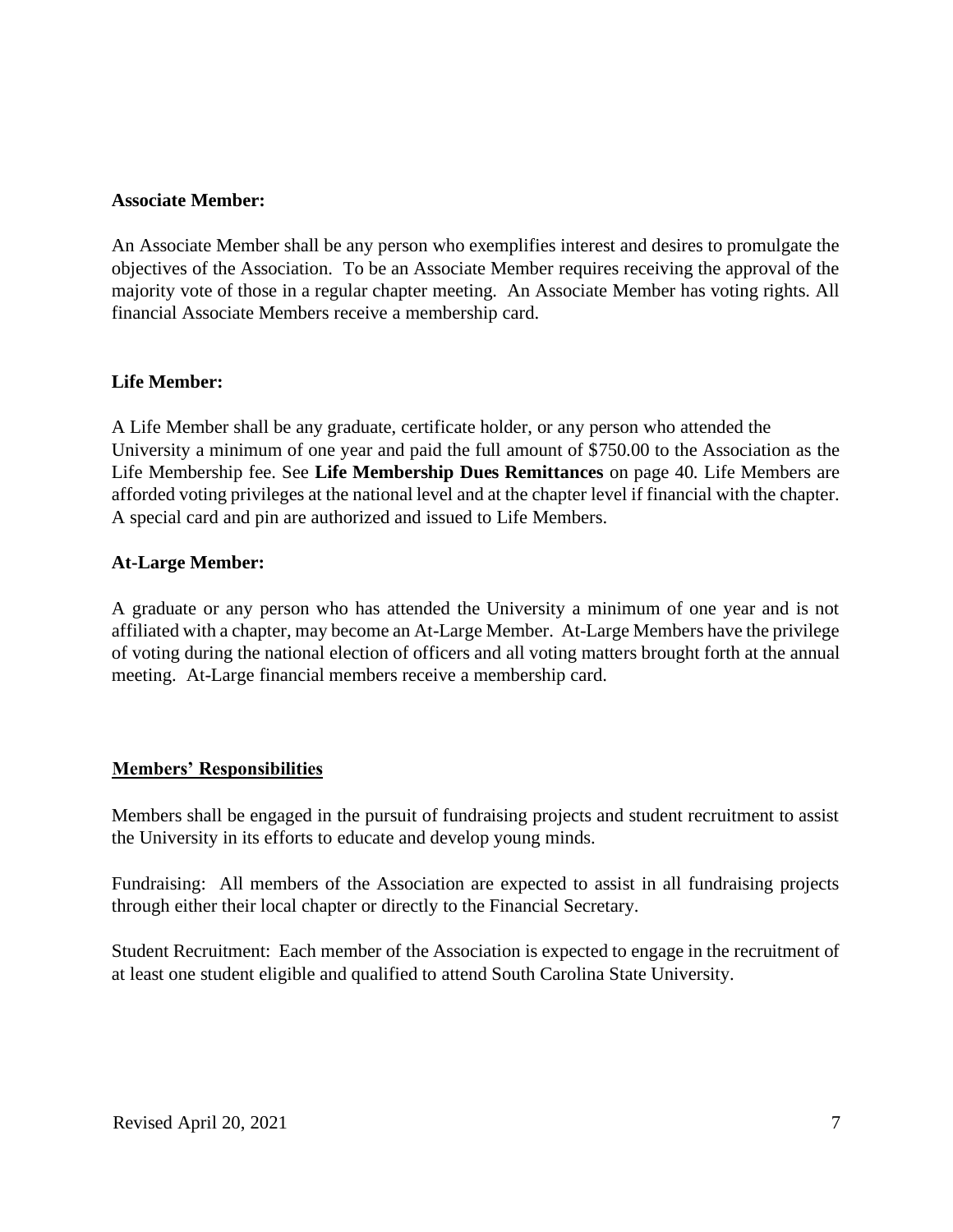#### <span id="page-7-0"></span>**Immortalized Bulldog Membership**

The Immortalized Bulldog Membership is the name of the membership category which recognizes our deceased alumni of SCSU. This category recognizes SCSU alumni deceased on or after July 1, 2014. Any alumnus of SCSU deceased as of July 1, 2014, may be listed in this membership. (For this purpose, an alumnus is anyone who has attended SCSU for a semester or longer.)

Transfer of membership – Names of deceased alumni will be removed from their local chapter's roster (if active) and placed on the Immortalized Bulldog Membership roster. Local chapters have the responsibility of submitting the names and class years of deceased alumni to the National Membership Team to be transferred and acknowledged. During the membership report of the annual meeting held during the National Alumni Convention, the number of deceased alumni transferred to the Immortalized Bulldog Membership roster for the year will be reported. Names of deceased alumni (from July to July) will be acknowledged during the ecumenical service of the convention.

The National Corresponding Secretary will be responsible for the archiving of the annual Immortalized Bulldog Membership lists. The establishment of this procedure began at the 2015 convention.

## **GOVERNANCE**

## <span id="page-7-2"></span><span id="page-7-1"></span>**National Council**

The South Carolina State University National Alumni Association's National Council (National Officers, Regional Coordinators, President or a representative from each local chapter, all Past Presidents of the Association, Chairperson(s) of all Committees, Director of Alumni Relations, one Future Alumni Chapter Member elected by the Future Alumni Activities Committee) shall be the governing body of the Association. The Council has comprehensive duties and powers for the control, supervision, management, and governance of all affairs of the Association. In addition, the Council has the responsibility to approve and operate a single unified budget for all operations of the Association and approve the establishment of any new committees. The National Council must determine the functions, fundraising activities, and disbursement of funds as identified in the adopted budget.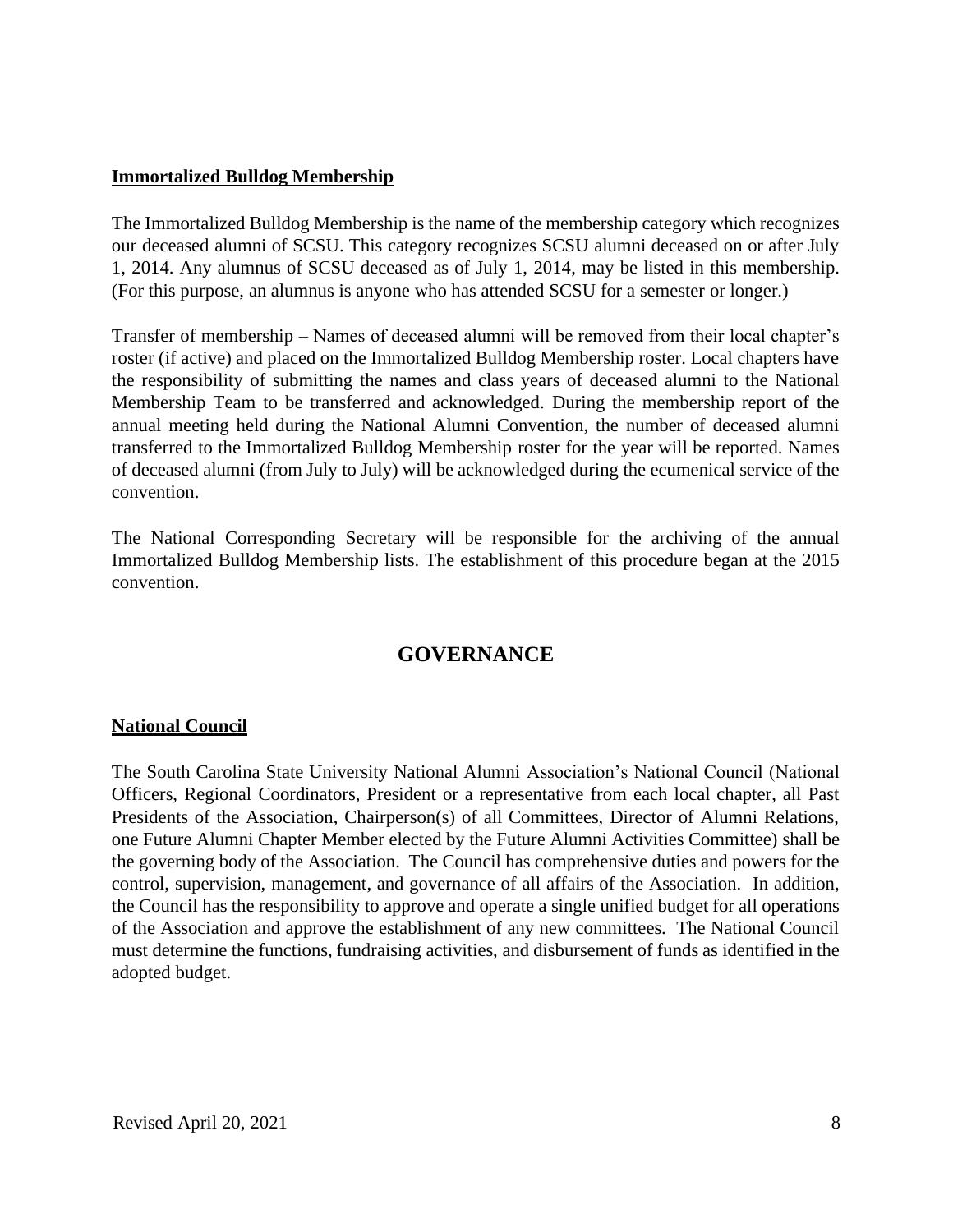The National Council shall meet quarterly (May, July/August, November, and February/March). All members of the Council shall be eligible to vote on actions by the national body.

The President of the Association is elected biennially by the membership and may not serve more than four years (two terms) in succession. Members of the council, that are elected, may not serve more than two successive full terms (two years per term) in the same position**.** However, members may serve more than two terms, if the office is different.

#### <span id="page-8-0"></span>**Executive Committee**

As put forth in the SCSUNAA Constitution, the Executive Committee shall consist of the National Officers, Immediate Past President, Committee Chairpersons, Regional Coordinators, and the Director of Alumni Relations. The Association President shall preside over meetings of the Executive Committee, the National Council and the national body.

The Executive Committee shall support the President and elected members of the Association in activities and processes established for the advancement of the Association. The Committee is charged to assist in the formulation of Association policies as follows: fundraising projects, property control, National Alumni Association scholarships, management of life membership funds, and other appropriate matters when specified.

The Executive Committee will meet at the request of the Association President for the purpose of addressing matters of concern to the National Association. Actions taken during called meetings shall be reported fully to the National Council, as soon as feasible, and to the national body at its next meeting for ratification.

To better facilitate the timely execution of business pertinent to the Association, which requires disbursement actions between called meetings of the National Council and the national body, the Executive Committee shall be authorized to spend up to \$500 per fiscal year prior to receiving National Council approval. All actions taken in this manner shall be reported fully and in established order to the National Council as soon as possible and to the national body at its next called meeting. This designated amount is independent of and unconstrained by any amount the Association President is similarly authorized to disburse between called meetings.

It shall be the duty of the Executive Committee to authorize the establishment of new chapters in areas where none exist. The Committee shall recommend candidates for the National Council whenever a vacancy occurs.

Business of the Executive Committee and/or the National Council may be conducted via: US mail, electronic mail, telephone, or other communication technologies. Likewise, voting by either body can also be executed by the above communication sources. Any actions from these resources must be ratified by the respected body at its next meeting.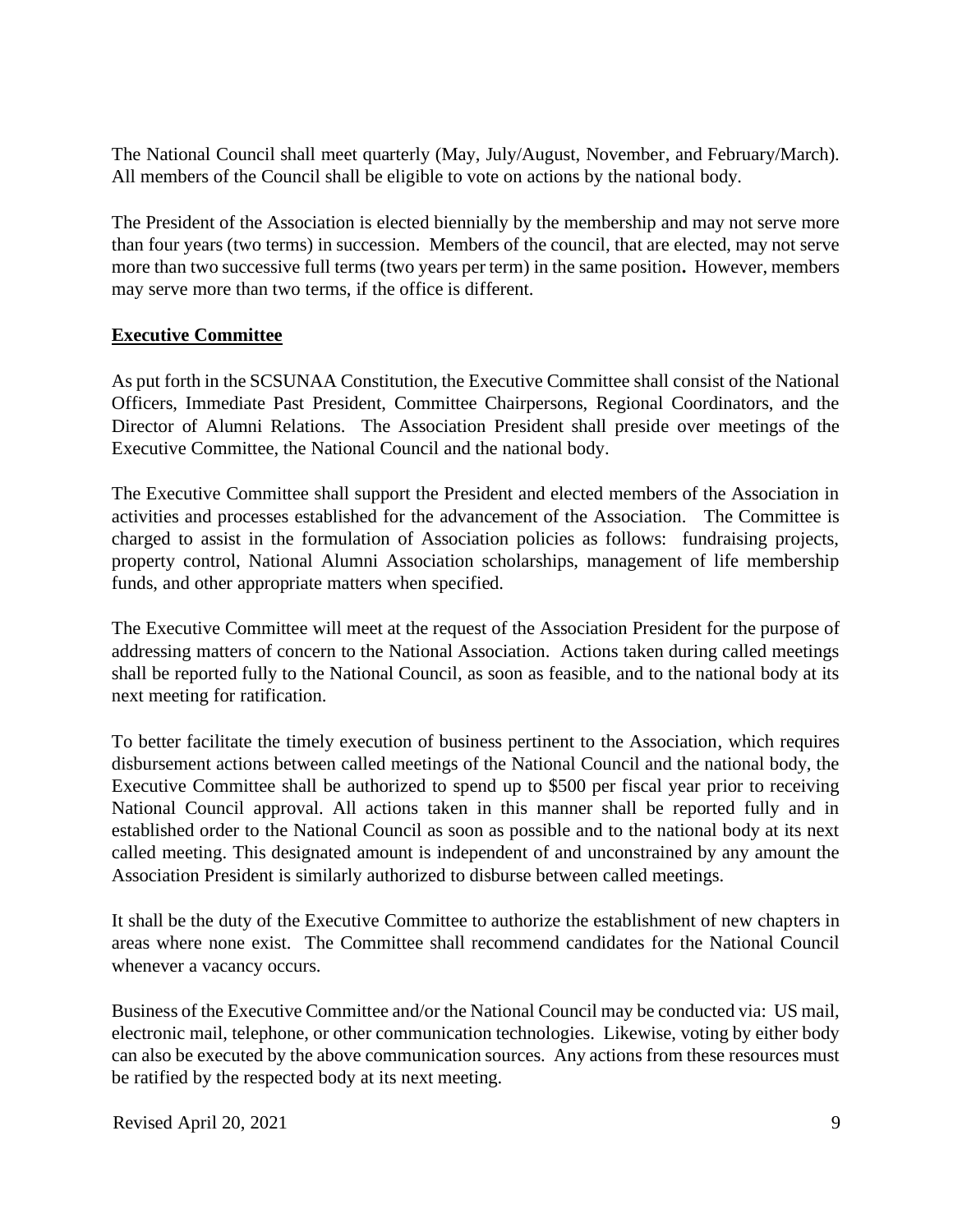# **OFFICERS AND COMMITTEES**

#### <span id="page-9-1"></span><span id="page-9-0"></span>**President**

The administrative and executive head of the South Carolina State University National Alumni Association is the President, who exercises complete authority subject only to the direction of the Executive Committee of the Association. The President is responsible for carrying out policies of the Executive Committee and National Council. It is the duty of the President to keep the National Council, and through them, the membership fully informed concerning the operations and needs of the Association.

The President reports regularly to both the Executive Committee and National Council and makes a detailed report on the annual operations of the Association. The President recommends development of programs/projects, appointment of chairpersons of committees, and Ad Hoc committees.

The President presents all matters concerning the Association that are considered by the National Council to the Executive Committee. He/she also participates in the development of the proposed budget of the Association. He/she is the official medium of communication between the chairpersons of committees, all other administrative officers, and the total membership.

It is the duty of the President to meet with the Executive Committee and to keep them fully informed on the operation of the Association and its needs. He/she must prepare for the National Council through the Executive Committee, by July 31st of each year, a detailed report on the operation of the Association for the preceding year. He/she is responsible to the Executive Committee for enforcing all its policies, rules, and regulations; and he/she is also the official medium of communication between the National Council, University officials, agencies, and organizations.

To better facilitate the timely execution of business pertinent to the Association, which requires disbursement actions between meetings with the Executive Committee, the President shall be authorized to spend up to \$200 per fiscal year prior to receiving Executive Committee approval. All actions taken in this manner shall be reported fully and in established order to the Executive Committee and the National Council as soon as possible and to the national body at its next called meeting.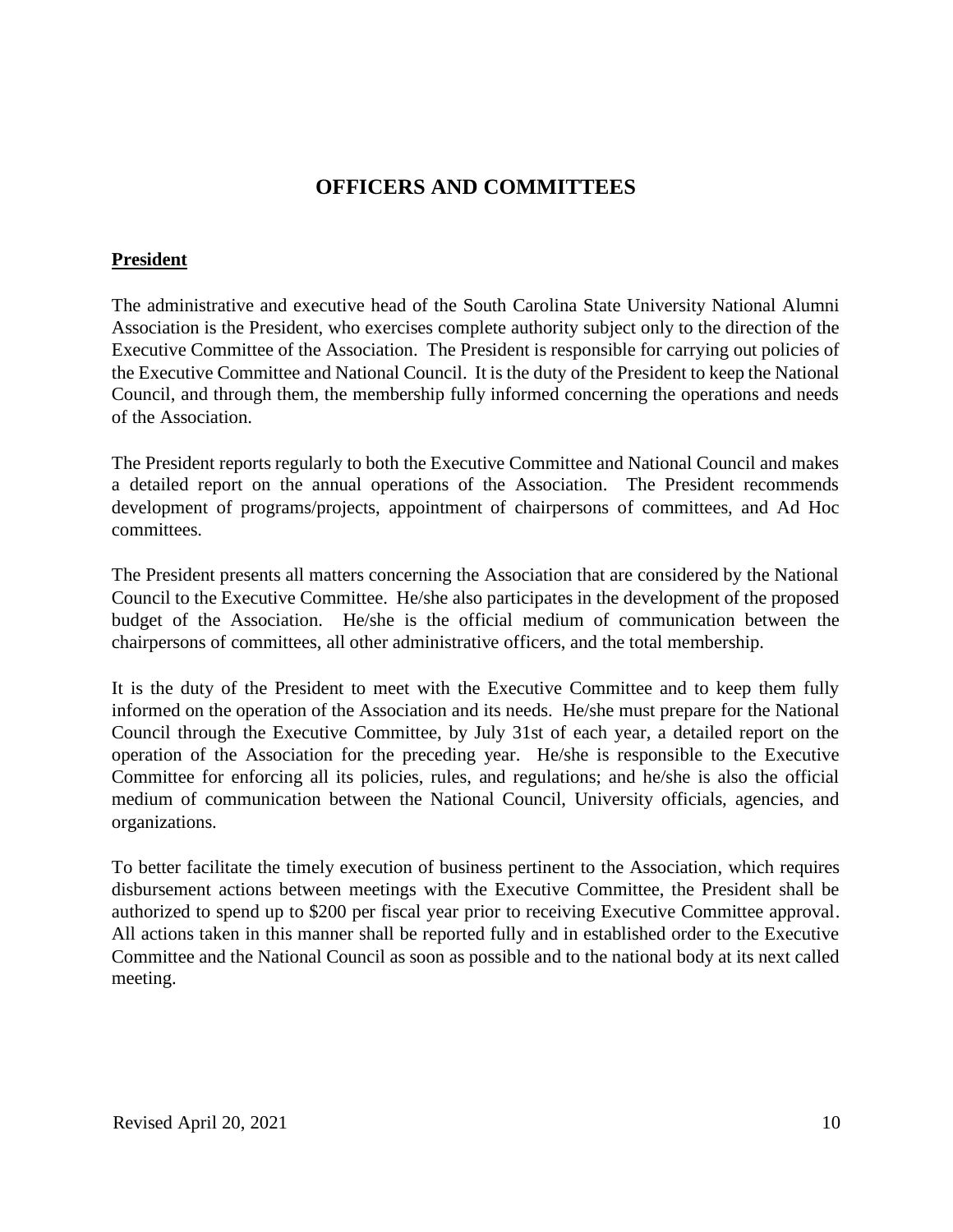The President is the leader and official spokesperson for the Association, subject to established policies. He/she promotes the educational excellence and general development and welfare of the Association. He/she is a member of all committees of the Association and has the right to attend all meetings. The President also ensures the establishment of appropriate procedures to provide members the means for getting advice on questions of Association policy and governance.

#### <span id="page-10-0"></span>**First Vice President**

The First Vice President shall preside in the absence of the President, exercise all functions of the President in case of his/her absence, serve on committees when appointed to such by the President.

#### <span id="page-10-1"></span>**Second Vice President**

The Second Vice President shall serve on special and ad hoc committees when appointed to such by the President. He/she assist the First Vice President and exercise all functions to the First Vice President in case of his/her absence.

Within the Association hierarchy, the Second Vice President shall rank as the senior officer of the Association after the President and First Vice President.

#### <span id="page-10-2"></span>**Financial Secretary**

The Financial Secretary is responsible to the President. The Financial Secretary is the liaison between the President and the Treasurer on all monies paid to the Association. Specifically, the Financial Secretary shall receive and record all finances, transfer all finances to the Treasurer**,** keep and maintain all financial records, both receipts and disbursements. He/she shall keep a record of disbursements through the use of vouchers that are submitted to the Treasurer. He/she shall inform chapters of all assessments and the deadline for submitting the same. He/she shall be bonded at the expense of the Association.

#### <span id="page-10-3"></span>**Recording Secretary**

The Recording Secretary is responsible to the President and shall keep accurate and detailed records of the minutes of all national meetings (to include the National Convention) and National Council/Executive Committee meetings. He/she makes available copies of the National Convention Minutes to Chapters no later than three (3) months after the close of the National Convention.

He/she circulates copies of minutes of the National Council/Executive Committee meetings to chapter presidents. He/she makes available a written report of the actions and activities of National Council/Executive Committee to all chapter presidents. He/she performs such other duties pertaining to the office as the National President and National Council/Executive Committee may designate.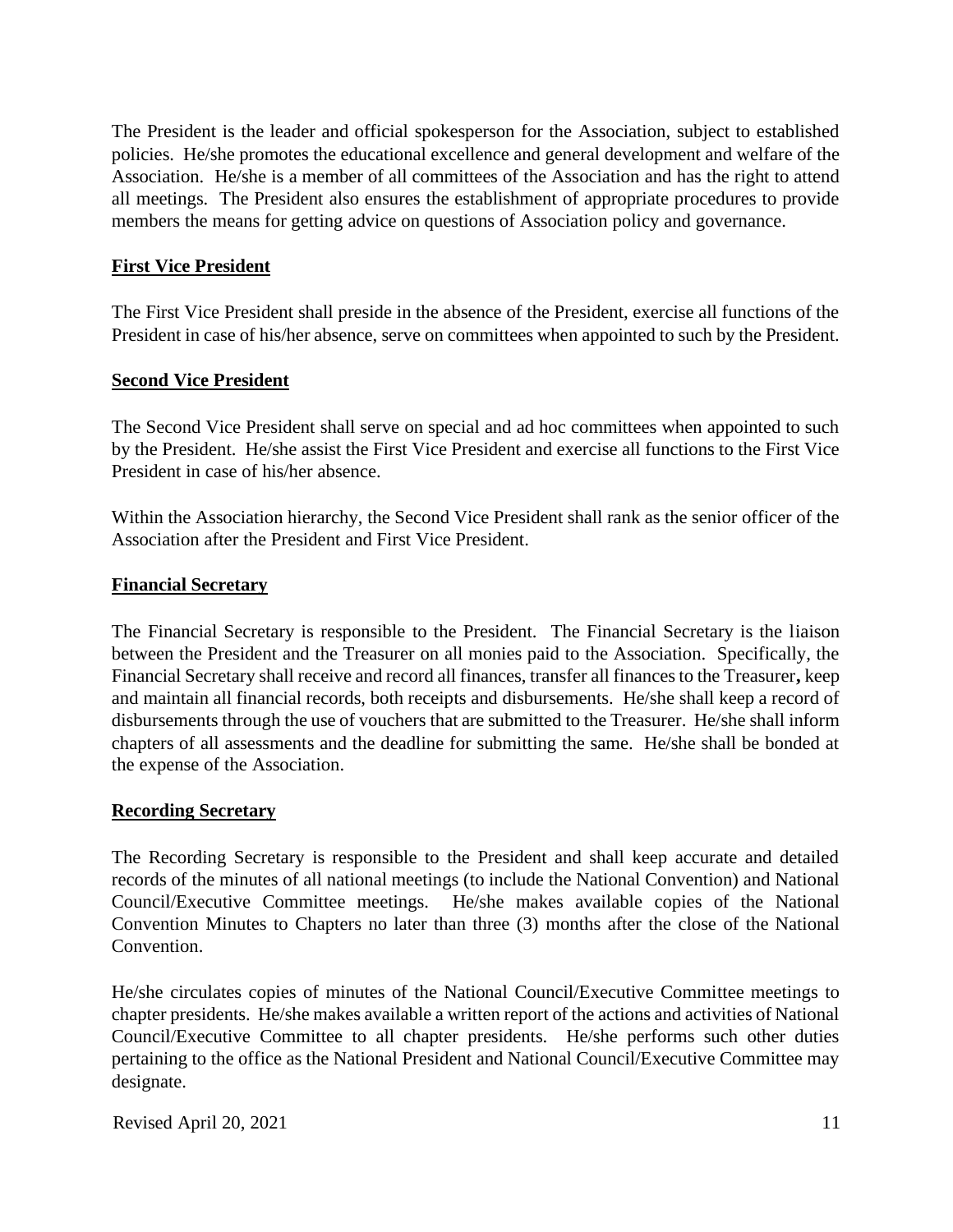#### <span id="page-11-0"></span>**Corresponding Secretary**

The Corresponding Secretary has the responsibility, with commensurate authority, for the effective and efficient management of all printed materials pertaining to the Association. He/she shall be responsible for sending all correspondence authorized by the National President, National Council/Executive Committee, such as notice of meetings and minutes. All authorized correspondence must be signed by the President.

#### <span id="page-11-1"></span>**Treasurer**

The Treasurer is responsible for supervision of all aspects of the financial program of the Association, which includes the operational budget and any problems which may develop in any aspect of the accounts of the Association. Specifically, he/she shall be responsible for all monies of the Association. He/she shall receive and deposit all funds of the Association from the Financial Secretary and keep written account of the same. He/she shall disburse monies only when vouchers are submitted by the Financial Secretary. He/she shall prepare and present a detailed report of income and disbursements to the National Council/Executive Committee and the general membership at each meeting. He/she serves as Chairperson of the Budget and Finance Committee. He/she shall insure the financial records are audited on a quarterly basis. He/she must keep a financial file which includes: bank statements, cancelled checks, investment statements, IRS forms and records. He/she shall be bonded at the expense of the Association.

#### <span id="page-11-2"></span>**Parliamentarian**

The Parliamentarian **is** an appointed position and responsible for all duties related to the office using the latest edition of "Roberts' Rules of Order". He/she advises and counsels the President and the Association on matters of Parliamentary procedure. He/she shall have a copy of the Association's National Constitution and By-laws, as well as "Roberts' Rules of Order**"** at each meeting. He/she provides explanation and advice on parliamentary law.

The Parliamentarian shall sit in close proximity to the President during meetings to facilitate alerting the "Chair" to any errors in procedure or violations of rules. In addition, he/she shall assist in the preparation of by-laws and amendments, and interpretation of rules and general procedures.

## <span id="page-11-3"></span>**Chaplain**

The Chaplain is responsible for all duties related to the religious order of the Association and other duties as assigned by the President.

Revised April 20, 2021  $\frac{12}{2}$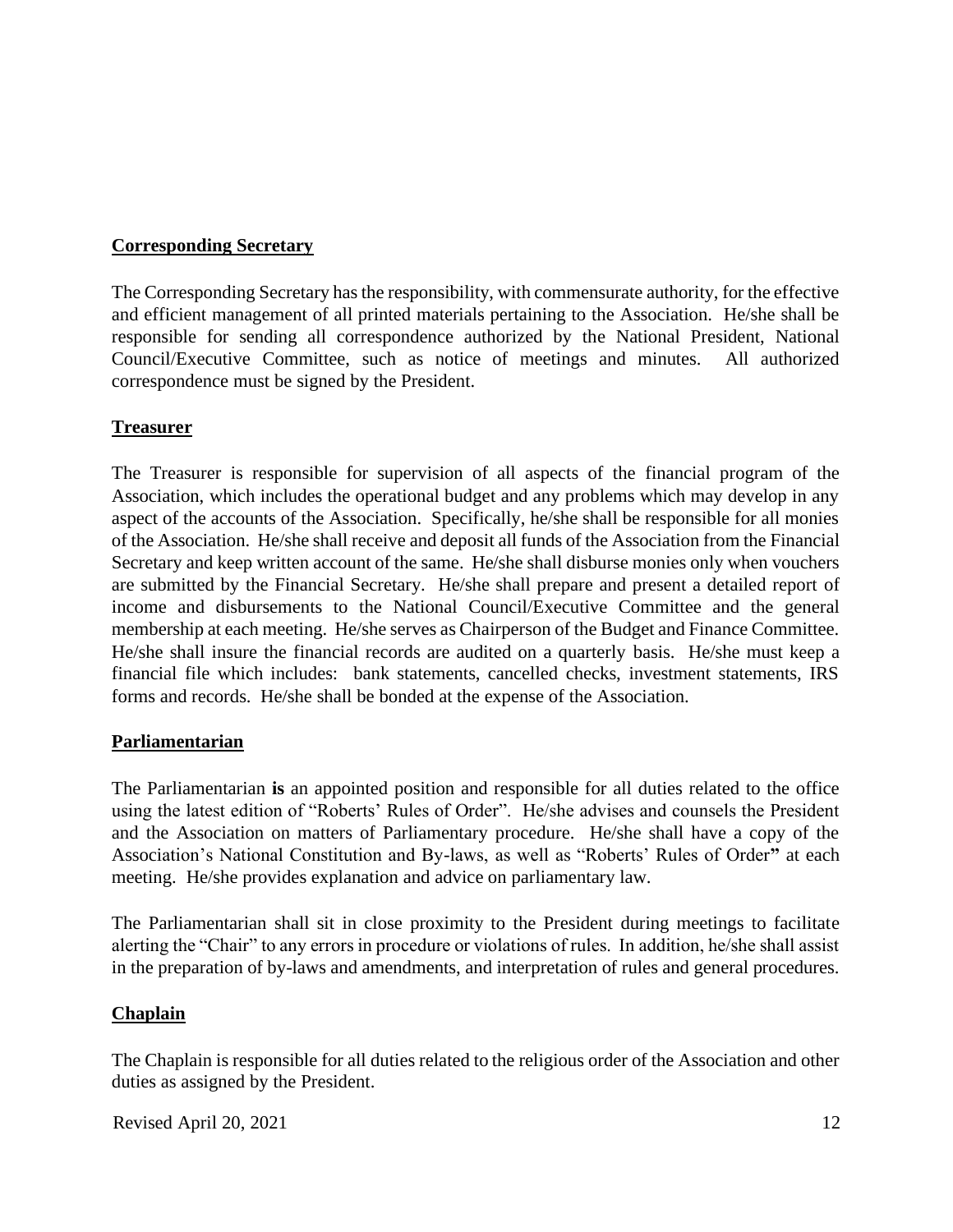## <span id="page-12-0"></span>**Regional Coordinators**

A Regional Coordinator is appointed to each of seven areas encompassing the membership. The role of this body is to provide oversight and support to chapters in matters relating to membership. The chapter's membership chairperson will serve as the point of contact to the Regional Coordinator. Regional Coordinators may also provide recommendations to the Executive Committee for the establishment of new chapters in their area. (See detail description on page 55)

#### <span id="page-12-1"></span>**Standing Committees**

Only those committees listed in the Constitution and By-laws are Standing Committees (Nominating Committee, Auditing Committee, Credentials Committee, Hospitality/Special Events Committee, Scholarship Committee, Membership Committee, Alumni Awards Committee, Future Alumni Committee, National Alumni House Committee, Constitution and By-laws Committee, Development Committee, Technology Committee, and Political Action Committee)

Standing Committees shall meet and plan assigned activities and functions.

Reports of committee assignments should be sent to chapters in order to facilitate quality discussion and decision-making. Presentation of reports shall include a standard format to include the purpose, rationale, expectations, cost (if any) and recommendations. Upon approval by the national membership, a corrected typed copy should be given to chapter presidents for their membership, the National Council and Executive Committee.

To facilitate the orderly transfer of records to newly elected and/or appointed Standing Committee Chairs, following a transitional meeting, all records and materials relating to the position of the South Carolina State University National Alumni Association shall be delivered to that successor within thirty days.

## <span id="page-12-2"></span>**Ad Hoc Committee**

An Ad Hoc Committee may be appointed by the National President for a specific purpose, case, or situation. Upon completion of the assigned task, the committee is dissolved.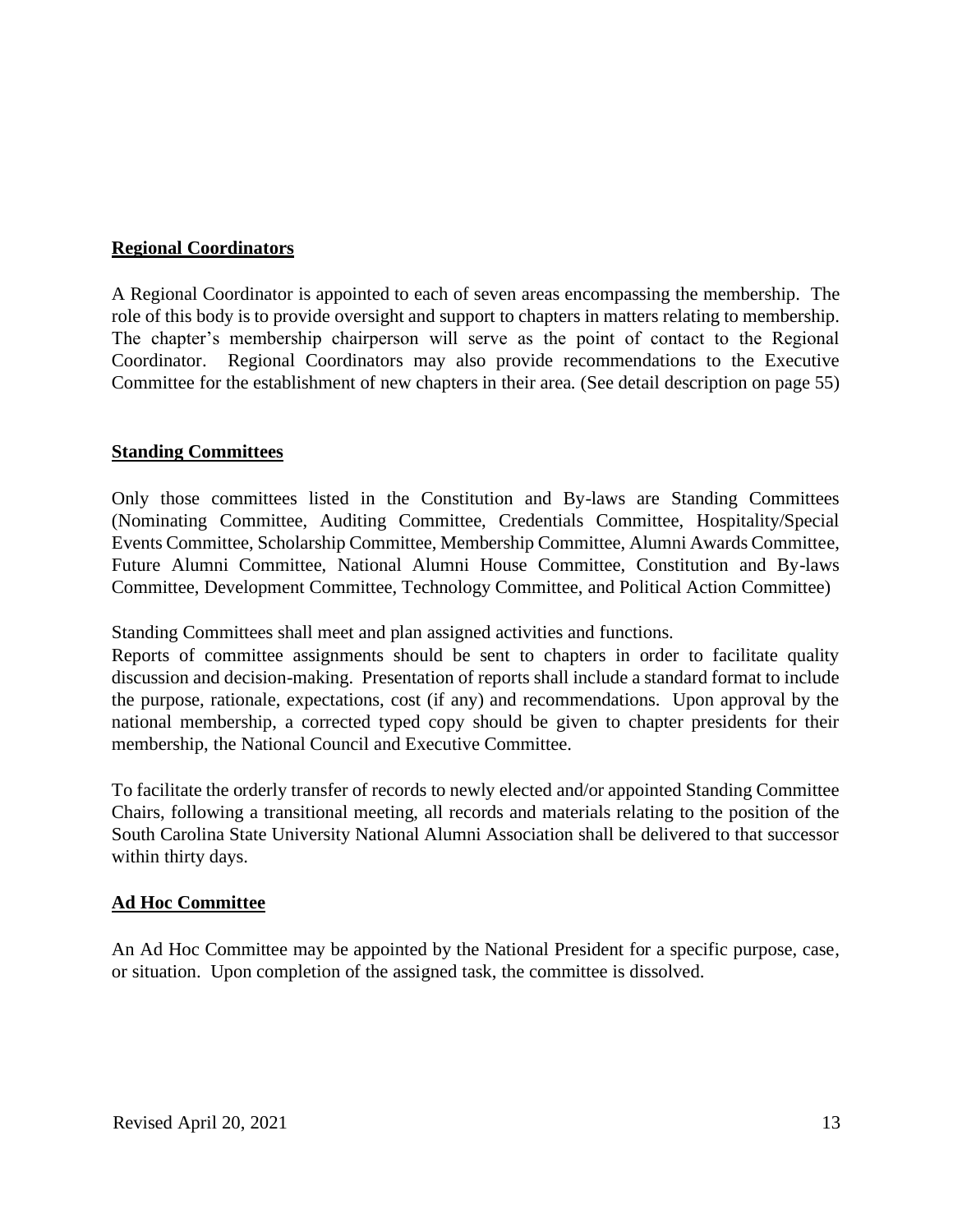# **TENURE OF OFFICERS**

<span id="page-13-0"></span>The officers of the National Alumni Association shall be those voted into office by eligible voting members during authorized elections. Each officer shall serve a term of two years and may be reelected for one additional consecutive term in that office, except as provided for in Article VII, Section 8 of the Constitution and By-laws. An officer desiring to continue in the same capacity, may seek said office after staying out for one term.

# **ELECTION AND VOTING**

<span id="page-13-1"></span>The Constitution and Bylaws of this Association require the election of National Officers every two years:

All officers of this Association shall be elected by the voting members of this Association, each odd year by the "BALLOT BY MAIL SYSTEM" or the "ELECTRONIC BALLOT SYSTEM." Under this system, every At-Large, chapter, associate (who is financial), and life member shall be entitled to one vote for each office to be filled.

All ballots shall be distributed to voting members by mail through the United States Postal System, the approved electronic ballot/voting system, or both.

To qualify as a nominee for any national office, one must meet the following:

- Must be a graduate or any person who has attended South Carolina State University for a minimum of one year.
- A financial voting member of the Association
- Attended at least three general meetings within the last 24 months; of the three General meetings at least, one must be an annual meeting.

To qualify as a nominee for National President, First Vice President, and Second Vice President, one must meet the following additional qualifications:

- Member of the SCSUNAA for a minimum of 5 years.
- Served as a member of the National Council for a minimum of one 2-year term.
- Attended a minimum of three (3) General Meetings during the 24-month period prior to the election.

The **Credentials Committee** shall certify all nominees for office and determine whether chapters and general members are eligible to vote in the election.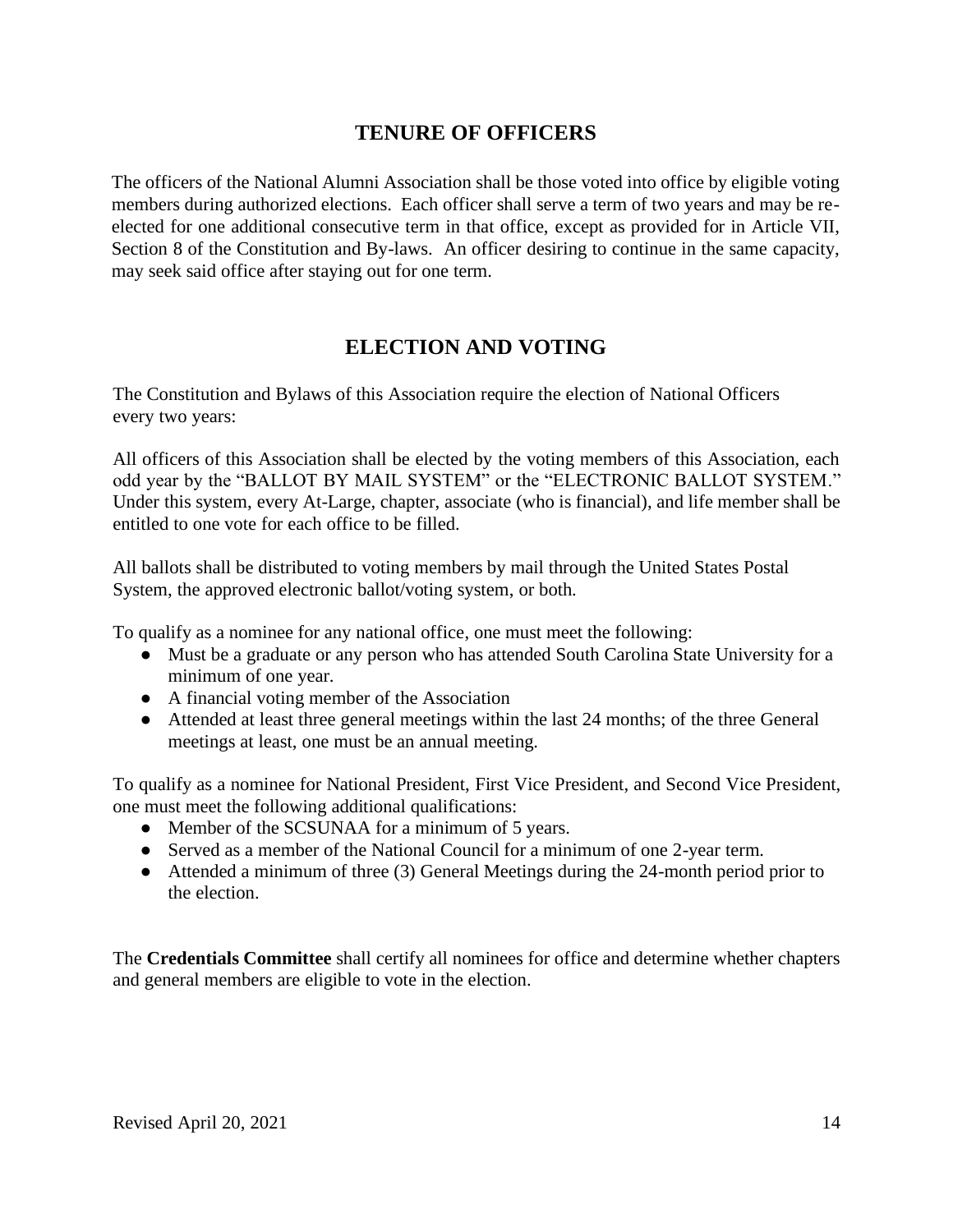Responsibility of Candidates:

- Candidates are restricted from being involved in the election process (i.e., handling ballots, determining voter eligibility) unless their current position (i.e., President, Financial Secretary, Chapter President, Treasurer) justifies their involvement.
- This does not prohibit a candidate from serving on the Nominating/Election Committee.
- Candidates are cautioned to refrain from making personal attacks on other candidates as a campaign strategy.
- Each candidate will have a maximum of two minutes to address the body at the Quarterly meeting prior to the May meeting. (Either the candidate or their representative may make remarks on their behalf)

The Nominating/Election Committee shall prepare with the aid of "Nominating Blanks" an official ballot.

Nominations will also be accepted during a National Meeting that precedes the Nominations deadline. Each nomination must be submitted by a financial member of the Association. This Committee shall prepare the official ballot after the Credentialing Committee has considered eligibility of all nominations received from chapters and individual members. The prepared ballot shall include space for write-in candidates and shall be circulated to every active general and /or chapter member not less than 30 days prior to the date of the "May" meeting.

All ballots must be sent through the United States Mail so as to arrive at the approved election receipt address in a sealed envelope at least five business days prior to the date of the "May" meeting **or** submitted through the approved electronic ballot/voting system within the same time span. The seals on envelopes are not to be broken until the official election confirmation process begins prior to the "may" meeting.

The Elections/Nominating Committee, an ad hoc committee, shall be selected by the Executive Committee. The Elections/Nominating Committee shall submit an official slate or roster of nominees for the various National offices and execute the National Elections, as prescribed above.

Ballots completed electronically will be tabulated electronically. Paper ballots completed by hand and returned at least five business days prior to the date of the "May" meeting shall be manually tabulated by the vendor. Electronic and paper counts shall be combined so that election results can be announced at the spring meeting. The newly elected officers will take office effective at the National Alumni Association Annual meeting.

Newly elected National Officers will be installed during the National Alumni Convention and shall immediately assume their official duties.

At the end of an officer's term all records shall be transferred to the incoming officer for that respective position within thirty (30) days or at a scheduled transitional meeting*.* Outgoing National Officers will conduct the necessary turnover with the incumbent in preparation to assume their duties.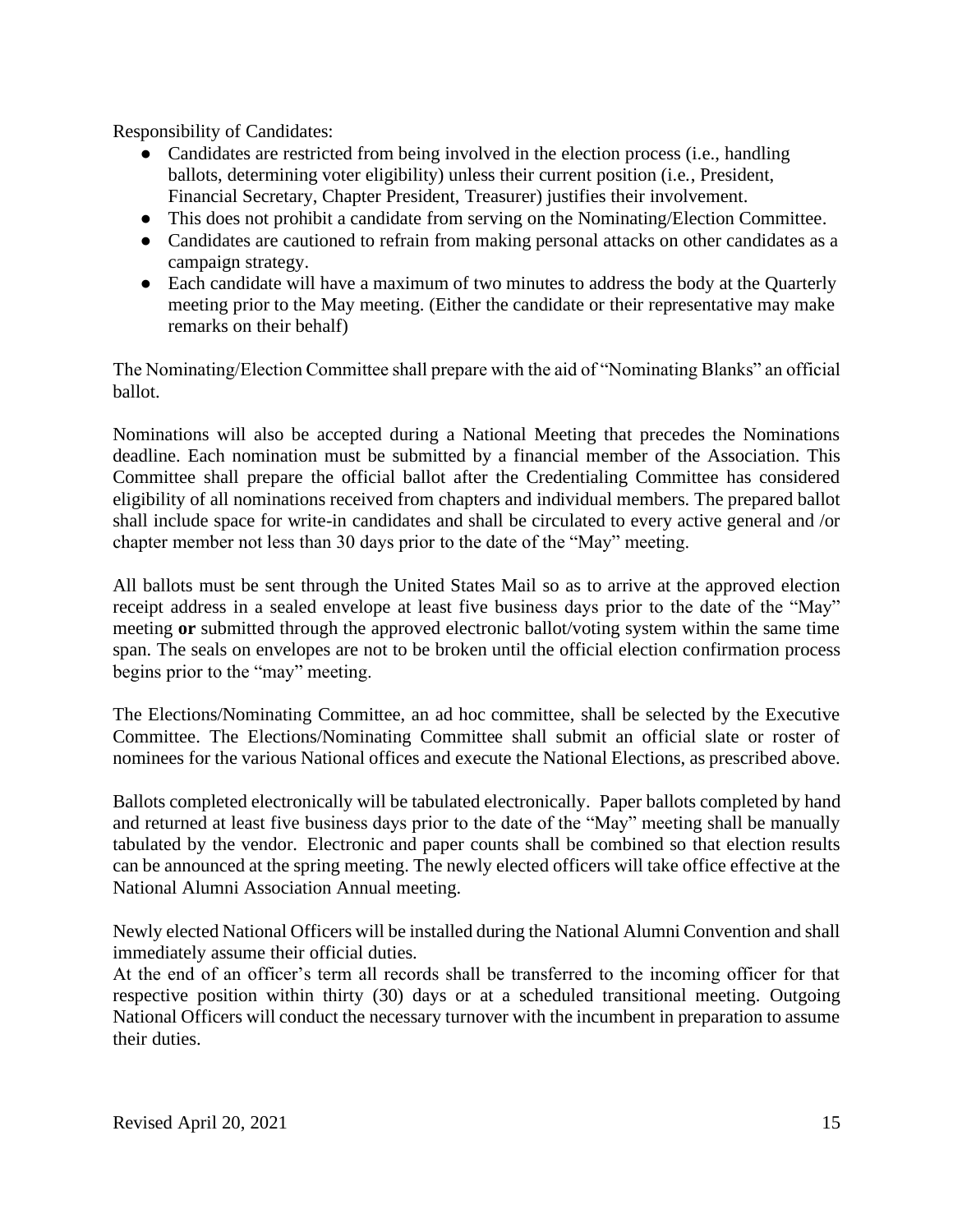# **QUORUM**

<span id="page-15-0"></span>A quorum shall consist of the voting members present at the time the meeting is scheduled.

## **FISCAL YEAR**

<span id="page-15-1"></span>A fiscal year shall be from July 1 to June 30 of any given year.

#### **AMENDMENTS**

<span id="page-15-2"></span>The Constitution and By-laws of the Association may be amended by the vote of two-thirds (2/3) of the voting members present at any general body meeting. Prior to the vote, the substance of the proposed amendment, submitted in writing by a financial member, must be circulated to the membership at least two (2) months prior to the meeting at which a vote is proposed. No amendment to the By-laws may have the effect of amending, modifying, or altering the Constitution of the Association.

## **IMPEACHMENT**

<span id="page-15-3"></span>The South Carolina State University National Alumni Association has an impeachment procedure as described in the Constitution and By-laws and must be in accordance with Robert's Rules of Order.

## **GENERAL INFORMATION**

#### <span id="page-15-5"></span><span id="page-15-4"></span>**The Constitution**

The Constitution of the National Alumni Association is the basic governance document for the Association and its chapters. Each chapter shall establish its Constitution and By-laws in accordance with the Association's Constitution and By-laws.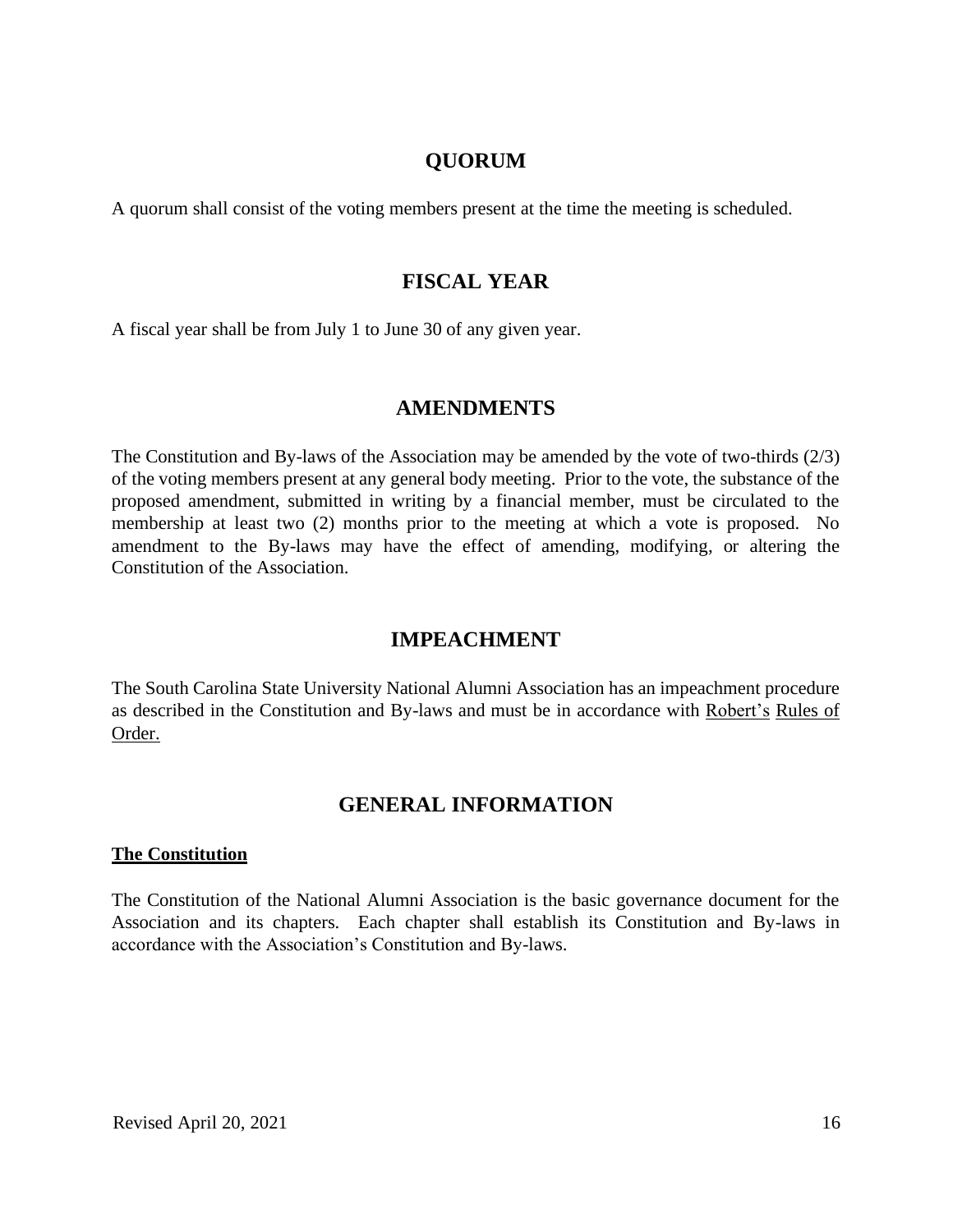#### <span id="page-16-0"></span>**Chairpersons**

A member may be appointed chairperson to perform the duties and functions of one of the Standing Committees which the Association operates. Such member serves a one-term period and is a member of the National Council during that tenure. The Chairperson is appointed and may be reappointed. The Chairperson is responsible for the overall operation and supervision of committee members, including planning of programs, upgrading of programs, and continuous evaluation of activities within the designated committee. It is the responsibility of the Chairperson to ensure that the committee executes its mandate within the Association's framework. The Chairperson also maintains records and receipts of the committee's operation.

#### **Reports**

Basic records of actions and deliberations shall be in the minutes kept by, or under the supervision of, the Recording Secretary. Copies of the minutes shall be circulated to all members of the National Council, Executive Committee, and such other individuals as specified by the President.

An annual report of the works of the National Council and Executive Committee shall be submitted to the membership. This report shall be prepared in time for submission to the membership at national meetings. Special reports may be prepared, on an as-needed basis, by the National Council and Executive Committee and distributed as deemed appropriate.

The records of the National Council and Executive Committee shall be open to inspection or review by any financial member of an active chapter and to such other persons as may be granted permission by the President.

#### <span id="page-16-1"></span>**Records Transfer**

At the end of an officer's term, all records shall be transferred to the incoming officer for that respective position within thirty (30) days or at the scheduled transitional meeting. Within the same thirty (30) day period, contact information for incoming officers, to be used for handling Association business (phone number, email, or mailing address), should be made available to local chapters via the Association's website, so there is no interruption of business correspondence between the Association and local chapters**.** Necessary signatures must be filed on financial and other documents. Note: Signature cards for the Association's banking accounts should be changed to include the signatures of the current Treasurer, President, Financial Secretary, or First Vice President. All proper forms and reports must be completed for the outgoing National President.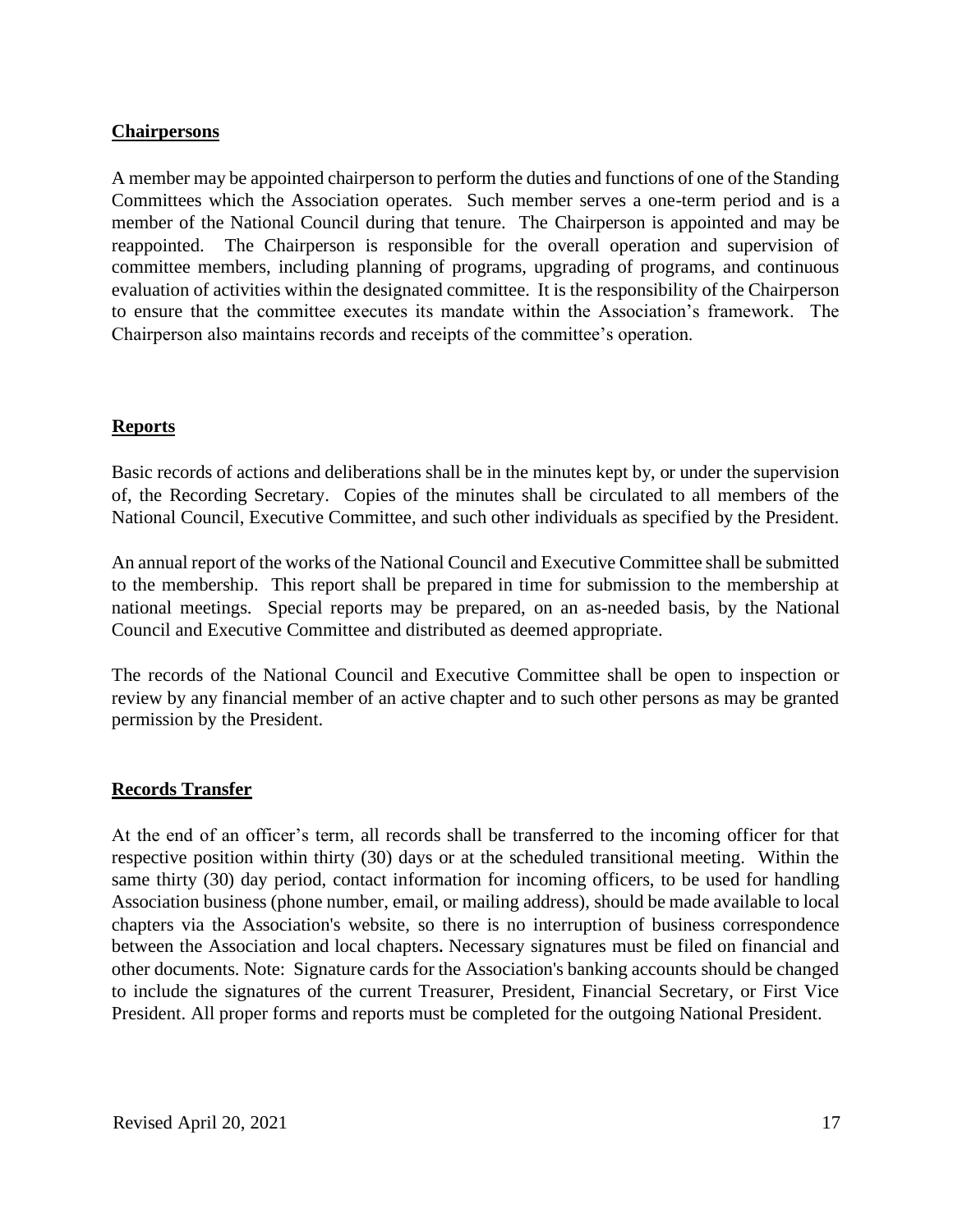## <span id="page-17-0"></span>**Reimbursement Regulations**

The operational budget set forth policies and regulations for authorization and reimbursement. The administration and control of funds is in accordance with the provisions of the budget. The Association's Executive Committee and National Council members may have their travel expenses reimbursed by the Association, subject to the limitations contained in the operational budget regulations. All travel is contingent upon the availability of funds in the proper budget line item.

National officers, who travel on official business for the Association, shall be reimbursed at the rates set forth by the National Council.

Persons requesting supplies for the performance of their official duty for the Association must submit a voucher which contains all pertinent information.

Note: To be reimbursed for any expenses, or payments made to vendors, a signed voucher with attached receipts must be submitted to the Treasurer.

# **PROTOCOL**

<span id="page-17-1"></span>The South Carolina State University National Alumni Association is an organization that is dependent upon elected and appointed officers to perform specific gratis service.

Alumni are expected to follow established procedures for:

- Problem resolution as listed in the Constitution and By-laws.
- Development of new chapter initiative with chapter approval.
- Referral of membership issues to the Chairperson of the Membership Committee with a copy to the National President and Treasurer.
- Constitution and By-laws issues are referred to the National Parliamentarian with a copy to the National President.

There are traditions and observances that should be followed. These include respect for the Association's Past National Presidents, Honorary Members, and Past National and Chapter Officers. They are honored for their contributions to the Association. When present at National Conventions, Past National Presidents shall be introduced by year of seniority, and their years of office should be stated after their name. When introducing the dais, the National President is the last to be introduced. When the President of the University is introduced, (at National Conventions, area meetings, public luncheon, etc.), the membership stands. These persons should be introduced at chapter functions.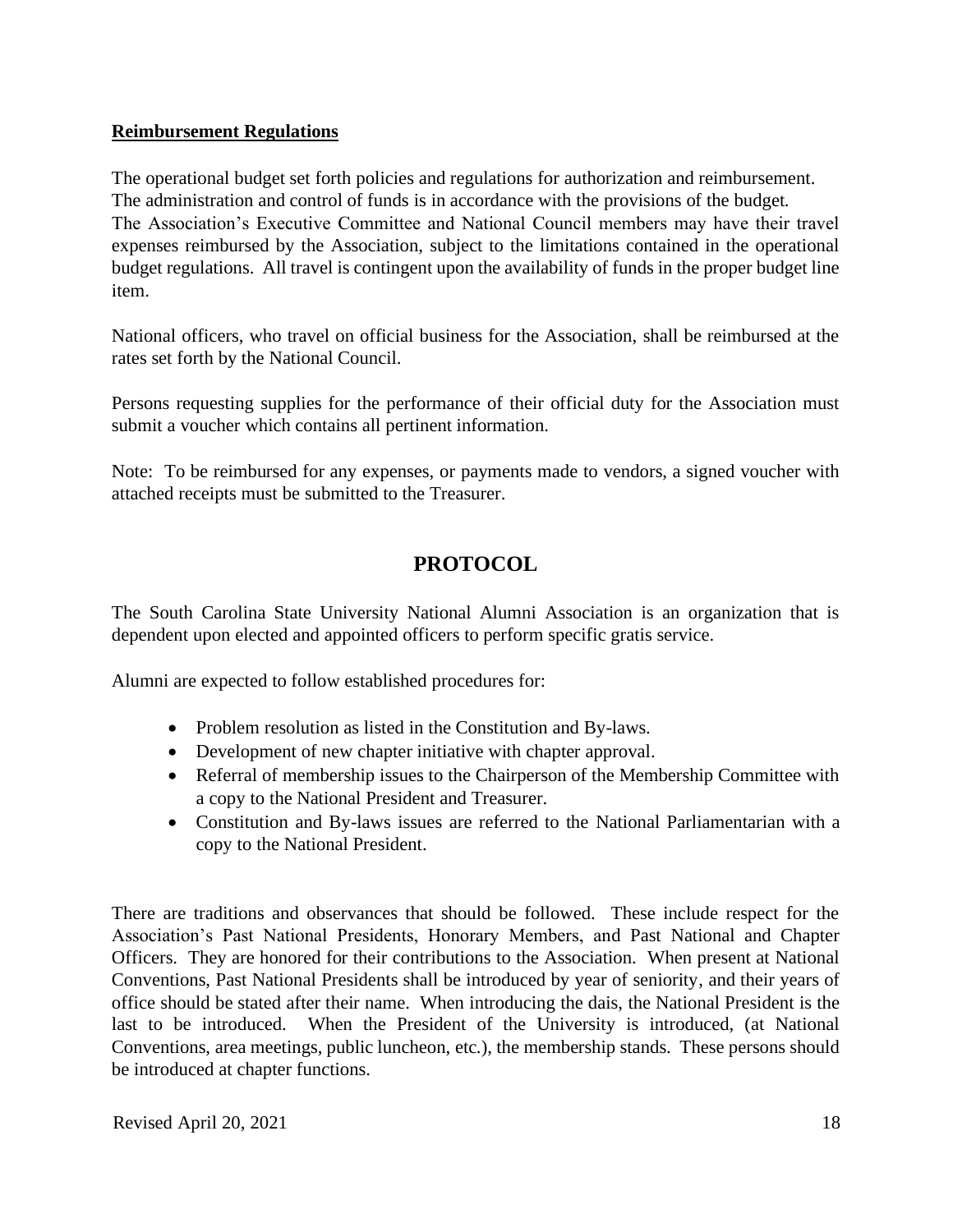The highest-ranking officer present shall install officers at the national and chapter levels. If only past officers are present, the most recent officer shall perform the installation ceremony. Installation of officers at the national level is at the direction of the National President. Gifts of appreciation are acceptable for any outgoing national or chapter officer**;** the amount not to exceed \$100.00.

The National President is the highest elected officer of the Association. The National President speaks for the Association. Persons other than the official spokesperson should not take positions on issues or response to inquiries on statements of policy to the public for the Association. The National President may designate individuals to represent him/her for specific events or to represent the Association before other bodies or the media.

Final approval by the National President is necessary prior to any information being released to the media.

For consistency and clarity, national and chapter stationery should have the same format. It is proper to list officers and members of the Executive Committee.

Designs on public announcements (invitations, programs) should reflect the image of the Association. Simplicity and elegance are always in good taste.

## <span id="page-18-0"></span>**Death of a Past National President**

The President of the Past President's chapter is responsible for notifying the National President of the death. A memorandum from the National President regarding the death should be mailed to chapter presidents within forty-eight hours. E-mail, overnight mail, or facsimiles are among the acceptable means.

The same notification procedure for Past National Officers is followed as for Past Presidents.

## <span id="page-18-1"></span>**Death of a Serving President**

The President of the chapter where the National President is a member is responsible for notifying the National First Vice President. The First Vice President is in charge and the same procedure is followed as Past President.

The same notification procedure for serving National Officers is followed as Past Presidents.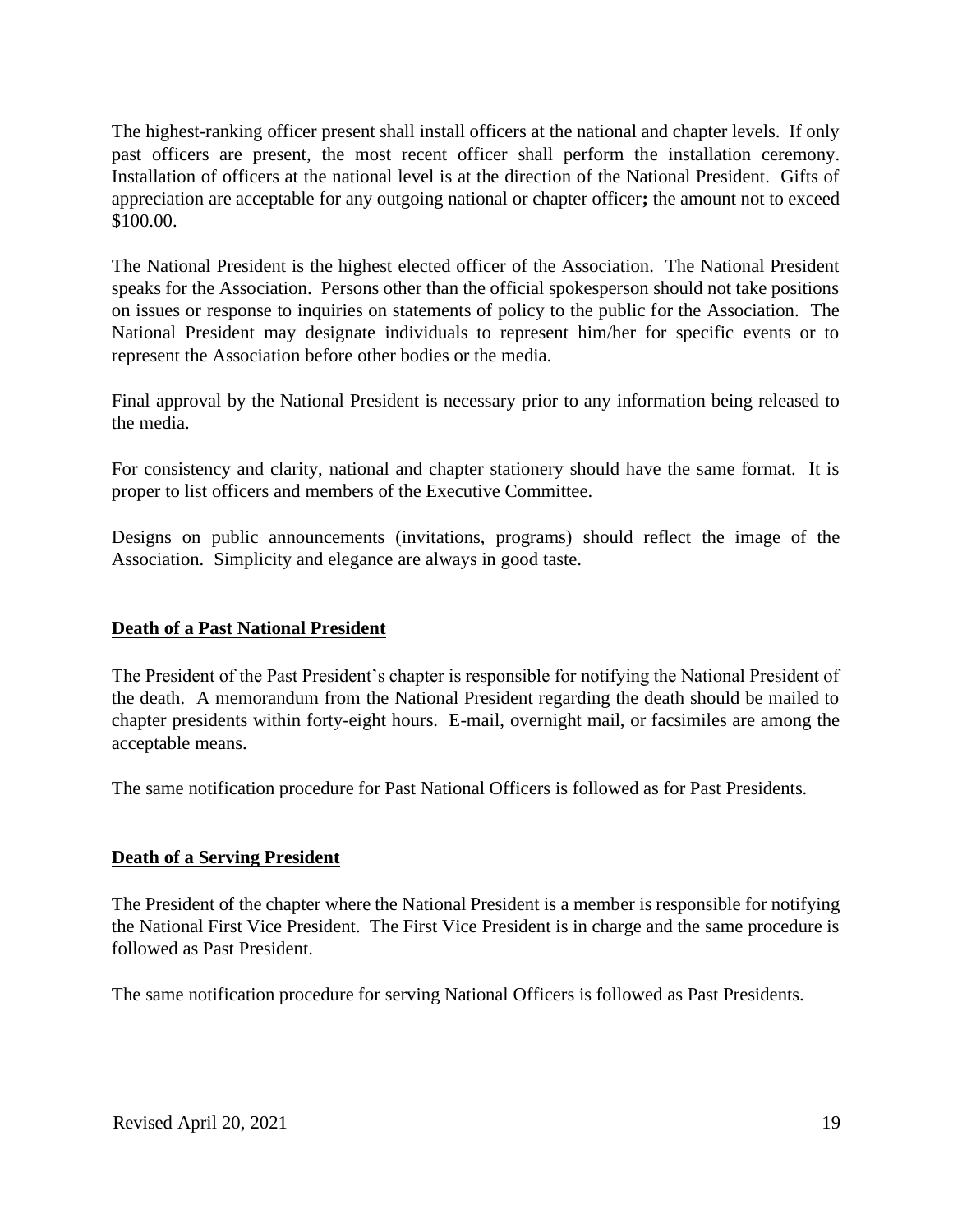#### <span id="page-19-0"></span>**Death of a Chapter Member**

The President of the chapter is responsible for informing the National President and chapter members. Chapters should have procedures to follow for the death of a member, a member's immediate family, and other related family members.

#### <span id="page-19-1"></span>**Recognition of Life Events**

Upon notification of the following occurrences, the Hospitality Committee shall respond as designated on behalf of the National Alumni Association:

| The University President           |                                     |
|------------------------------------|-------------------------------------|
| Illness                            | Send a get-well card                |
| Death                              | Send a resolution from NAA          |
| <b>University President Spouse</b> |                                     |
| Illness                            | Send a get-well card                |
| Death                              | Send a sympathy card                |
| <b>Active National Officers</b>    |                                     |
| Illness                            | Send a get-well card                |
| Death                              | Send a sympathy card, a resolution  |
|                                    | from NAA, and a \$25 donation       |
| Death of spouse, parent, child     | Send a sympathy card                |
| <b>Birth</b>                       | Send a congratulatory card          |
| <b>Past National President</b>     |                                     |
| Illness                            | Send a get-well card                |
| Death                              | Send a sympathy card and resolution |
|                                    | from NAA                            |
| <b>Active Chapter President</b>    |                                     |
| Illness                            | Send a get-well card                |
| Death                              | Send a sympathy card and resolution |
|                                    | from NAA                            |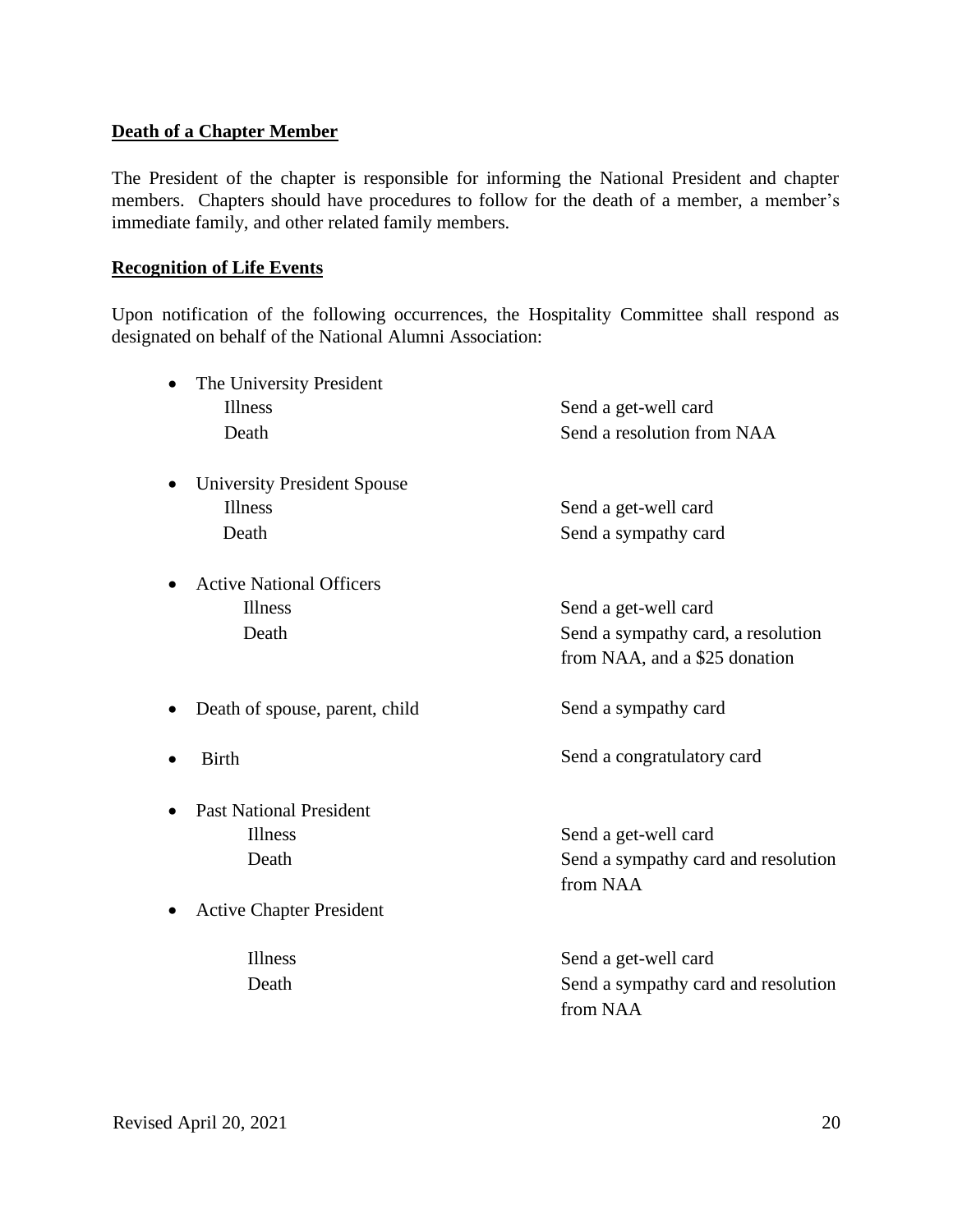• Chapter Members

| <b>Illness</b> | Send a get-well card       |
|----------------|----------------------------|
| Death          | Send a sympathy card       |
| <b>Birth</b>   | Send a congratulatory card |

# **RIGHTS AND RESPONSIBILITIES OF MEMBERS**

#### <span id="page-20-1"></span><span id="page-20-0"></span>Rights

- Receive notices of meetings
- Attend meetings
- Make motions
- Second motions (when a second is needed)
- Debate motions (when a debate is permitted)
- Vote on motions (except those on which the member has a conflict of interest)
- Nominate persons for office
- Elect people to office in the Association
- Be elected to office in the Association
- Know the meaning of the question being debated
- Object when rules are being violated
- Appeal the decision to the chair
- Not have to suffer personal abuse and attack at meetings of other Association gatherings
- Have access to minutes of all meetings
- Receive the treasurer's report
- Get a copy of the Association's Constitution and By-laws

#### <span id="page-20-2"></span>**Responsibilities**

- Attend meetings
- Be on time
- Stay until the end of the meeting
- Be ready to talk knowledgeably and intelligently on a topic
- Be attentive
- Be open-minded
- Treat everyone with courtesy

Revised April 20, 2021 21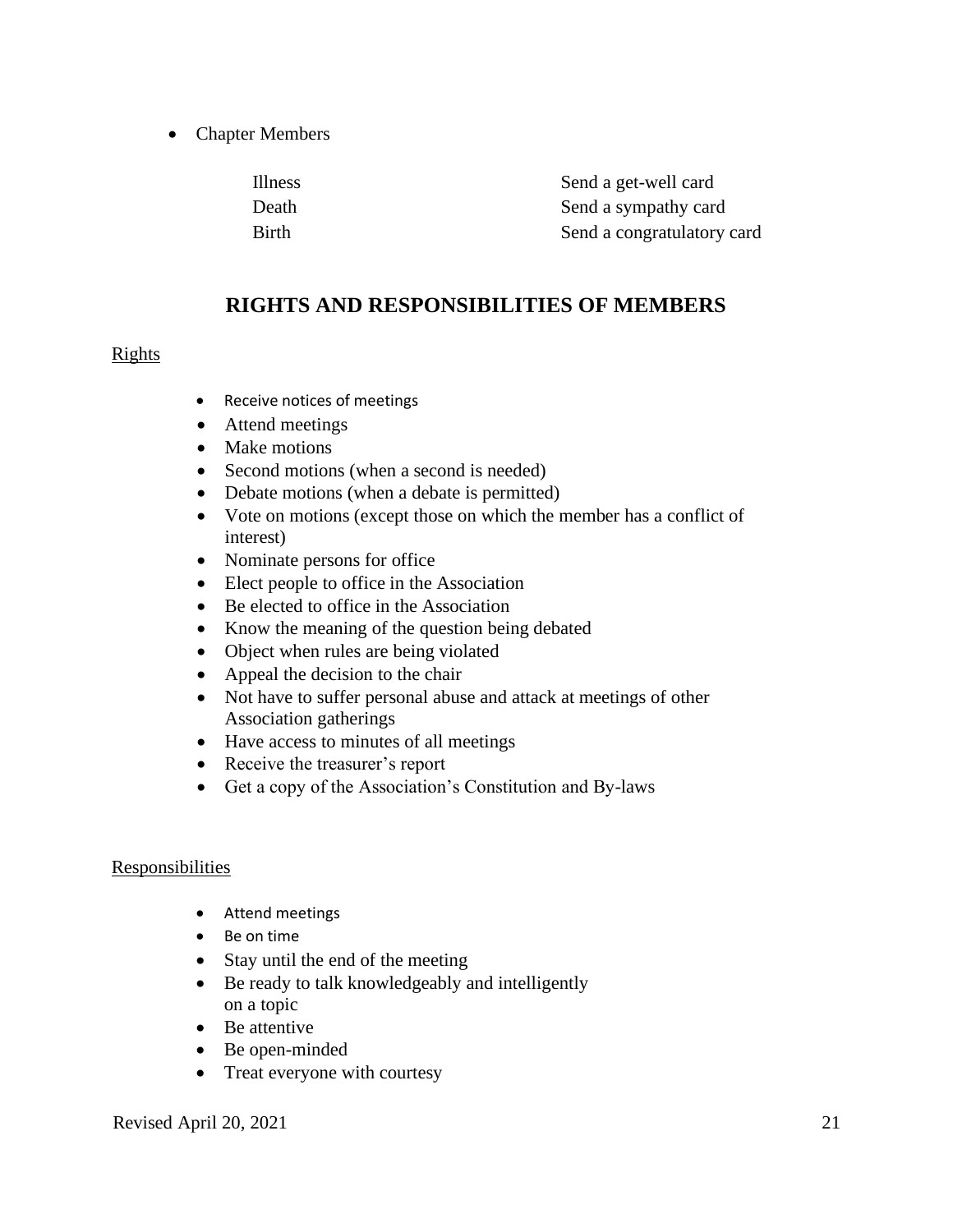- Speak openly, but also let others have their turn to speak
- Follow the rules of debate
- Make a point concisely
- Attack issues, not people
- Insist on law and order at meetings
- Work to create dignity and decorum
- Participate actively in the meetings
- Work with others in a cooperative manner
- Be familiar with the basic rules of parliamentary law
- Obey the rules of the Association
- Pay all dues and assessments
- Respect the rights of others
- Abide by the final decision of the majority
- Bring in or recommend new chapter members
- Select well-qualified officers
- Participate in committees
- Respect the chair's opinions and rulings
- Promote the Association's growth and influence
- Enhance the Association's reputation
- Be familiar with the Association's Constitution and By-laws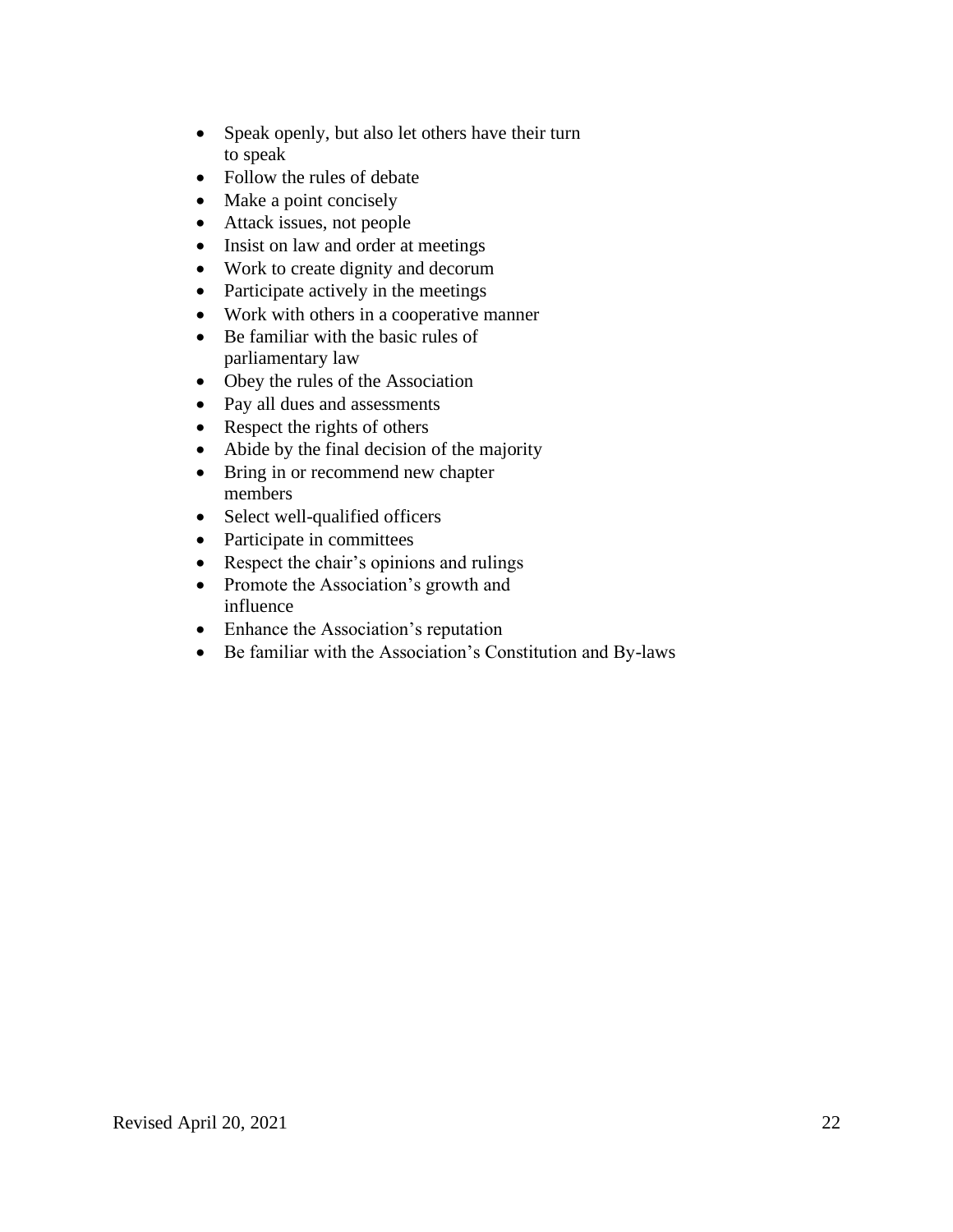# **COMMUNICATIONS**

<span id="page-22-0"></span>The purpose is to initiate and facilitate communication between the Association and alumni by providing information that announces and describes Association activities as well as promotes alumni awareness of South Carolina State University.

#### **Communication Distribution**

All communication for distribution will be reviewed and approved by the Association President or designee to ensure its contents are Association-related activities or programs (i.e., events, service announcements, newsletters, surveys, agendas).

- Emails are subject to editing and approval by the Association President or designee for content, length, formatting, timing, and frequency.
- Emails will be sent by the Association's Corresponding Secretary or the Communications Committee Chair on behalf of the sender.

The following types of communication requests are unacceptable:

- Any solicitation of a commercial nature and
- Any solicitation of a personal nature to include fundraising

The Association's Corresponding Secretary or Communication Committee Chair will send out emails updating members about upcoming events and other important information. The recipient list will be generated by the Association platform.

Using or sharing of information mailing lists and/or biographic information for private, commercial, or political purposes, for the purpose of creating an independent database, or for a purpose other than that which is approved by the Association is strictly prohibited.

The Association reserves the right to refuse any communication request because of a bylaw and/or procedural violation.

## **Minutes**

The Association Recording Secretary is responsible to the President and will keep accurate and detailed records of the minutes of all National Meetings and the National Council/Executive Committee Meetings. Minutes will be distributed within thirty (30 days) of the meetings.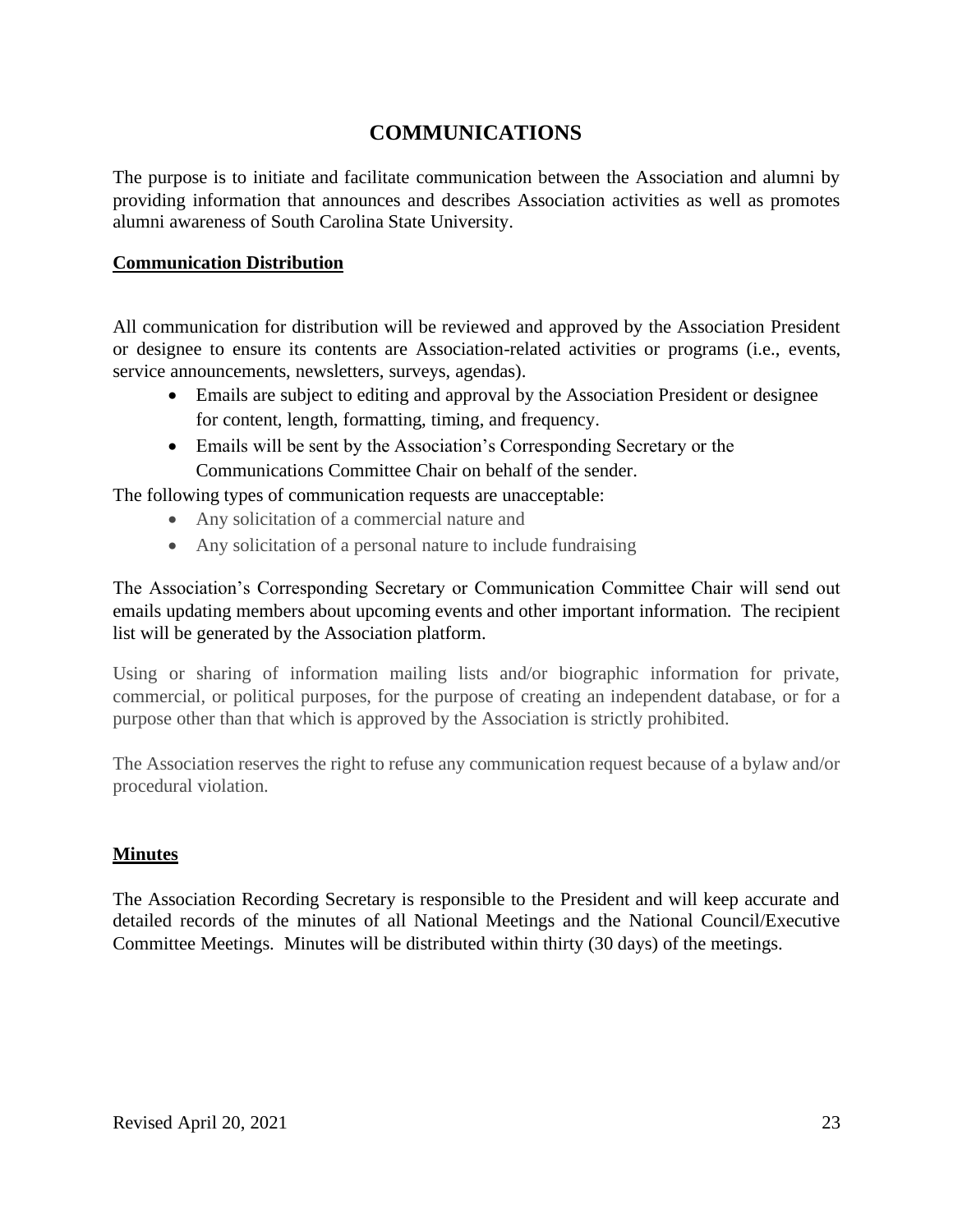## **Personal Contact Information**

An Executive Committee and Council directory with contact information will be distributed at the beginning of the fiscal year by the Association's Corresponding Secretary with the consent of each individual to release personal information. Individuals should update profiles within *YourMembership,* when changes occur.

# **SOCIAL MEDIA PROTOCOL**

<span id="page-23-0"></span>The purpose is to govern the official development, implementation, and use of social media for the Association to expand reach, foster engagement, and build relationships with stakeholders.

## **Definition**

For the purposes of this document, social media is defined as any publicly accessible platform for electronic communication through which users create online communities to share information, ideas, personal messages, and/or content. Examples include, but may not be limited to, Facebook, Twitter, LinkedIn, Instagram, and YouTube.

## **Social Media Provisions**

- Any use of the social media platform, creation of a new profile/page/group, or development of a social media application for the official use of the Association must first be approved by the President or designee. All accounts that have not been approved by the Association President or designee are prohibited and will be requested to be deleted.
- All official social media accounts are subject to review at any time for Association brand consistency, content appropriateness, and compliance.
- Social media platforms are not for personal use or to be used to state personal opinions.
- The Association President or designee reserves the right to block or remove the content of any post that violates the Constitution and Bylaws and policies. Content may be removed at any time without prior notice for any reason deemed to be in the best interest of the Association.
- The Association does not take responsibility for pages or social media content purported to represent the Association on unofficial or unapproved social media sites.
- The Association social media procedure may be adjusted to reflect issues/concerns that arise.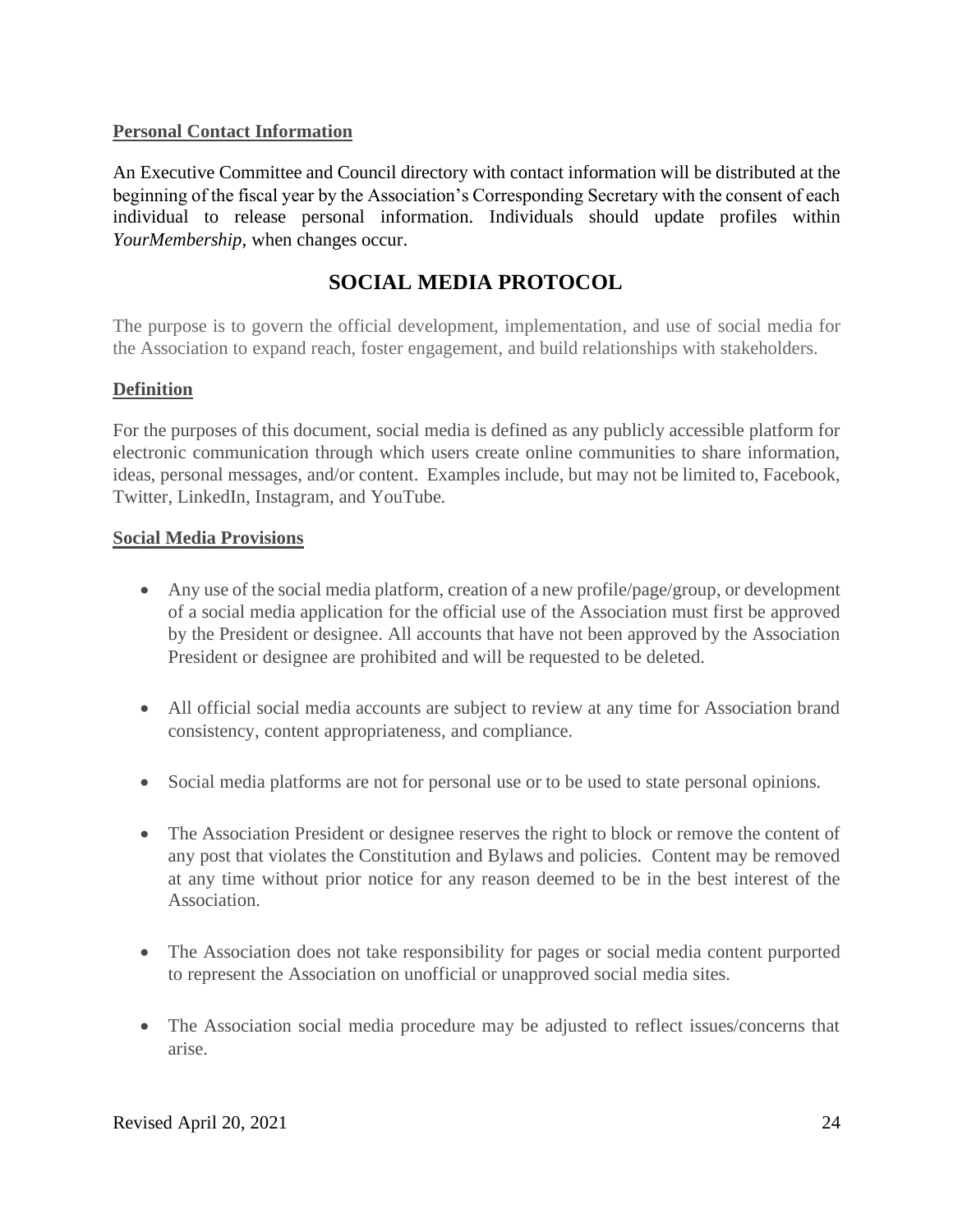# <span id="page-24-0"></span>**CHAPTER CONSTITUTION AND BYLAWS**

#### **Standard Chapter Bylaws**

The following is intended as a standard base for the organization of SCSUNAA Chapter Constitution & Bylaws. This is a general guide for organization of a SCSUNAA Chapter which mirrors the National Constitution & Bylaws. It may be modified or reworded to fill specific local purposes and circumstances; however, the format and order of topics should remain the same.

**See Appendix D** for Chapter Bylaws Template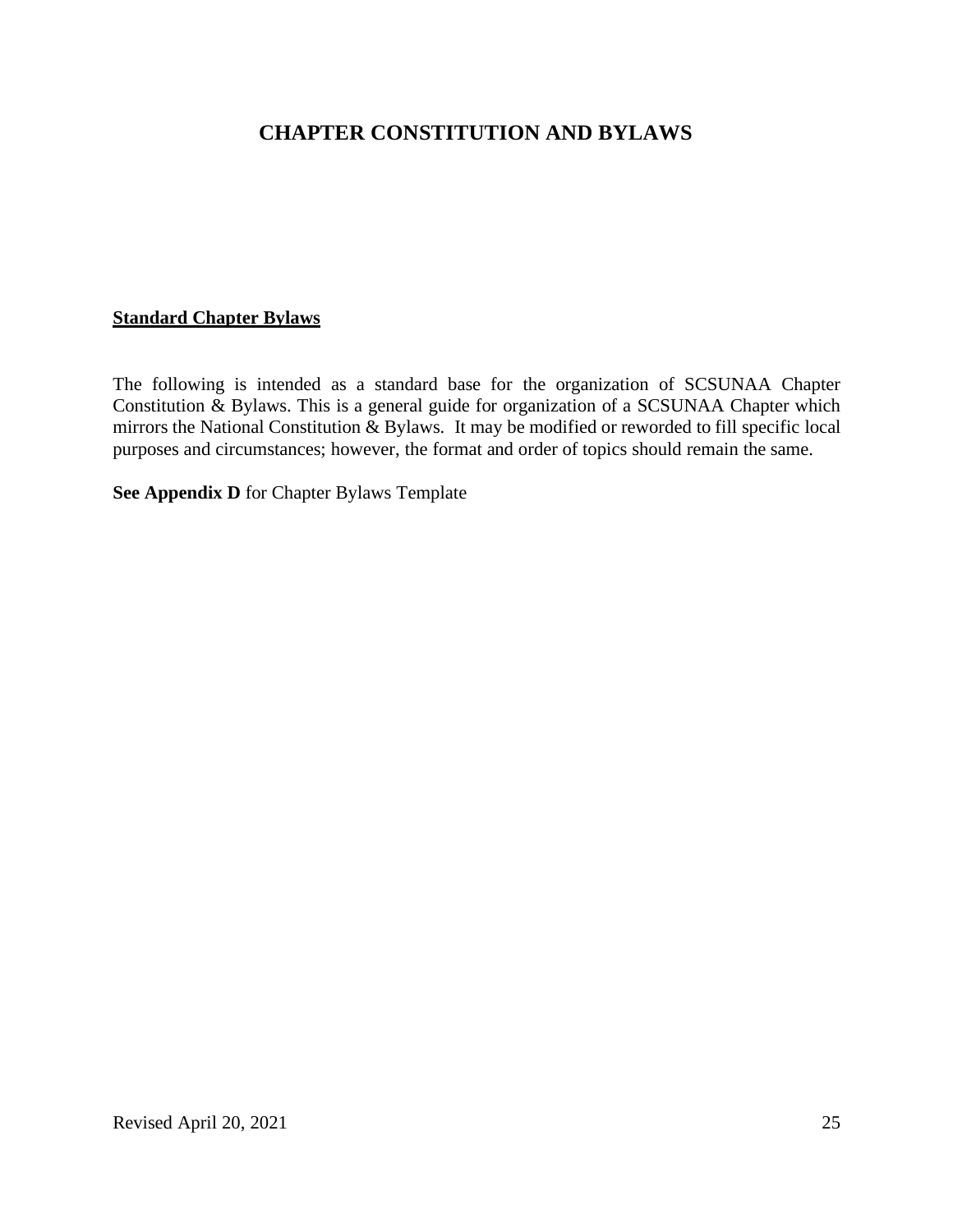# **DEVELOPMENT/FUNDRAISING**

The Development Committee shall be responsible for planning activities to raise funds and programs designed to improve and promote the public image of the Association. The committee shall be the principal fundraising organ in the Association at the national level. All SCSUNAA Chapter sponsored events require approval at the National level. SCSUNAA does not sanction and is not liable for any individual sponsored or hosted event. All Chapters hosting events will review and comply with 501c3 guidelines. (See Compliance section)

# **FINANCIAL MANAGEMENT**

## <span id="page-25-0"></span>**Financial Roles and Responsibilities**

The Association's Financial Team is composed of the elected General Treasurer and Financial Secretary. Both Financial Team members are bonded at the expense of the Association.

**Association General Treasurer:** The Association General Treasurer is responsible for developing and managing the operational budget. The General Treasurer reviews all Association financial accounts and monitors the financial position. On a quarterly basis, the General Treasurer shall prepare and present a Statement of Financial Position and Budget to Actual Comparison Report. To ensure that adequate records are maintained to support the Association's financial position, the General Treasurer maintains records that shall include: bank statements, cancelled checks, investment statements, IRS forms and records.

**Association Financial Secretary:** The Association Financial Secretary is responsible for ensuring that all funds received are deposited and recorded; all disbursements are properly supported and recorded. On a quarterly basis, the Association Financial Secretary will prepare a Statement of Activity for review and inspection.

**Association Audit Committee:** On a quarterly basis, the Association Audit Committee will review all financial records to ensure that:

- Association financial management policies and procedures are followed
- All activities recorded on the bank statements are accurately reflected on the Statement of Activity
- The balances reported on the Statement of Financial Position are accurately reported
- The number of active financial members are accurately reported
- The collection and disbursement of restricted donations are accurately reported

The Audit Committee will prepare a written report summarizing the results of the review that details all findings noted and proposed recommendations. The report will be orally presented by the Audit Committee at quarterly Association National Council business meetings.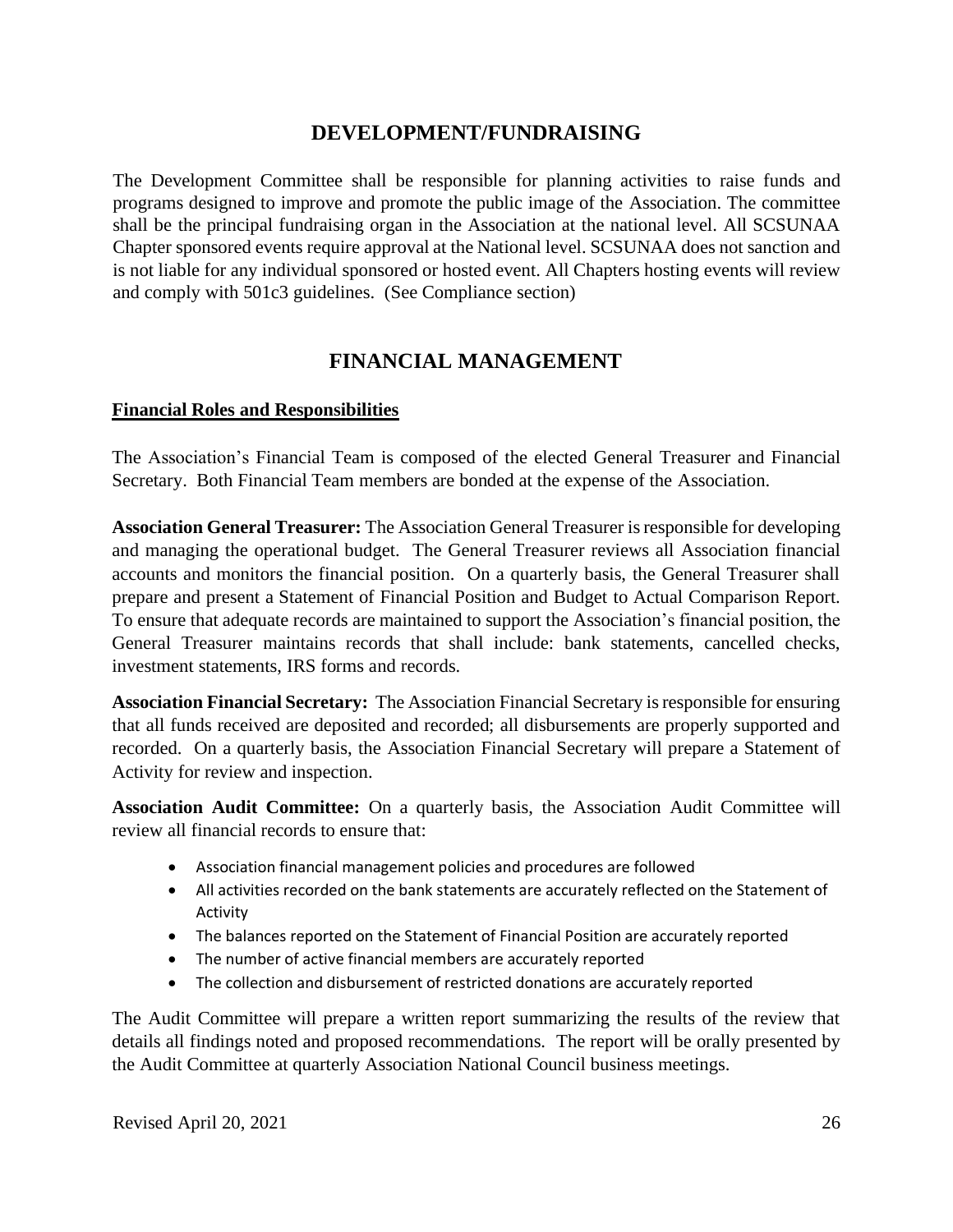## **Controls Over the Receipt of Funds**

Funds are remitted to the Association from a variety of sources. They may include, but are not limited to, funds for dues and assessments, the annual Association convention, unrestricted donations, and restricted donations. To the extent practicable, the preferred method for broad collection of funds is through the established Association electronic payment accounts (PayPal, Zelle, or CashApp). If manual payment is necessary, the remittance should be made payable to the Association and mailed directly to the Association Financial Secretary. Cash payments will be collected, in person, by the Association Financial Secretary or specifically assigned designee.

The collection of funds should be performed by the Association Financial Secretary unless a specific auditable process has been coordinated with and approved by the Financial Secretary. Association mail will be checked at least biweekly to monitor the receipt of funds. The Association Financial Secretary will acknowledge receipt of funds within five business days of receipt and provide a report to the General Treasurer of all funds received. Acknowledgement of funds will be sent electronically, to the extent practicable, if the remitter provides an email. If no email is provided, acknowledgement of funds will be mailed, if a mailing address is available. The General Treasurer will reconcile the report to confirm that funds have been deposited and allocated to the accounts.

## **Collection of Restricted Donations**

The Association's Financial Secretary will ensure that funds received for restricted purposes are tracked until disbursed for their intended purpose. Acknowledgement receipts to the donor will clearly identify the amount and the restricted use of the funds. The Statement of Activity will contain line items that clearly identify the receipt and disbursement of restricted funds. The Statement of Financial Position will separately identify the balances of all funds collected on behalf of another entity until disbursed to the intended entity.

## **Collection and Tracking of Alumni Donations**

Alumni are encouraged to support fundraising and development initiatives sponsored by the Association and SCSU through the SCSU Foundation. To track the level of alumni giving, Association Chapters and members are encouraged to remit donations to support SCSU Foundation-sponsored events to Association for disbursement. All such disbursements to the SCSU Foundation will identify the source of the donation to ensure that individual member contributions can be tracked and acknowledged by the SCSU Foundation upon receipt from the Association. When remitting funds for disbursement to the SCSU Foundation on behalf of chapter members, the remittance must include a report that separately identifies the full name, mailing address, email address, and amount of the donation.

#### **Annual Chapter Administrative and Scholarship Remittances**

Annually, the Association Executive Committee recommends, through the annual budget proposal, the amounts to be collected from chapters for chapter administrative and scholarship assessments.

Revised April 20, 2021 27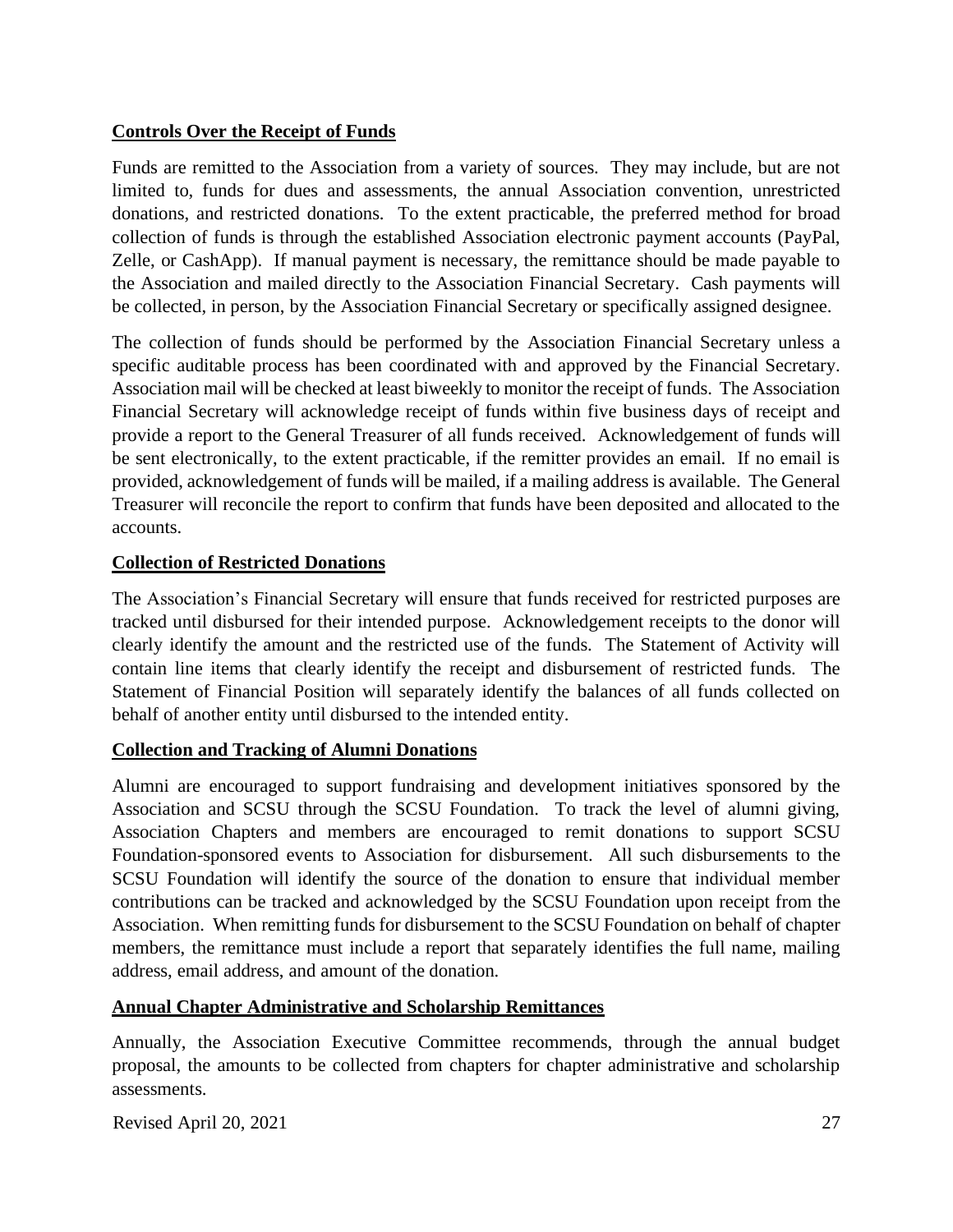The amounts are ultimately approved by the Association National Council upon adoption of the annual budget. As specified in the Association's Constitution and Bylaws (Article XI), chapter administrative and scholarship must be remitted by December 31<sup>st</sup> of each year.

Funds collected from chapters for administrative and scholarship assessments are remitted to the SCSUNAA Financial Secretary. After recording and acknowledging receipt of the funds, the funds are deposited into the Association's General Operating Account and maintained in that account until Association remits funds for authorized expenses.

Funds remitted for the administrative assessment are maintained in the Association's General Operating Account. Funds collected for the scholarship assessment are transferred to a separate interest-bearing and/or other Association investment accounts and maintained in those accounts until the Association remits funds to Association for scholarship recipients.

Chapter administrative and scholarship assessments are also collected from newly forming chapters that have not yet received a permanent charter. The assessments for newly forming chapters are based on the amounts as determined in the policies and procedures for that category of chapters.

## **Annual Membership Dues Remittances**

Annually, the Association Executive Committee recommends, through the annual budget proposal, the amounts to be collected for member dues for each member that has not met the requirements for life membership or are not a recent graduate. Life Members are exempt from the annual member dues assessments. Recent graduates are exempt from annual membership dues for one year after graduation.

The member dues amounts are ultimately approved by the Association Executive Committee upon adoption of the annual budget. As specified in the Association's Constitution and Bylaws (Article XI, Section 3), member dues must be remitted by December  $31<sup>st</sup>$  of each year.

Funds collected for member dues are remitted to the Association Financial Secretary. After recording and acknowledging receipt of the funds, the funds are deposited into the Association's General Operating Account and maintained in that account until the Association remits funds for authorized expenses.

Remittance of funds for members by chapters must be supported by an electronic roster in the prescribed format as requested by the Association Financial Secretary and Membership Committee. A copy of the electronic roster must be submitted to the Association Financial Secretary and Membership Committee. The roster must identify all non-life members for which payment is being made, Life members, and recent graduates.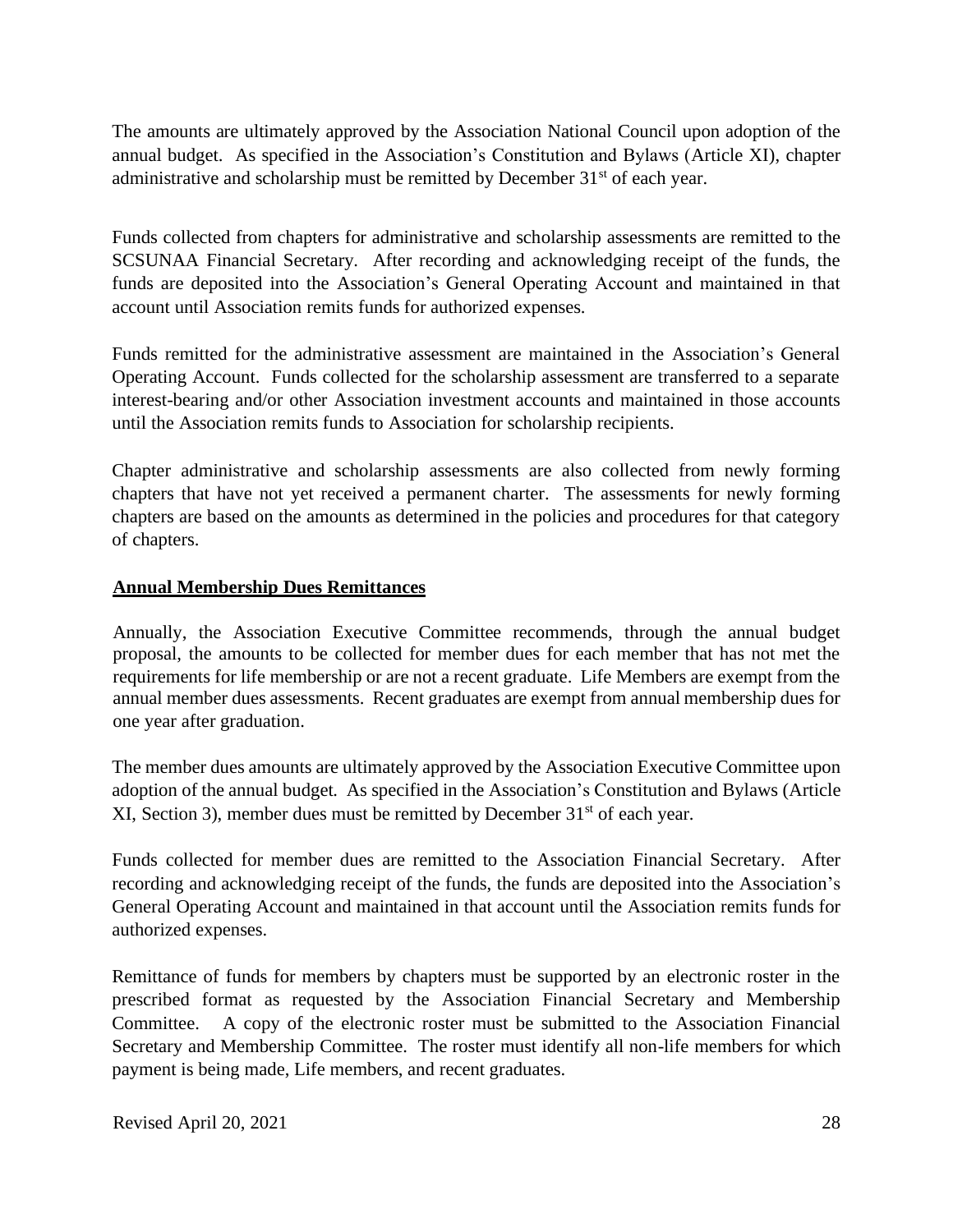Remittance of funds for at-large membership must be supported by an email notification to the Association Financial Secretary and Membership Committee.

**Life Membership Dues Remittances.** The amounts to be collected for life membership are specified in the Association Constitution and Bylaws. Life membership payments remitted through should be remitted to the Association Financial Secretary upon full payment of life membership fee. Installment payments for life membership payments should not be remitted through chapters. After recording and acknowledging receipt of the funds, the funds are deposited into the Association's General Operating Account and maintained in that account until Association remits funds for authorized expenses.

Members may remit funds for life membership in one lump payment or through installments. Members are strongly encouraged to remit installment life membership payments through their local chapters. If installment payments are made through remittance to the Association, the full amount required for life membership must be paid within two fiscal years. Members are assessed an administrative fee after the first year of the installment payments. If the full amount required for life membership is not remitted after the second year of installment payments, all funds remitted to date will be forfeited and are not refundable.

All remittances for life payment must be supported by electronic notification to the Association Financial Secretary and Membership Committee. Funds collected for the life membership fees are transferred to a separate interest-bearing and/or other Association investment accounts and maintained. The Association General Treasurer in those accounts until the Association remits funds to Association for scholarship recipients.

**Annual Convention Remittances.** The Association Executive Committee approves, through the approval of the Association Convention Committee proposed budget, the amounts to be collected for registration fees associated with the Association annual convention. The Association Finance Team will participate in all Association Convention Committee planning meetings and will establish and set-up the process for collection of registration fees. To the extent practicable, the preferred method for collection of funds is through the established Association electronic payment accounts (PayPal, Zelle, or CashApp) or an approved event management software. If manual payment is necessary, the remittance should be made payable to the Association and mailed directly to the SCSUNAA Financial Secretary. Cash payments by mail will not be accepted.

**Fundraising and Development.** The Development Committee plans and executes a variety of fundraising events each year. To ensure that there are proper controls in place for the collection of funds, the Chair of the Development Committee must coordinate with the Association Finance Team during the initial planning of all events to discuss the event budget, how funds will be collected, and expectations for how funds should be categorized and reported.

.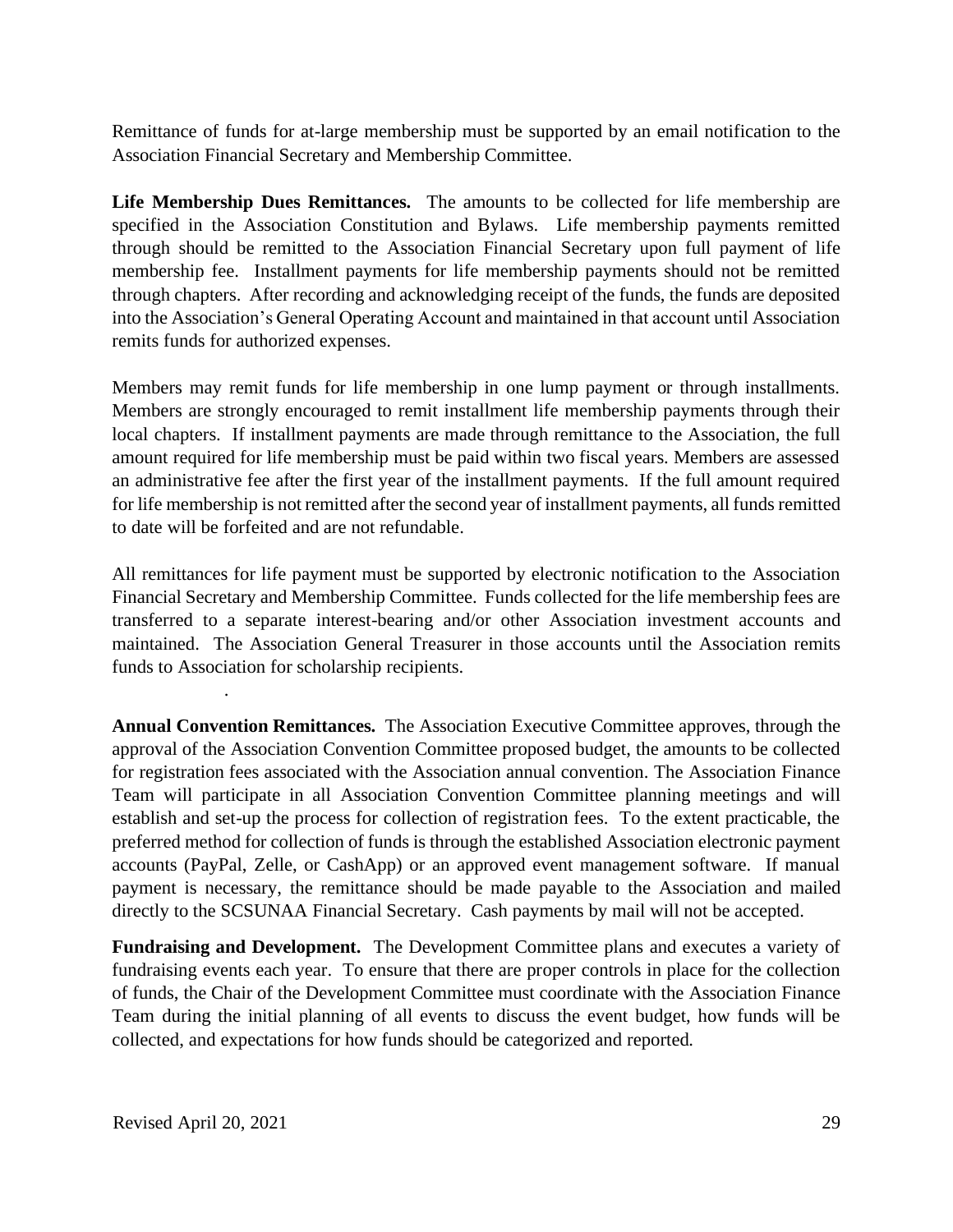## **Controls Over the Disbursement of Funds**

Generally, the disbursement of funds to pay expenditures on behalf of Association should be made through the Association General Treasurer. Payments can be made online or by paper check. The Association President has access to a limited amount of funds for emergency purposes when time is of the essence, and the Association Finance Team is not available to make the payment. All disbursements of funds must be for authorized purposes and supported by adequate source documentation, including emergency purposes made through the Association President.

The Association General Treasurer is responsible for ensuring that expenditures comply with planned budgeted amounts. It is reasonable to expect that expenditures that were not accounted for during the budget planning process will occur. In such cases, the unplanned expenditures must be reviewed and authorized by the Executive Committee. For greater transparency, the Association General Treasurer will report all unbudgeted expenditures as an addendum to quarterly Budget to Actual Comparison Report.

## **General/Administrative and Committee-Related Reimbursements to Members**

Reimbursements for members for Association expenses must be requested through a voucher that is submitted electronically to the Association General Treasurer and Association Financial Secretary. A readable scanned copy of all receipts must be attached. For Committee related expenditures, the Committee Chair must provide written concurrence of the expenditures, and record of such acknowledgement must be attached to the request.

**Travel Policy.** Travel expenses will be paid or reimbursed within set limits for lodging and transportation/mileage. Expenditures for meals are not authorized under the travel guidelines. The travel policy limits apply for all travel and all travelers, regardless of whether the payment is made directly by the Association General Treasurer or by the Association President. There are no exceptions for the travel reimbursement policy. Travelers will not be reimbursed for amounts that exceed the travel policy, unless a request is approved in advance by the Executive Committee.

| <b>Travel Category</b> | Limit                                                                                                                                                                                                                                                     |  |
|------------------------|-----------------------------------------------------------------------------------------------------------------------------------------------------------------------------------------------------------------------------------------------------------|--|
| Lodging                | Lodging is authorized if one-way travel is 50 miles or more.<br>The daily lodging rate will vary depending on location.<br>Travelers should exercise the same care in incurring expenses<br>that a prudent person would exercise if traveling on personal |  |
|                        | business. Luxury accommodations are not acceptable.                                                                                                                                                                                                       |  |
| Transportation         | \$300 maximum. This amount can include use of a rental car.                                                                                                                                                                                               |  |
|                        | However, the maximum that will be reimbursed is \$300.                                                                                                                                                                                                    |  |
| Mileage                | \$.40 per mile up to \$300 maximum                                                                                                                                                                                                                        |  |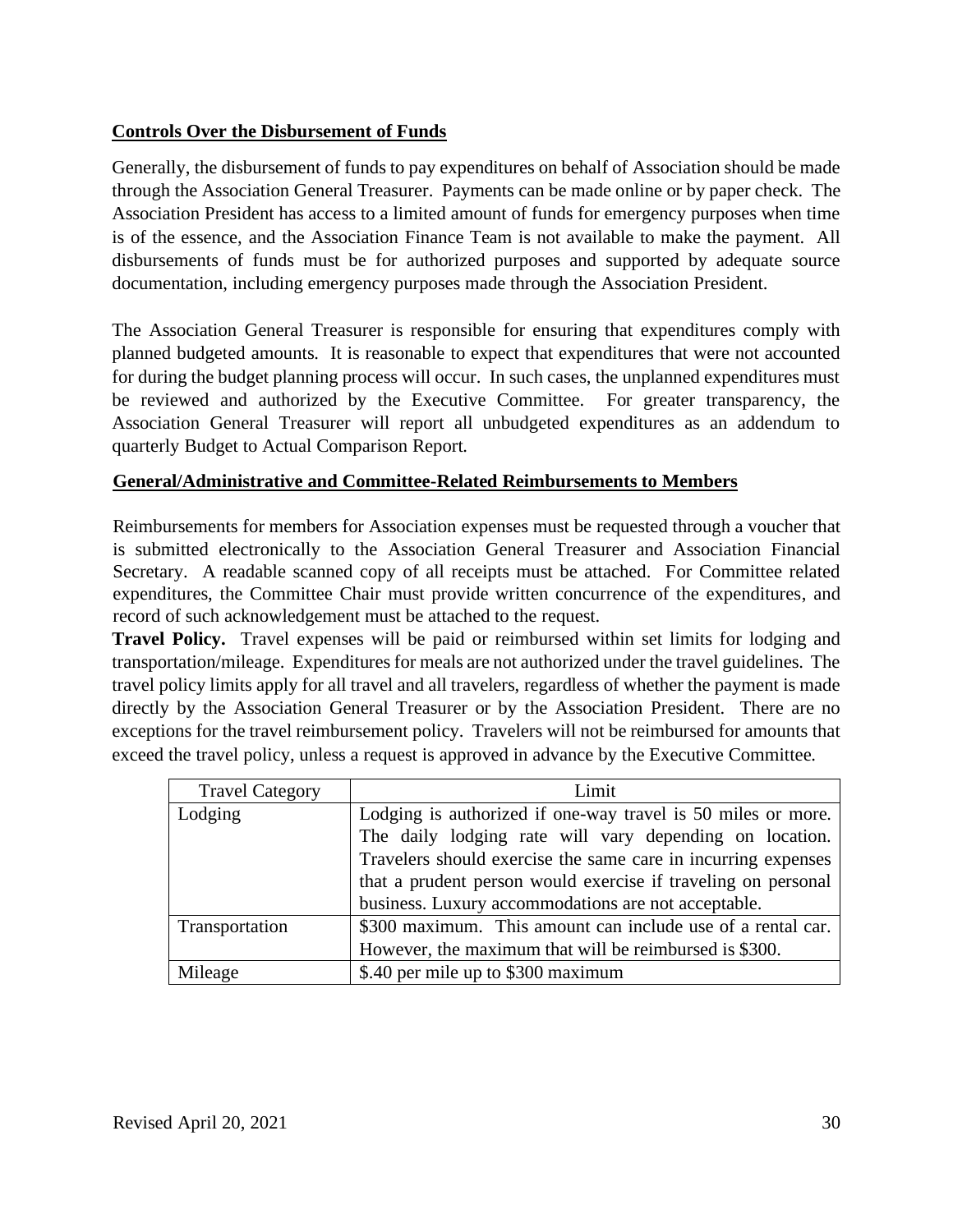## **Travel Authorization for National Officers and Committee Chairs**

Association National Officers are pre-authorized to be reimbursed for travel expenses incurred for travel to Association quarterly business meetings. Association Committee Chairs are preauthorized to be reimbursed for travel expenses incurred for travel to Association business meetings, if they are approved by the Association President to present on the agenda. Travel for other business purposes may be incurred upon authorization of the Executive Committee.

#### **Travel Reimbursements**

Reimbursements for Association travel expenses must be requested through a voucher that is submitted electronically to the Association General Treasurer and Association Financial Secretary. A readable scanned copy of all receipts must be attached. Travelers will only be reimbursed for travel expenses within the established limits.

Travel incurred by the Association President can be paid using the assigned Association debit card. A voucher to support that travel expenses comply with established limits must be submitted electronically to the Association General Treasurer and Association Financial Secretary. A readable scanned copy of all receipts must be attached.

## **AUDIT**

As previously described, the Audit Committee will conduct quarterly reviews to ensure that:

- 1) Association financial management policies and procedures are followed
- 2) all activities recorded on the bank statements are accurately reflected on the Statement of Activity
- 3) the balances reported on the Statement of Financial Position are accurately reported
- 4) the number of active financial members are accurately reported
- 5) the collection and disbursement of restricted donations are accurately reported.

In addition, on a biannual basis, a financial statement audit will be conducted by an independent Certified Public Accounting firm. The Executive Committee may request special reviews or financial audits, as warranted.

## **MEETINGS**

## <span id="page-30-1"></span><span id="page-30-0"></span>**Special Meetings**

Special meetings shall be called by the Executive Committee of the Association at its discretion or by the President of the Association.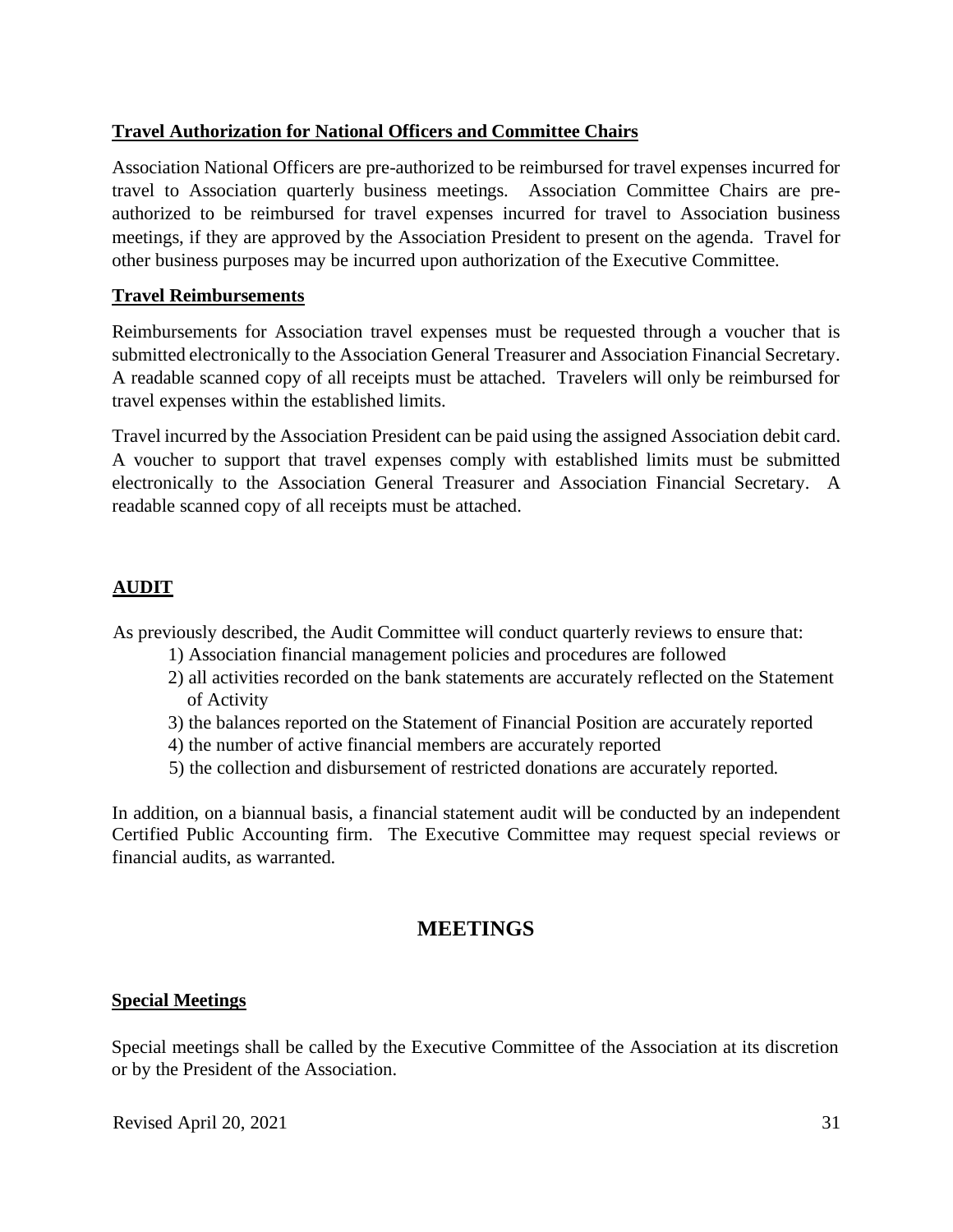#### **Definition**

A virtual meeting is a meeting where parties in different locations interact provided the parties have access to a computer, internet, and a land or mobile phone line.

#### <span id="page-31-0"></span>**Virtual Meetings**

- The Association may meet virtually for quarterly and annual meetings provided the virtual meeting platform safeguards information and maintains privacy.
- The Association's Executive Committee is responsible for selecting the virtual platform.
- The Association President or designee should maintain the responsibility for purchase.
- The Association President or designee is responsible for sharing the meeting link and password to individuals who will be attending.
- The Association President or designee will host the meeting. The host and any designated panelists can share their video, audio, and screen with view-only attendees. Attendees will have the ability to interact via Q&A, chat, and answering polling questions.
- The Association President or designee is responsible for managing the settings of the meeting and the participants.
- The Association's virtual meeting procedure may be adjusted to reflect issues/concerns that arise.

#### <span id="page-31-1"></span>**Quarterly Business Meetings**

#### **Purpose**

The purpose of the SCSUNAA quarterly business meeting is to foster a spirit of loyalty and to promote the general welfare of the Association. SCSUNAA exists to support SCSU's strategic goals and to strengthen the ties between alumni, the community, and SCSU.

#### **Introduction**

Convening quarterly association business meetings, in person or virtually, serve as a vehicle to engage and inform alumni of recent initiatives and activities of SCSU and SCSUNAA. More importantly, these meetings provide the association the opportunity to actively engage chapters and members at large in its national initiatives. Through the quarterly meetings, the association seeks to involve, inform and inspire. Meetings will include reports from standing and ad-hoc committees, University updates, and presentations by alumni chapter representatives and at-large members. Additionally, other pertinent information and business will be presented for the good of the Association.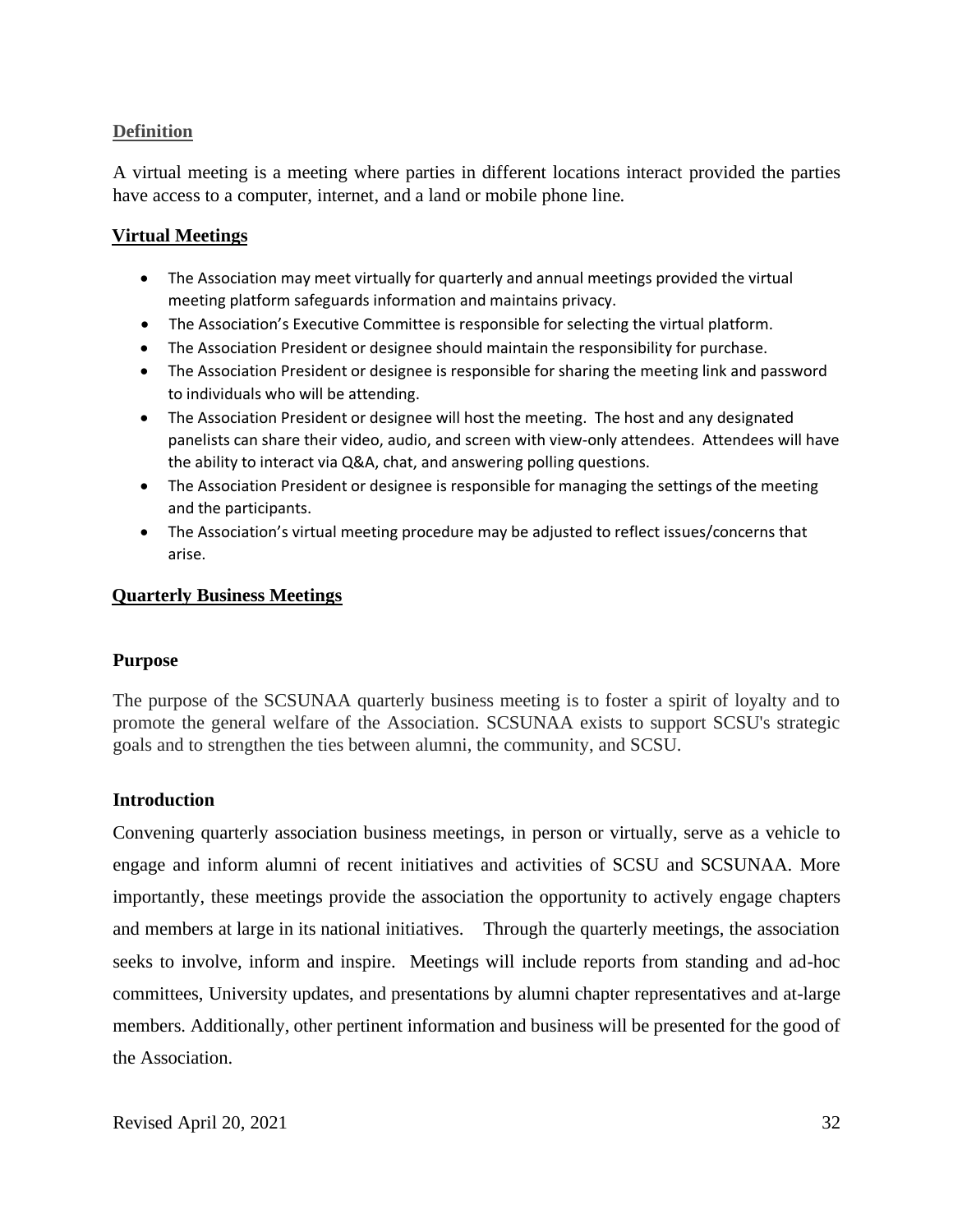The Association shall hold three (3) Business meetings and one (1) annual meeting during the fiscal year and at such additional times as the Executive Committee shall deem necessary. Meetings should occur during the following times/events: alumni convention, the fall season, the University Founder's Day Weekend, and the University Commencement Weekend. The President or designee, in conjunction with the Executive Committee, shall determine the annual meeting date.

#### <span id="page-32-0"></span>**Planning for an Association Business Meeting**:

- The Communications Committee chair, in conjunction with the Corresponding Secretary, shall provide a quarterly business meeting "Save the Date" notice to all members 30 days prior to the quarterly meeting.
- The President shall plan and hold an Executive Committee meeting two (2) weeks prior to the scheduled National Council meeting. Meeting minutes shall be recorded by the Recording Secretary.
	- The DRAFT agenda for the Executive Committee meeting shall be prepared by the President and distributed two (2) weeks prior to the meeting.
	- Each committee chair will be required to submit a report in an established format (to be determined by the current administration) to the Corresponding and Recording Secretaries one week prior to the Executive Committee meeting. The committee chair will present its report at the Executive Committee meeting, and highlight action items that should be an agenda item for the quarterly business meeting.
	- Members of the Executive Committee shall fully exhaust all questions or provide comprehensive input into reports given during the Executive Committee meeting that may warrant any changes prior to the quarterly business meeting.
	- The President shall utilize the output of the Executive Committee meeting to draft an agenda for the Association quarterly business meeting. In general, if a committee has action items or a major milestone update, a committee representative will be allowed to participate on the agenda to receive input from the general body.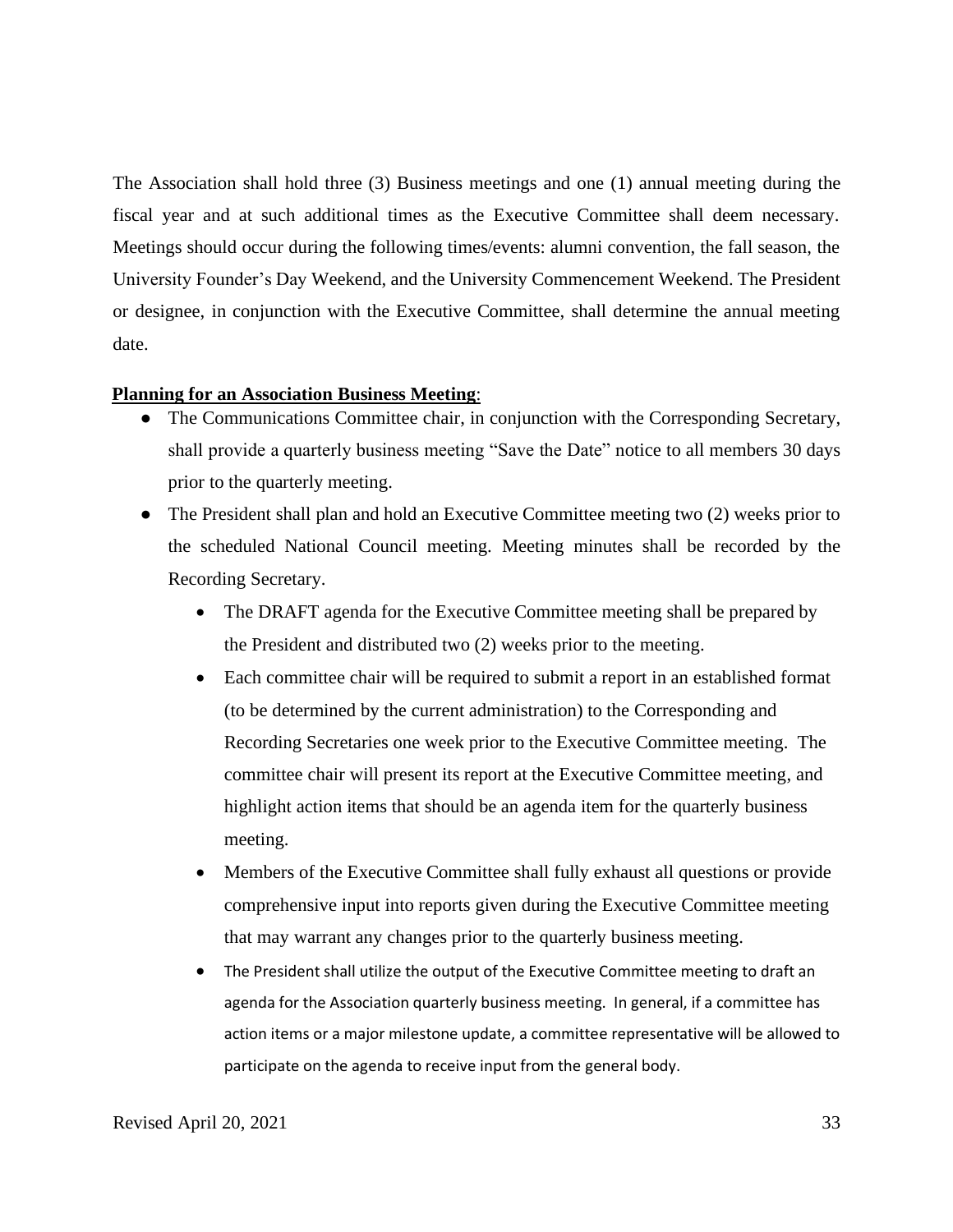- The President shall provide the Corresponding Secretary a final agenda, to be included with the meeting information packet, that should be forwarded to all members and the University Alumni Director 10 days prior to the quarterly business meeting.
- All Committee Chairs selected to participate on the agenda must submit its committee PowerPoint slides to the Corresponding and Recording Secretaries two weeks prior to the Association's quarterly business meeting.
- Announcements provided by committee chairs and/or alumni chapters will be presented by the Corresponding Secretary during the announcement agenda item.
- The Hospitality Committee is responsible for coordinating any refreshments needed for the Association's quarterly business meeting.

#### <span id="page-33-0"></span>**Conducting an Association's Quarterly Business Meeting**:

- The Hospitality Committee is responsible for the meeting room setup in coordination with the President.
- Meeting room setup should include, at a minimum:
	- o Podium and microphone
	- o Head table setup with alumni table covering
	- o Seating at the Head Table shall accommodate the Executive Committee.
	- o For in-person meetings, there should be a designated area for national council voting members. Only voting members will be allowed to sit and participate with voting on association business. (Badge Stickers to ID voters)
	- o For virtual meetings, the virtual/technology committee will set up the meeting via Zoom. The voting members will be assigned Panelist rights and all others would be invited as attendees. The President will coordinate with the virtual/technology committee on invited guest(s) who would have panelist rights.
	- o The President shall assign two Sergeant-at-Arms for each quarterly and annual business meeting
	- o The President shall appoint a timekeeper for each meeting (in-person and virtual)
- The President shall chair the meeting based upon an adopted agenda. All matters not covered by the Association's Constitution and the current edition of Robert's Rules of Order shall be governed by the Bylaws.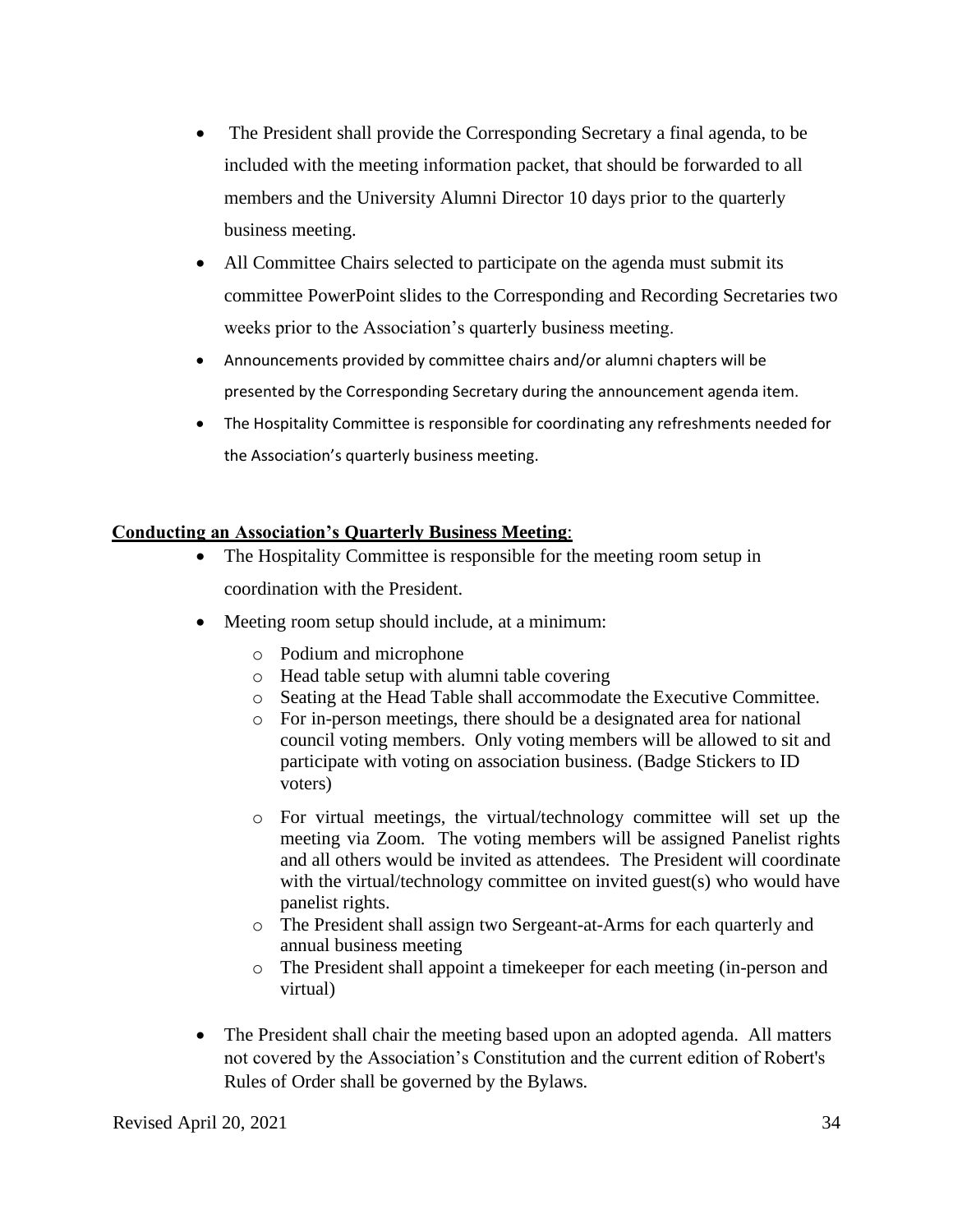- Association members are allowed an opportunity to address agenda items in support or opposition.
- Any member seeking to speak must first be recognized by the President. The member must provide full name, chapter affiliation, or membership status (At-Large, Associate, Honorary).
- Any member seeking to speak will be allotted one minute to ask a question. A member shall only be allowed to speak a maximum of two times during any given agenda item.
- The President shall transact the business of the association per the agenda and adjourn the meeting promptly.
- Meeting minutes shall be recorded by the Recording Secretary.

# **CONVENTIONS**

<span id="page-34-0"></span>The Association may, on approval of the general body, hold conventions with the time and location to be determined by the Executive Committee. The Executive Committee shall determine the theme. (**See Appendix A**)

The purpose of conventions shall be consistent with the Association's objectives and mission as outlined in Article II of this Constitution. <https://scstatealumni.org/mission-vision>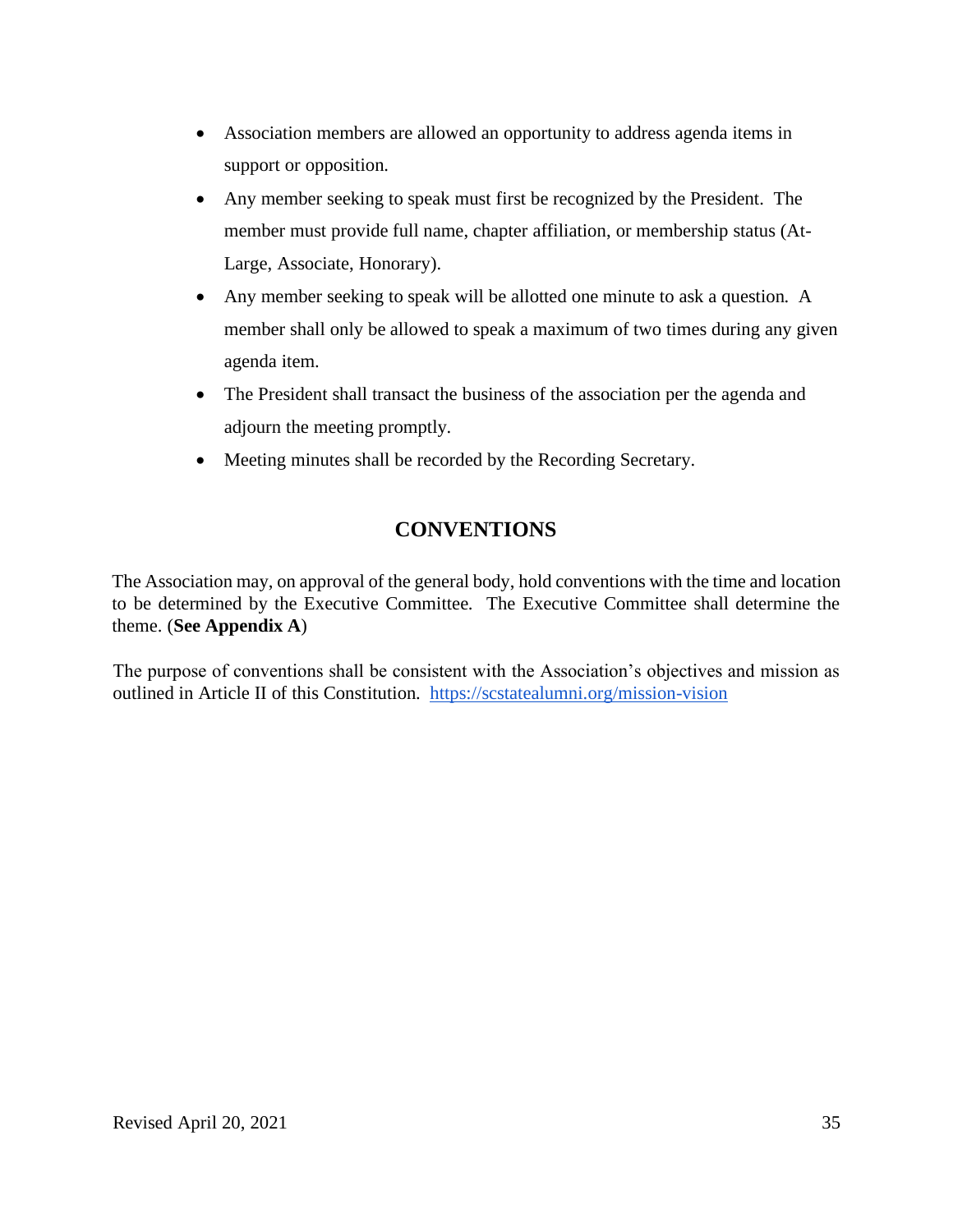# **NEW CHAPTER PROCESS**

#### <span id="page-35-0"></span>**Steps To Chartering An Alumni Chapter**

An individual or group may organize a chapter. It is required to keep the South Carolina State University National Alumni Association's (SCSUNAA) Regional Coordinator informed of chapter plans and activities. When forming a chapter, carefully consider your alumni population base. Although you might live in a large city or populated area, the actual number of SCSU graduates may be quite small. Familiarize yourself with the procedures below as you begin forming your chapter:

#### **Planning Process**

- Identify alumni or interested individuals who are willing to serve in an organizing capacity.
- Contact the SCSUNAA Regional Coordinator to inform us of your intent.
- The Office of Alumni Relations may be able to assist with the research of alumni in the geographical area. If the number is sufficient, you may move forward in the creation of a chapter.
- Locate an appropriate location and set the date and time for an interest meeting.
- Communicate the date, time, and location with the Regional Coordinator to possibly attend the event.

## **Maintaining the Momentum**

- Email a thank you note to all participants; make sure to announce the first official meeting and the election of officers.
- Request the Office of Alumni Relations and the SCSUNAA Communications Committee advertise the meeting time and date to alumni in the area, be sure to indicate elections will be held.

## **Prior to the first meeting**

- Search for and secure a venue to host the first meeting
- Secure the availability of the Regional Coordinator to attend.
- Request that the Office of Alumni Relations and the SCSUNAA Communications Committee promote the meeting time and date to alumni in the area.
- Establish an agenda for the first meeting with the assistance of the SCSUNAA Regional Coordinator.
- Create Name badges and sign-in sheets for the event.
- Finalize the room set-up, menu, and items for registration table.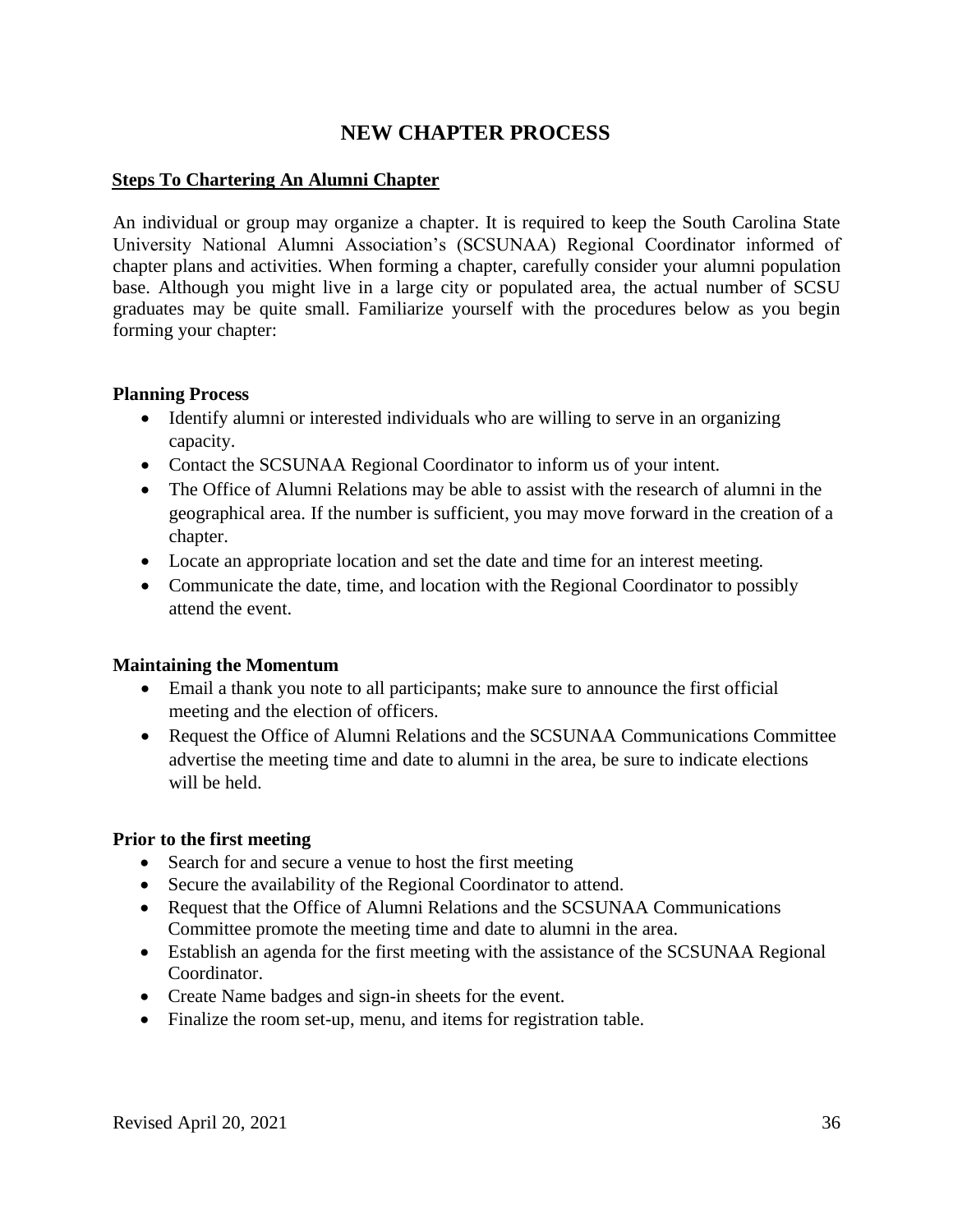## **Items to bring to the meeting**

- Name tags
- Sign-in sheets
- Agenda
- Chapter business cards with contact information
- Information for registration table

## **Post-Event Follow-up**

- Schedule a second meeting to devise the chapter's constitution and by-laws.
- Send a thank-you email to all alumni attending, announce the date and time of the next meeting, and provide information on chapter leadership.
- Request the Office of Alumni Relations and the SCSUNAA Communications Committee promote the meeting time and date to alumni in the area (Chapters will be responsible for all other meeting announcements).

#### **Ideas for the meet and greet event might include:**

- Dinner/meal type event at a local black-owned restaurant.
- After church fellowship
- Potluck dinner or light refreshments at a local home, park, etc...
- After work cocktail social at a local establishment.

### **Once you have interested alumni, plan an effective meeting built around organizing the new chapter. Ideas might include:**

- Organization of group (name, by-laws, leadership)
- Mission Statement
- Potential activities (social, fundraising, etc.…)
- Planning for election of officers
- Creation of a Chapter Budget
- Financing the chapter
- Scholarship goals
- Sharing ideas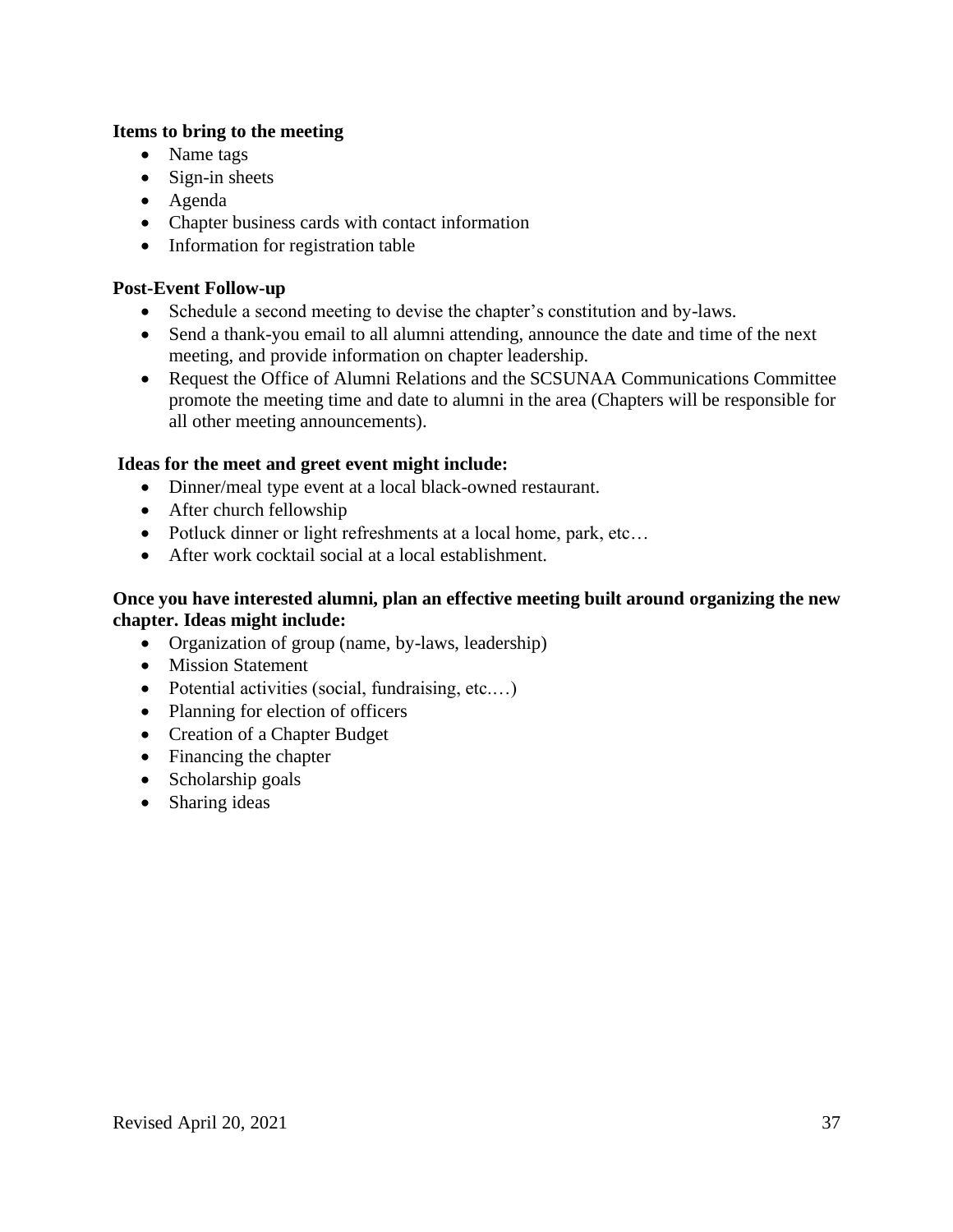# **FORMING A NEW ALUMNI CHAPTER**

#### **The Formation Of A Chapter Shall Include**

- Ten (10) or more persons meeting the criteria of a member of the Association, consistent with the South Carolina State University National Alumni Association's (SCSUNAA) Constitution and By-laws
- Living in an area where no chapter exists.
- Applying to the Association's Regional Coordinator to form a new chapter.

### **Functions Of The Alumni Chapters**

- To design and promote social and cultural activities that will foster alumni solidarity.
- To promote the interest of the university and offer support in all University endeavors in collaboration with the SCSUNAA.
- To contribute annually to the University's Annual Fund Drive.
- To aid the University's Admission Office in the identification of promising and outstanding students and to encourage the same to attend South Carolina State University.
- To encourage participation among alumni in activities.
- To periodically send the Director of Alumni Relations and the SCSUNAA Communications Chair newsworthy events about alumni for inclusion in SCSUNAA Newsletter or other official alumni publications (i.e. promotion, new and exciting jobs, advance study and/or grants, fellowship, the death of alumni, etc.).
- To maintain an avid interest in the University's development by keeping abreast of current activities and events that are occurring on campus, as well as being cognizant of the national political events that may affect the University's well-being.

#### **Application Process**

**Application** – The application shall contain, at a minimum, the geographic area in which the chapter seeks to function, the proposed name of the Alumni Chapter, and the names of the proposed charter members.

**Temporary Charter -** If the application is approved by the Executive Committee, a one-year Temporary Charter will be granted provided the applicant Alumni Chapter certifies that during the year of formation, it completes the following:

- Create Chapter Bylaws that shall not conflict with that of the SCSUNAA
- Elect Officers
- At least six meetings are held
- Inactive individuals shall pay a fee of \$25 for membership
- Fees are waived for active At-Large members of the SCSUNAA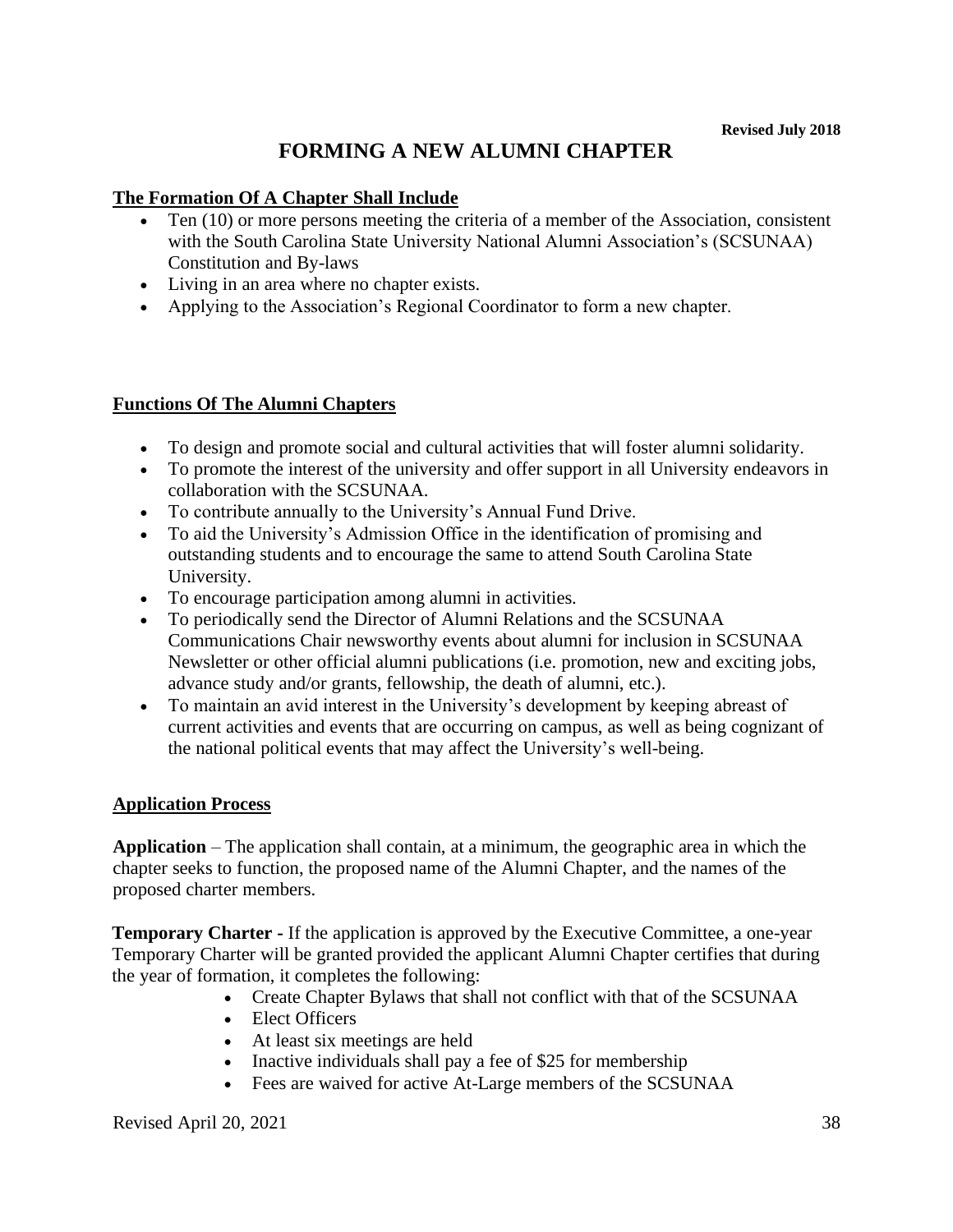- Forward chapter bylaws, goals, objectives, and minutes to the Regional Coordinator.
- A Temporary Chartering fee of \$100 is due at submission of the application Payable by cashier's check or money order to: SCSUNAA Mailed to: Financial Secretary PO BOX 1617 Waldorf, MD 20604 Or For PayPal Use FinancialSecretary@scsunaa.org

**Permanent Charter** - A Permanent Charter will be granted after certification that all of the following conditions have been met:

- Officers have been elected
- At least six meetings have been held
- Submission of a two-year chapter strategic plan in alignment with the SCSUNAA goals and objectives
- Submission of meeting minutes to the Regional Coordinator
- An association's assessment fee of \$150 Payable by cashier's check or money order to:

SCSUNAA Mailed to: Financial Secretary PO BOX 1617 Waldorf, MD 20604 Or For PayPal Use [FinancialSecretary@scsunaa.org](mailto:FinancialSecretary@scsunaa.org)

- Apply for and obtain the chapter's Federal Tax ID number and submit paperwork to the SCSUNAA Tax Coordinator to be appended to the association's 501©(3) status.
- **Note: After the initial year, the chapter assessment is \$350, which is assessed at the beginning of the fiscal year but not later than December 31st. One hundred dollars (\$100) is applied to the SCSUNAA office expenses, and two hundred fifty dollars (\$250) is applied to the SCSUNAA Scholarships**.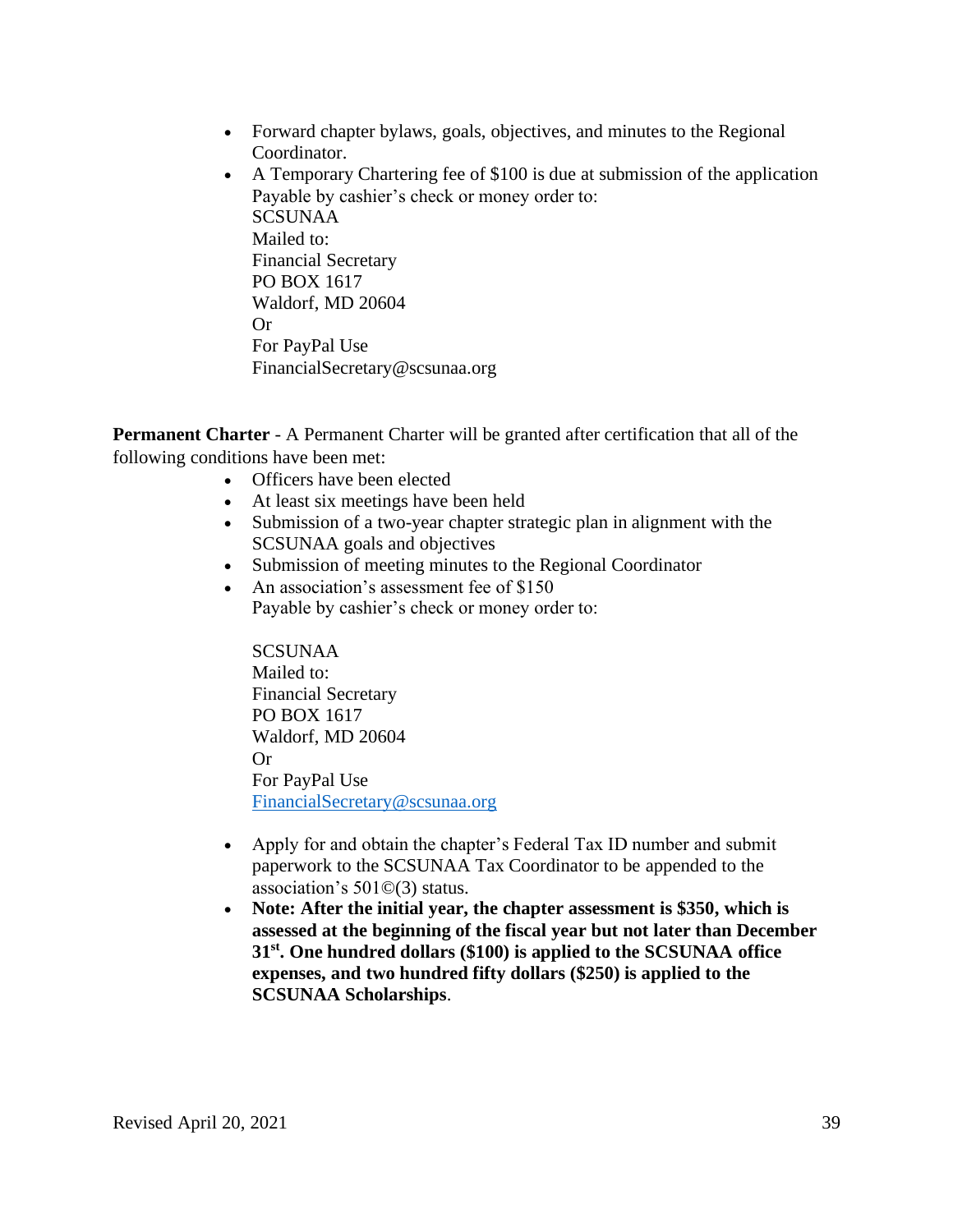**Instituting a New Alumni Chapter** - A new Alumni Chapter shall be instituted within 60 days after the date the Permanent Charter is authorized by the Executive Committee. The Chair of the Executive Committee shall appoint an Officer or Executive Committee Member of the Association to institute the new Alumni Chapter and install its officers within 45 days of the issuance of the permanent charter.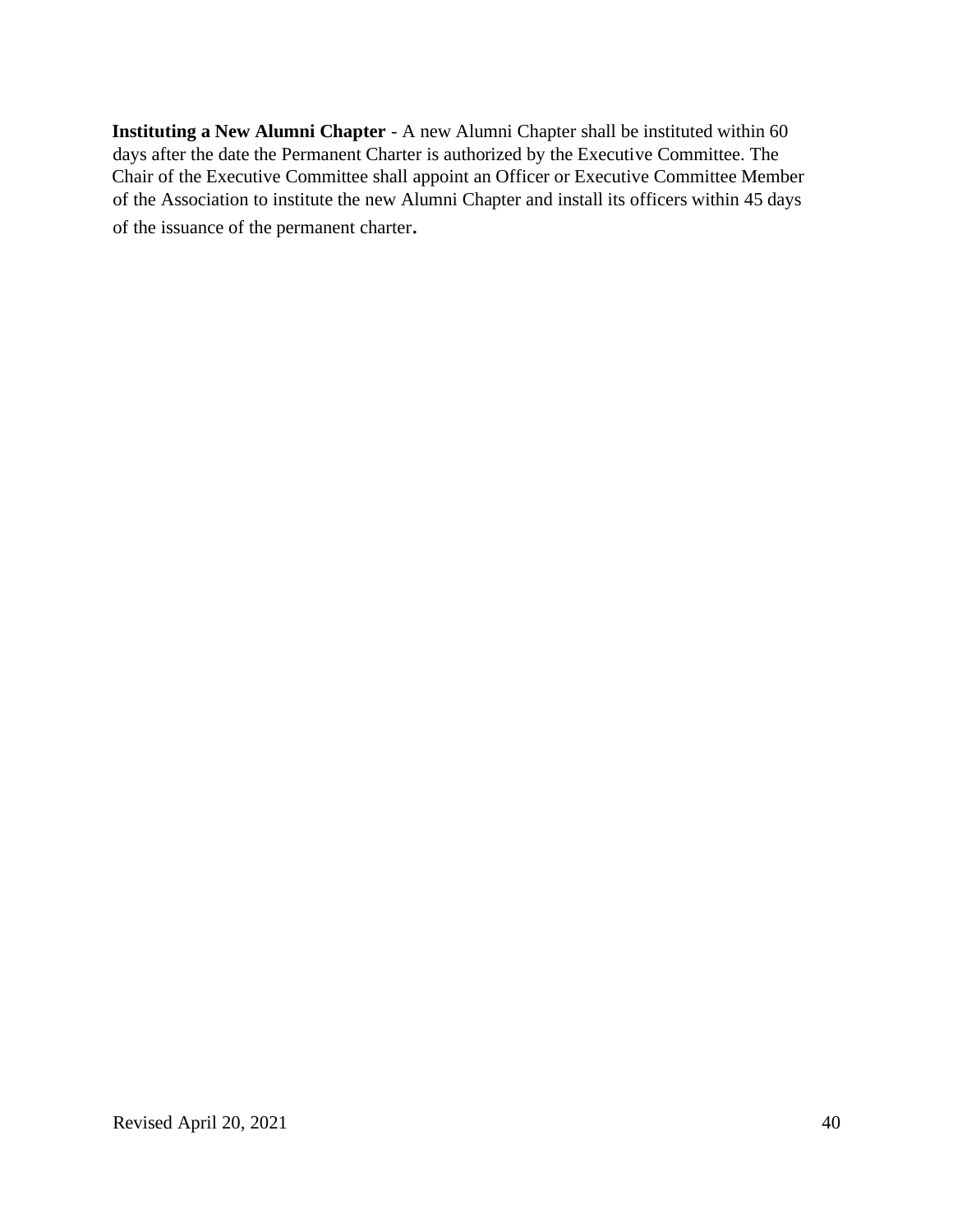# **SCSUNAA NEW CHAPTER APPLICATION**

**This electronic application must be submitted to SCSUNAA Regional Coordinators via the**  [New Chapter Application](https://forms.gle/JDDYeL16CujTDjAz8) **or emailed to: scsunaarc@gmail.com. Upon receipt, it will be presented to the Regional Coordinators and Executive committee for approval. Once approved, a one-year temporary charter will be granted provided the applicant chapter certifies that during the year of formation, the following actions will occur:**

- Create Chapter Bylaws that shall not conflict with that of the SCSUNAA
- Elect Officers
- At least six meetings are held
- Inactive individuals shall pay a fee of \$25 for membership
- Fees are waived for active At-Large members of the SCSUNAA
- Forward chapter bylaws, goals, objectives, and minutes to the Regional Coordinator.
- A Temporary Chartering fee of \$100 is due at submission of the application Payable by cashier's check or money order to:

SCSUNAA Mailed to: Financial Secretary PO BOX 1617 Waldorf, MD 20604 Or For PayPal Use FinancialSecretary@scsunaa.org

**\*\*NOTE: A permanent charter will be granted after these conditions have been met. Chapter activity should not commence until a temporary charter has been issued by the SCSUNAA.**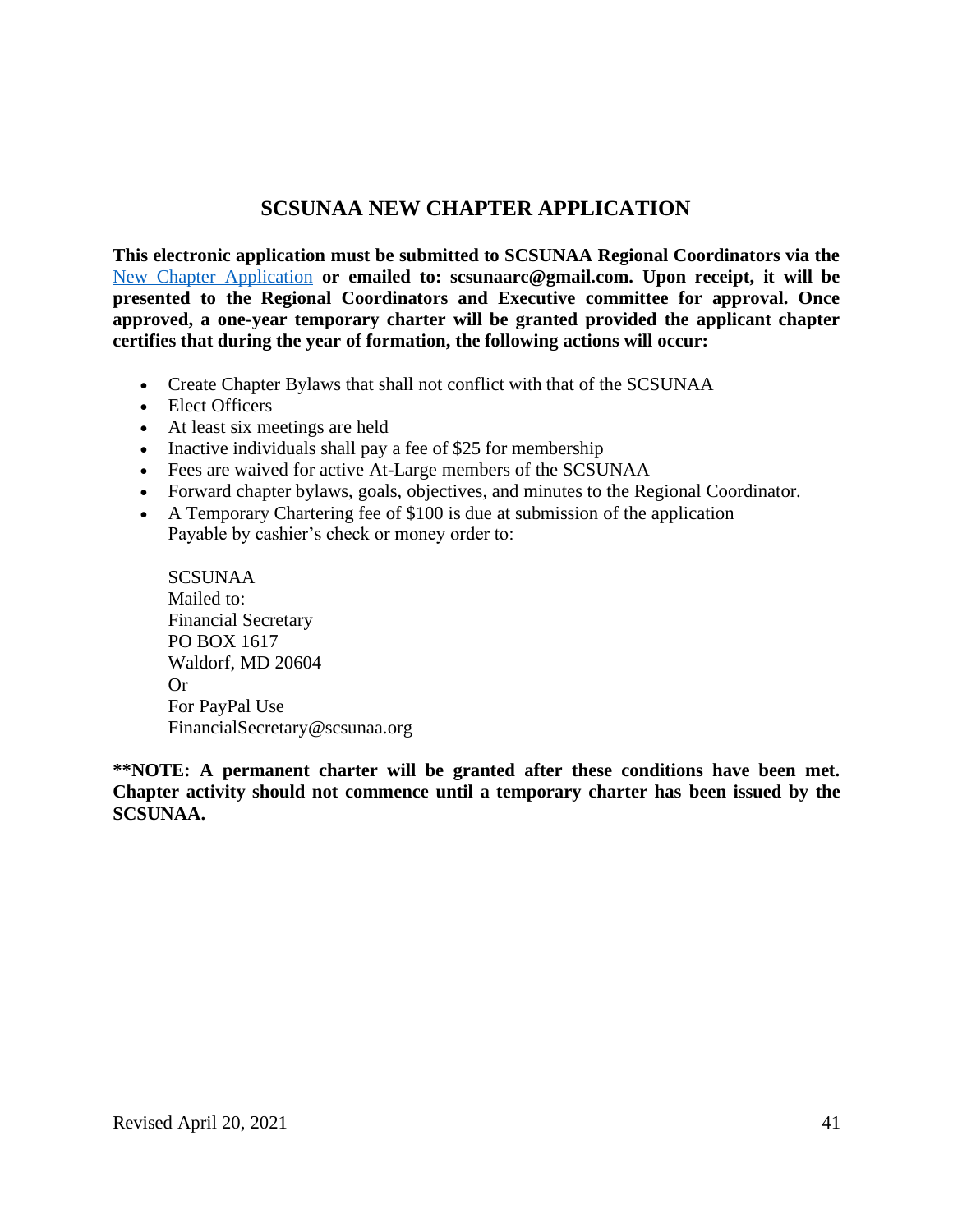# **APPLICATION**

**Please have each new member complete the** [New Member Application](https://forms.gle/TkpKA1J6Sd5uHiMb8) **online or email this form to scsunaarc@gmail.com.**

| <b>Application Date:</b>                           |  |
|----------------------------------------------------|--|
| Geographical region the chapter seeks to function: |  |
| <b>Proposed name of the chapter:</b>               |  |

**Below, please provide the following information for the proposed members (should be 10 or more, feel free to add additional members):**

**Refer to the Membership Article III, Sections 1-5 of the Constitution and By-Laws for a complete listing of membership classification as you insert the names of members for the proposed new chapter.**

**Contact Information: (The first entry should be for the contact person for this application.)**

|                                | Contact number: $(\_\_\_\_\_\_\_\$ Email: $\_\_\_\_\_\_\_\_\_\$                   |  |
|--------------------------------|-----------------------------------------------------------------------------------|--|
| Graduation Year:               |                                                                                   |  |
|                                |                                                                                   |  |
|                                |                                                                                   |  |
|                                | Contact number: $(\_\_) \_\_\_$ - $\_\_$ Email: $\_\_$                            |  |
| Graduation Year: _____________ | Membership Class                                                                  |  |
|                                |                                                                                   |  |
|                                |                                                                                   |  |
|                                |                                                                                   |  |
|                                | Contact number: $(\_\_) \_\_\_$ - $\_\_$ Email: $\_\_$                            |  |
|                                | Graduation Year: _____________ Membership Class__________________________________ |  |
|                                |                                                                                   |  |
|                                |                                                                                   |  |
|                                |                                                                                   |  |
|                                | Contact number: $(\_\_) \_\_\_$ - $\_\_$ Email: $\_\_$                            |  |
| <b>Graduation Year:</b>        | <b>Membership</b><br><u> 1980 - Johann Barbara, martin a</u>                      |  |
|                                |                                                                                   |  |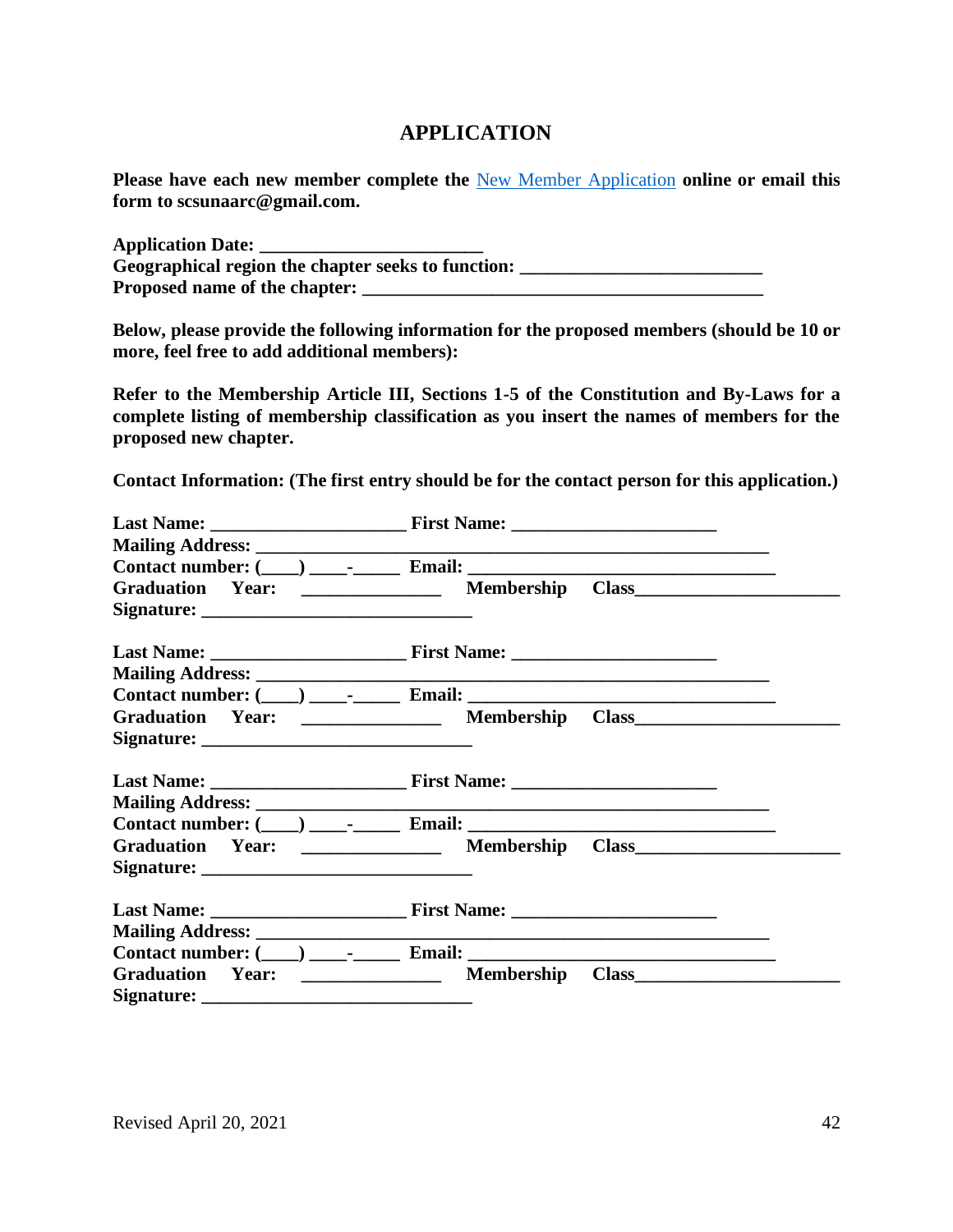|                                                 | Contact number: $(\_\_) \_\_\_$ - $\_\_$ Email: $\_\_$                            |
|-------------------------------------------------|-----------------------------------------------------------------------------------|
|                                                 | Graduation Year: _____________ Membership Class__________________________________ |
|                                                 |                                                                                   |
|                                                 |                                                                                   |
|                                                 |                                                                                   |
|                                                 |                                                                                   |
|                                                 | Contact number: $(\_\_\_\_\_$ $\_\_\_$ Email:                                     |
|                                                 | Graduation Year: _____________ Membership Class__________________________________ |
|                                                 |                                                                                   |
|                                                 |                                                                                   |
|                                                 |                                                                                   |
|                                                 |                                                                                   |
|                                                 | Contact number: $(\_\_\_\_\_\$ Fmail:                                             |
|                                                 |                                                                                   |
|                                                 |                                                                                   |
|                                                 |                                                                                   |
|                                                 |                                                                                   |
|                                                 |                                                                                   |
|                                                 | Contact number: $(\_\_\_\_\_\_\$ Email: $\_\_\_\_\_\_\_\_\$                       |
|                                                 | Graduation Year: ______________ Membership Class________________________________  |
|                                                 |                                                                                   |
|                                                 |                                                                                   |
|                                                 |                                                                                   |
|                                                 | Contact number: $(\_\_) \_\_\_$ - $\_\_$ Email: $\_\_$                            |
|                                                 | Graduation Year: _____________ Membership Class__________________________________ |
|                                                 |                                                                                   |
|                                                 |                                                                                   |
|                                                 |                                                                                   |
|                                                 |                                                                                   |
| Contact number: $(\_\_) \_\_\_$ . Email: $\_\_$ |                                                                                   |
| Graduation Year: _____________                  |                                                                                   |
|                                                 |                                                                                   |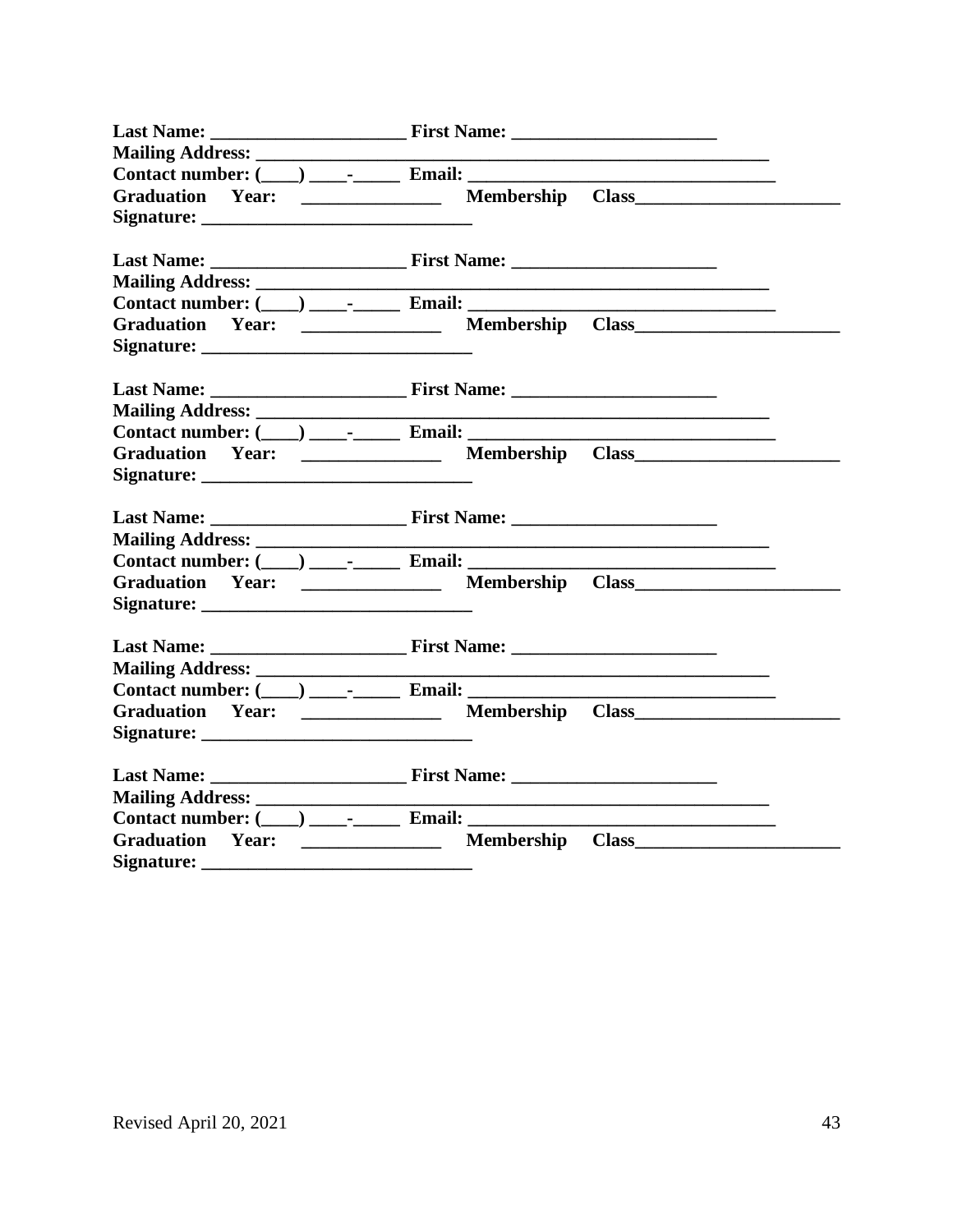# **REGIONAL COORDINATOR ROLES AND RESPONSIBILITIES**

The purpose of the SCSUNAA Regional Coordinators is to increase membership and assist with the chartering of new Chapters for SCSUNAA. The SCSUNAA Regional Coordinators are appointed by the SCSUNAA President to represent selected cities and states across the country. Each Regional Coordinator will work with his/her active alumni volunteers to build camaraderie and ownership in volunteer work for the Office of Admissions. They will also work with the SCSUNAA Executive Committee to provide guidance to existing chapters and coordinate the formation of new chapters. The Regional Coordinators will build stronger relationships with the local alumni chapter, increasing the number of college fairs covered by volunteers and establishing new alumni chapters.

Regional Coordinator positions currently exist in seven regions across the United States: South Carolina, South, Northeast, North Central, South Central, and West.

### **Duties and Responsibilities**

- Serve as a resource for new members
- Recruit points of contact to develop new chapters and reactivate inactive chapters
- Build relationships with chapters in the region and serve as a point of reference
- Collaborate with the Membership Committee to increase alumni members to the SCSUNAA
- Develop a training platform for new chapter officers.
- Share "Best Practices" across all chapters
- Attend Office of Admission events in the region; including Guidance Counselor breakfasts, prospective student/family receptions, etc.
- Foster a relationship with the Office of Admissions to provide feedback and keep abreast of SCSU news
- Recommend volunteers to the Office of Admission to serve as panelists and assist at local events in support of admission goals
- Identify new college fairs and other recruitment opportunities in the region
- Brainstorm ways to foster greater opportunities for relationship building among alumni volunteers

#### **Qualifications**

- A current active member of the SCSUNAA
- Ability to recruit, delegate, and involve a diverse group of alumni volunteers
- Enthusiasm for promoting South Carolina State University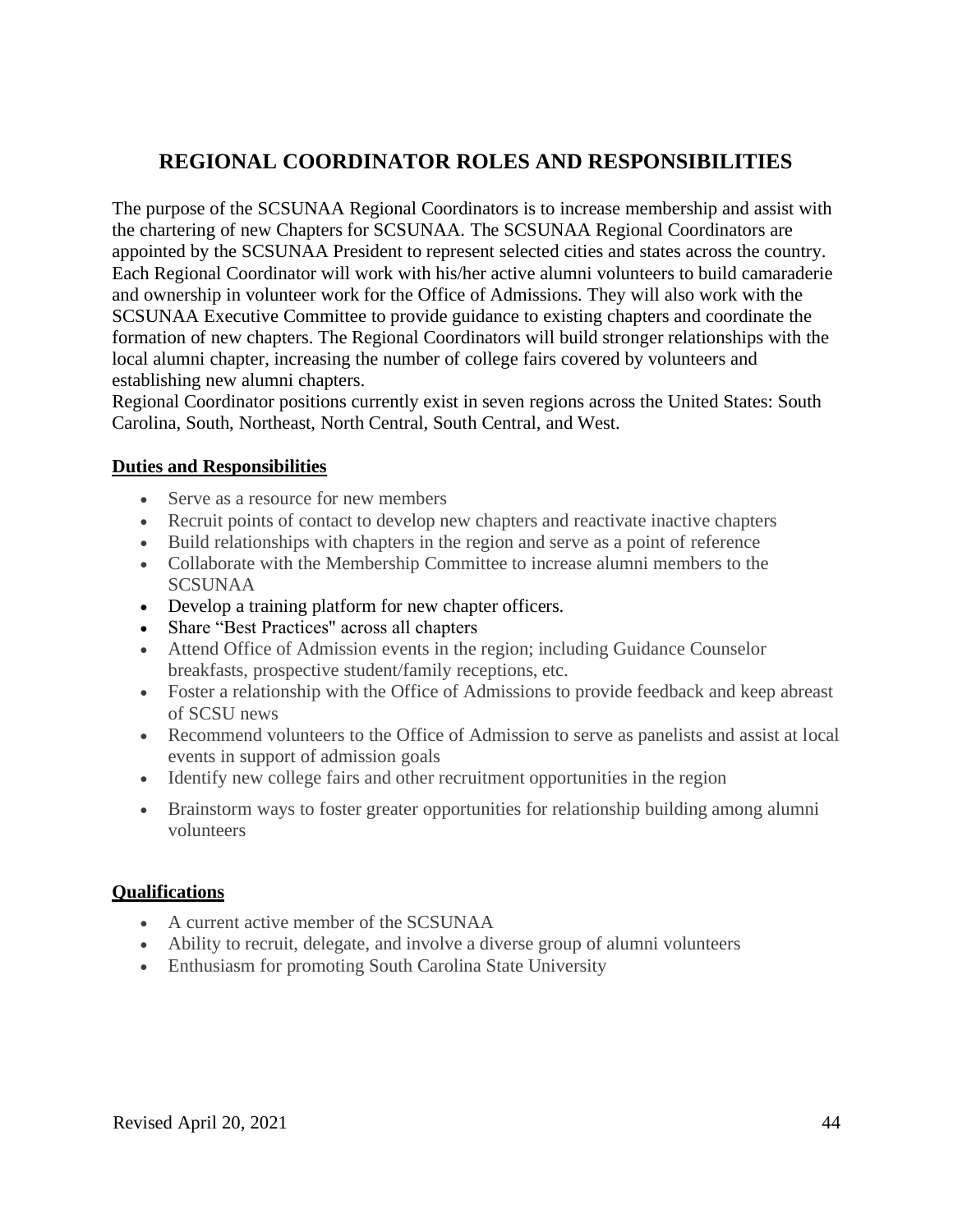## **SCSUNAA Regional Coordinators**

#### **Regional Boundaries by State**

Below is a list of the SCSUNAA regional geographical boundaries. Several states likely have very few SCSU alumni. Those states have a regional coordinator assigned for coordination and representation.

#### **Northeast**

- Maine
- Vermont
- New Hampshire
- New York
- New Jersey
- Massachusetts
- Connecticut
- Rhode Island
- Pennsylvania
- Delaware
- Maryland
- Virginia

# **North Central**

- Illinois
- Indiana
- Iowa
- Kentucky
- Michigan
- Ohio
- West Virginia
- Wisconsin
- Minnesota

## **South**

- Tennessee
- North Carolina
- Georgia
- Mississippi
- Alabama
- Florida

## **West**

- Alaska
- Washington
- Oregon
- California
- Montana
- Idaho
- Wyoming
- Nevada
- Utah
- Arizona
- Hawaii

# **South Central**

- Arkansas
- Louisiana
- Oklahoma
- Texas
- New Mexico
- Colorado
- Kansas
- Missouri
- North Dakota
- South Dakota
- Nebraska

## **South Carolina**

Divided due to the number of chapters (See map on next page)

#### **Section 1**

- Upstate
- Midlands

# **Section 2**

● Pee Dee Lowcountry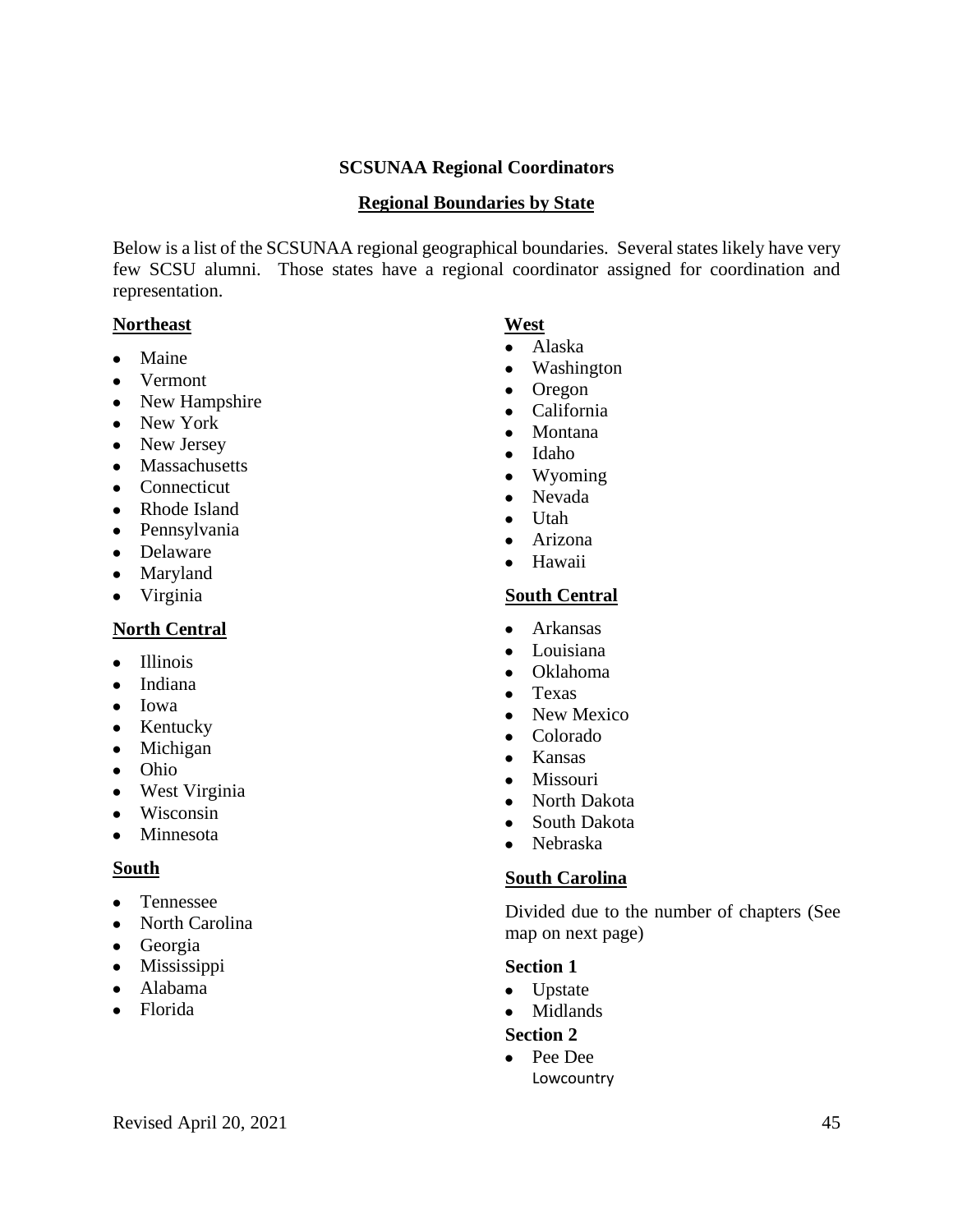# **South Carolina County Breakout**

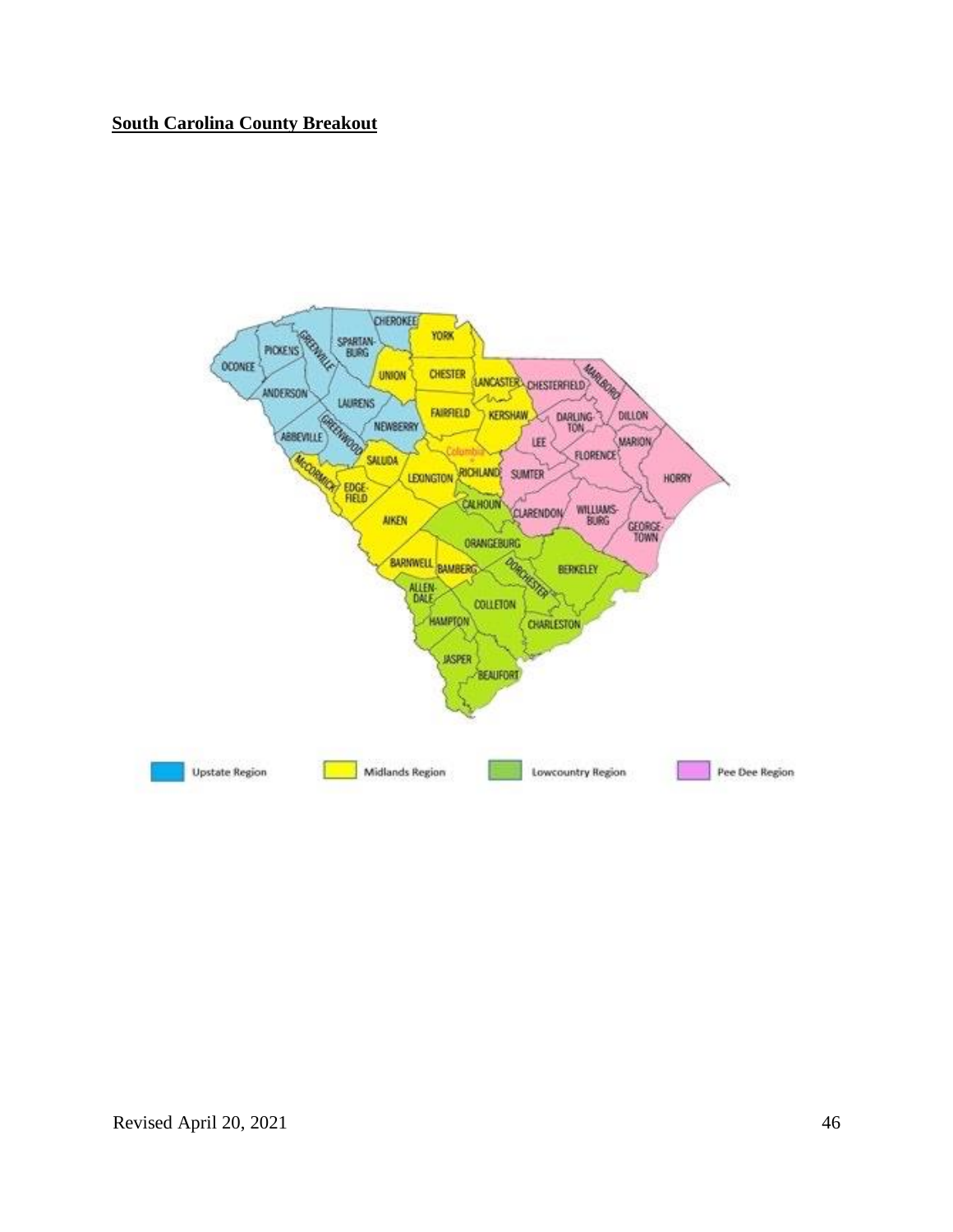# **SOCIAL/POLITICAL ACTIVISM**

The South Carolina State National Alumni Association (The Association) is a non-profit corporation under the laws of South Carolina and 501c3 tax-exempt unde[r](http://frwebgate.access.gpo.gov/cgi-bin/getdoc.cgi?dbname=browse_usc&docid=Cite:+26USC501) [the Internal Revenue](http://frwebgate.access.gpo.gov/cgi-bin/getdoc.cgi?dbname=browse_usc&docid=Cite:+26USC501)  [Code \(IRC\).](http://frwebgate.access.gpo.gov/cgi-bin/getdoc.cgi?dbname=browse_usc&docid=Cite:+26USC501) It is recognized as a group of organizations as tax-exempt for the Association. *The Association is recognized as a group organization and all chapters are liable to the guidance and activities listed in this document Section XIV 501c3 Compliance.* [IRS Compliance Guide for 501c3](https://www.irs.gov/pub/irs-pdf/p4221pc.pdf)  [Public Charities](https://www.irs.gov/pub/irs-pdf/p4221pc.pdf) **pages 4-7**

Attendance at marches and rallies is one way to show your support for an issue. Members may participate in such activities as individuals and may wear SCSUNAA paraphernalia. Chapters may participate in such activities and wear SCSUNAA paraphernalia as long as the participation is in the name of the chapter. A banner with the name of the chapter may be used. SCSUNAA members may not participate in marches and rallies in the name of SCSUNAA, unless pre-approved in writing by the SCSUNAA President or their designee.

## **The following guidelines must be followed when participating in marches, rallies, and/or protest activities until further notice:**

- Do not make statements that are or can be constructed as a position of SCSUNAA
- The SCSUNAA President is the only spokesperson for SCSUNAA, unless the authority is delegated to someone else in writing.
- Never partner with a partisan group or one that endorses candidates.
- If you choose to engage in marches, rallies, or other events similar in nature without the written approval of the SCSUNAA, you are solely responsible for yourself and your activities. SCSUNAA disclaims all responsibilities and liability for any injury or damage that may result by your participation.

# **Safety Procedures for Public Displays of Support**

- SCSUNAA members should always make safety a priority.
- Contact your Chapter President and/or Regional Coordinator and share the Who, What, When, Where, and with whom details for each event.
- Know the laws of the jurisdiction where the event will take place regarding lawful public gathering or marches.
- If joining others, know their rules of engagement regarding lawful gatherings
- Be mindful of how the gathering is being advertised and promoted in the community.
- If SCSUNAA emblems or trademarks are being used in promoting the event, ensure proper approval was given by the SCSUNAA President or designee.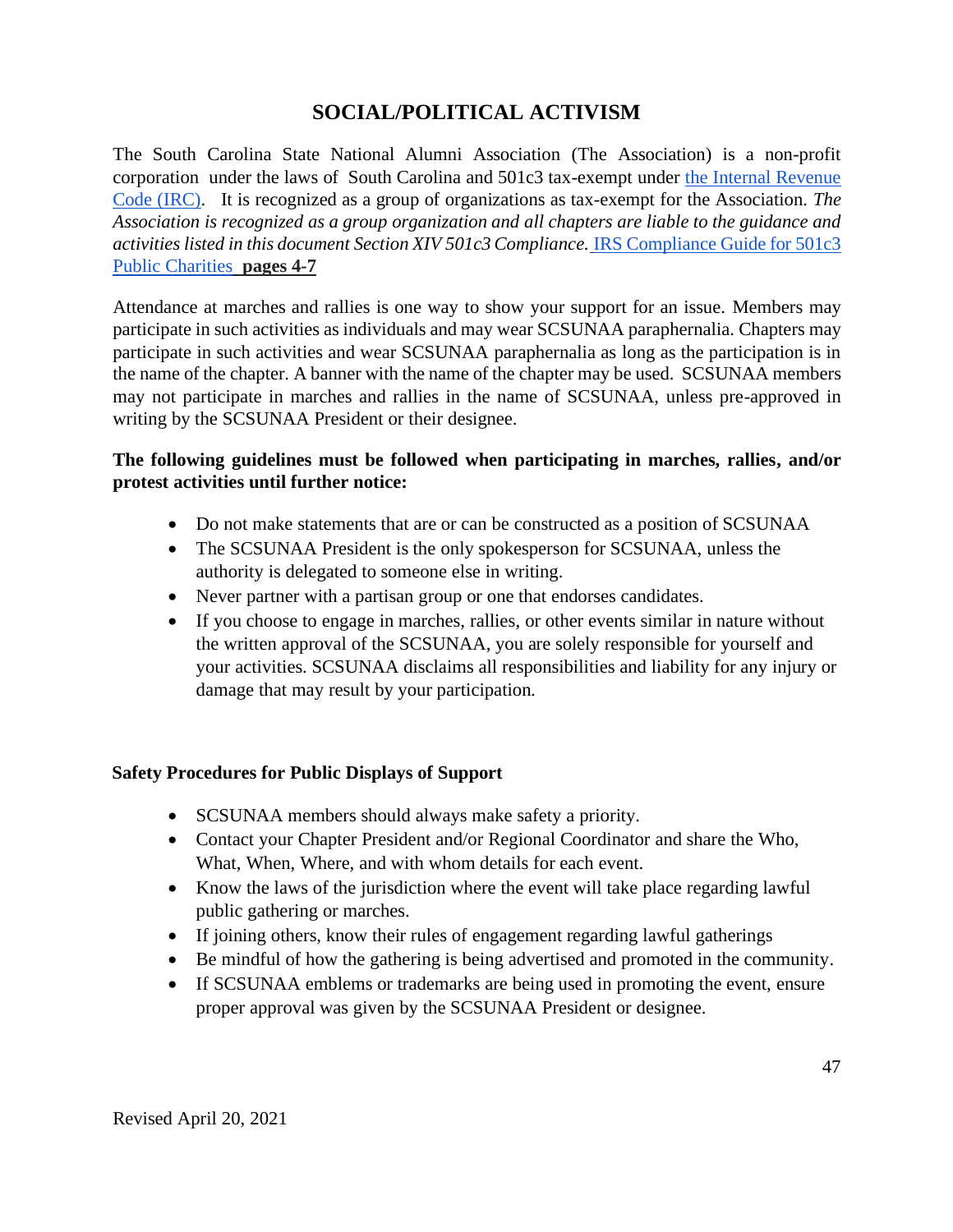# **COMPLIANCE**

## **Purpose**

Federal tax law provides tax benefits to nonprofit organizations recognized as exempt from federal income tax under Internal Revenue Code (IRC) Section  $501(c)(3)$ . The IRC requires that taxexempt organizations must comply with federal tax law to maintain tax-exempt status and avoid penalties.

## **Governance**

The South Carolina State National Alumni Association (The Association) is a non-profit corporation organized and existing under the laws of South Carolina and 501c3 tax-exempt unde[r](http://frwebgate.access.gpo.gov/cgi-bin/getdoc.cgi?dbname=browse_usc&docid=Cite:+26USC501) It is recognized as a group of organizations as tax-exempt for the Association. The group taxexempt avoids the need for each of the chapters to apply for exemption individually. **Official Information in this section can be found i[n](https://www.irs.gov/pub/irs-pdf/p4221pc.pdf) [IRS Compliance Guide for 501c3 Public](https://www.irs.gov/pub/irs-pdf/p4221pc.pdf)  [Charities.](https://www.irs.gov/pub/irs-pdf/p4221pc.pdf)** The Association is recognized as a group organization and all chapters are liable for the activities listed below.

# **Allowed Activities**

Association shall have the authority and power to pay for reasonable services rendered as well as compensation and reimbursement expenses incurred on its behalf.

All SCSUNAA Chapters must exercise and adhere to state and local laws whenever alcohol is present at an event. See below.

# **Alcohol**

- The Association and all affiliated Chapters must be in compliance with State Law regarding the service of alcoholic beverages at all programs and activities.
- The Association abides by South Carolina or the state it will provide alcohol by the Alcoholic Beverage Control Law and supports the intent of the University Policy for the Service of Alcoholic Beverages (when on the SCSU campus).
- In order to serve **alcohol** at an event, the organization must **have** a **permit**. According to their State policy, nonprofit organizations **can** apply for a 1-day **permit**, which acts as a one-day **liquor license**.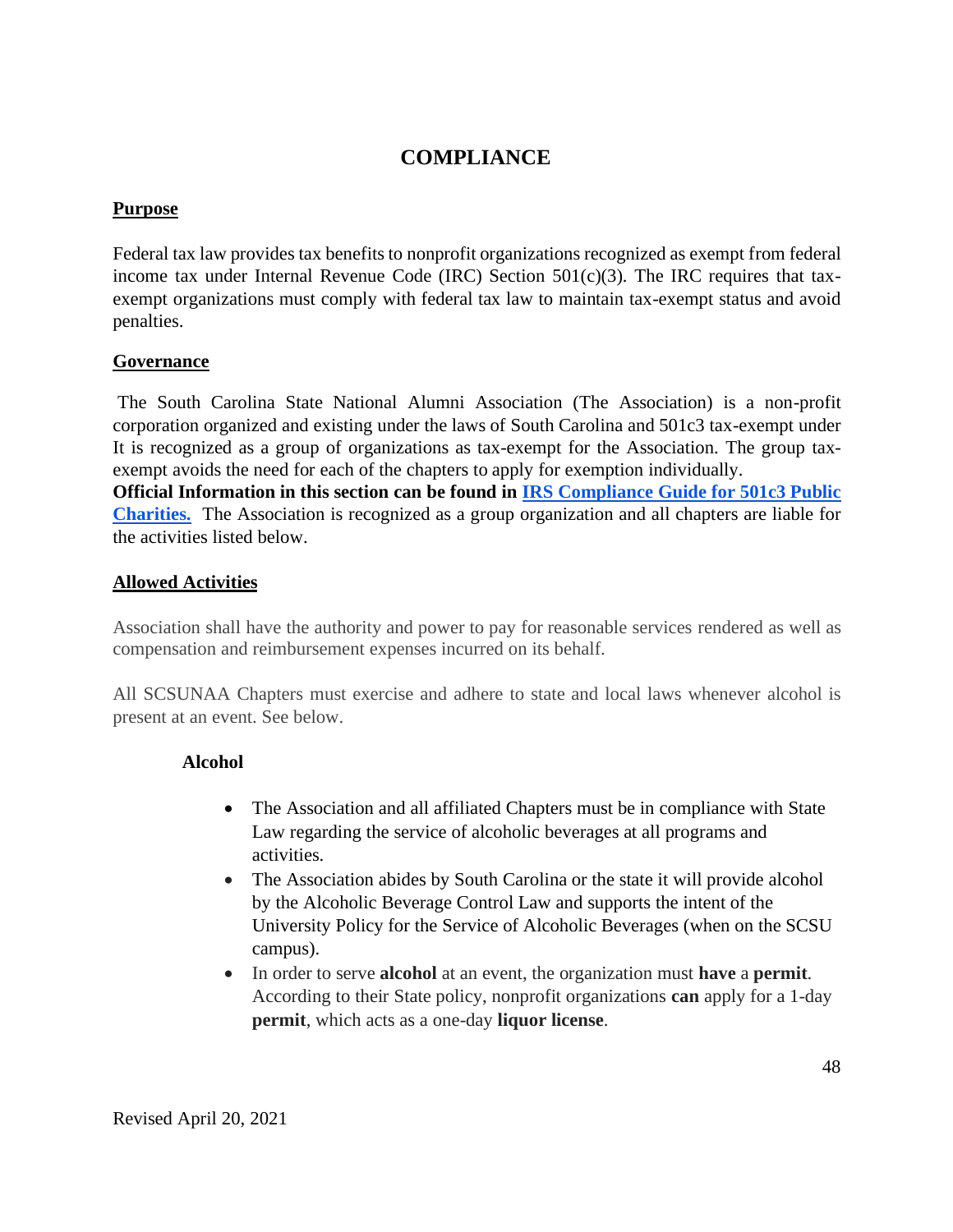## **Social Host Liability Law**

- In a situation where alcohol is provided to guests at no cost, nonprofits want to be familiar with th[e](https://insurancefornonprofits.org/liquor-liability-101-how-to-serve-alcohol-at-your-nonprofit-events/) **[s](https://insurancefornonprofits.org/liquor-liability-101-how-to-serve-alcohol-at-your-nonprofit-events/)[ocial host liability law](https://insurancefornonprofits.org/?s=social+host+liability+law)**.
- Social host liability law holds the host liable for any accidents that happen as a result of serving alcohol to minors.
	- o These laws can hold the Association (including chapters) responsible for accidents caused by an attendee who was allowed to drink to excess, then injures themselves or others. Some states have stricter social host liability laws that can go beyond underage drinking, causing irreparable damage if a consumer pursues financial restitution.

# **Dram Shop Law**

- In an event where alcohol is available for purchase, a different liability law comes into play, dram shop law[.](https://insurancefornonprofits.org/?s=dram+shop+law) **[Dram shop law](https://insurancefornonprofits.org/?s=dram+shop+law)** determines where the liability falls in the event of an accident when alcohol is sold at a nonprofit event.
- Depending on the state, an establishment selling alcohol could be held 100 percent liable for alcohol-related accidents if it has been proven that a person become intoxicated or further intoxicated at their establishment.

# **Crowd Control**

- A best practice to implement would be to control the drinks being served at the event. Simple measures can be taken to monitor consumption by attendees, such as:
- Asking for identification to verify the legal drinking age
- A drink ticket system can be implemented, providing a set limit of drink vouchers per attendee.
- Bracelets that are available to those with a valid I.D. that designate who is allowed
- to drink.
- Hire a licensed bartender to serve all alcoholic beverages
- At all events at which alcoholic beverages are served, a sign must be posted that lists the sponsoring group, the title of the event indicating whether the event is private or public and who is permitted to attend. For example, "Class of 1972 Bar- B - Q, and open to members of the Class of 1972 and their guests." The sponsor must supply the sign.
- SCSU polic[y](http://www.scsu.edu/files/01%20-%20Alcohol%20Licenses.pdf) <http://www.scsu.edu/files/01%20-%20Alcohol%20Licenses.pdf>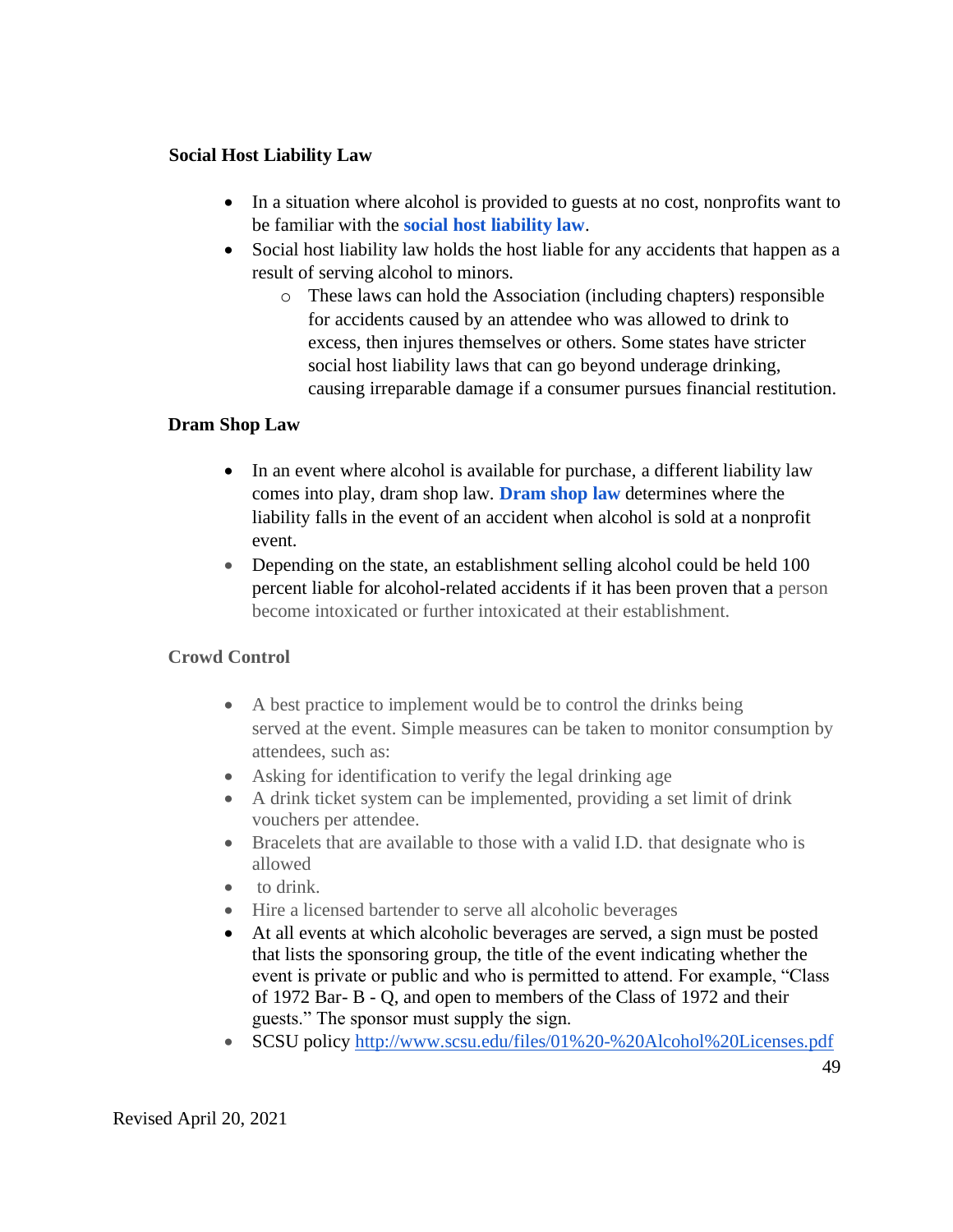## **Other Controls**

- The Association must also have controls in place to make sure visibly intoxicated people are cut off from being served additional alcohol.
- Any National Alumni Association event at national or chapter levels at which alcoholic beverages are likely to be served must be listed on The Association's

#### **Insurance**

A standard general liability policy provides host liquor liability, which covers events where alcohol is provided free to guests, but not situations where alcohol is sold.

The organization should request a full liquor policy to cover these events as they may not be covered under the host liquor liability included in the policy.

### **Lobbying Activities**

[IRS Compliance Guide for 501c3 Public Charities](https://www.irs.gov/pub/irs-pdf/p4221pc.pdf) **pages 4-7**

The Association may participate in a small amount of lobbying.

The expenditures are:

| Total Annual Exempt Purpose Expenditures Percent that May be Spent on Lobbying |                                            |
|--------------------------------------------------------------------------------|--------------------------------------------|
| \$500,000 or less                                                              | 20%                                        |
| \$500,000-\$1 million                                                          | $$100,000 + 15\%$ of budget over \$500,000 |

#### **Annual reporting obligation**

[IRS Compliance Guide for 501c3 Public Charities](https://www.irs.gov/pub/irs-pdf/p4221pc.pdf) page 8

The Association and chapters must report the Form 990 to IRS.

Non Compliance for the report form 990 could result in revocation of chapter charter.

- **Form 990** is due on the **15th day of the 5th mont**h following the end of the organization's taxable year. **( November** )
- The fillable form is located at [https://www.irs.gov/pub/irs-pdf/f990.pdf.](https://www.irs.gov/pub/irs-pdf/f990.pdf)
- **Form 990**-**N** ("ePostcard") electronic return that a nonprofit may file if its gross receipts are normally <\$50,000. How to file the form is located a[t](https://www.irs.gov/charities-non-profits/annual-electronic-filing-requirement-for-small-exempt-organizations-form-990-n-e-postcard) [https://www.irs.gov/charities-non-profits/annual-electronic-filing-requirement-for](https://www.irs.gov/charities-non-profits/annual-electronic-filing-requirement-for-small-exempt-organizations-form-990-n-e-postcard)[small-exempt-organizations-form-990-n-e-postcard](https://www.irs.gov/charities-non-profits/annual-electronic-filing-requirement-for-small-exempt-organizations-form-990-n-e-postcard)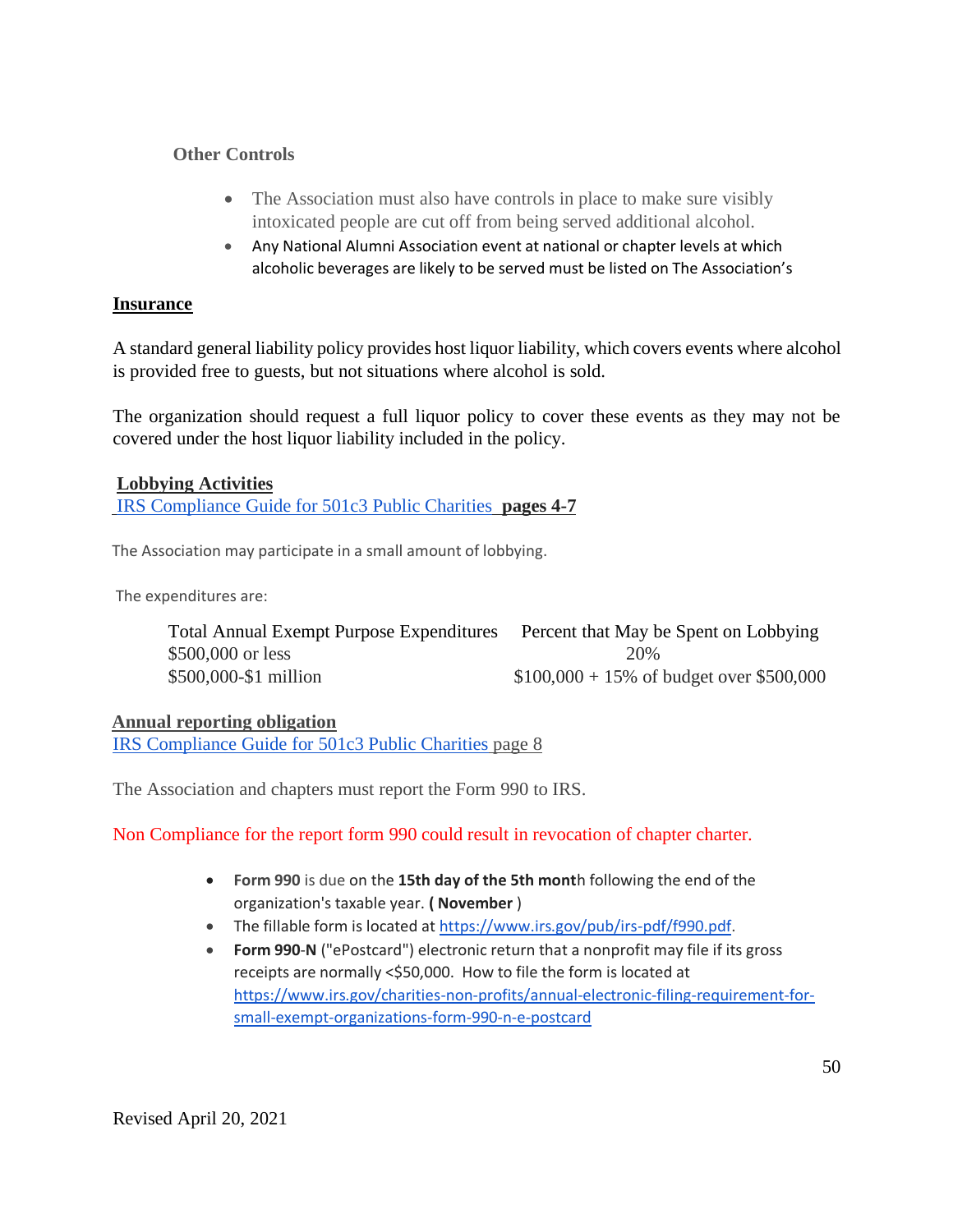- **Form 990**-**EZ** is a two-page return that a nonprofits may file if its gross receipts for a tax year were <\$200,000 and assets were <\$500,000. The fillable form is located a[t](https://www.irs.gov/pub/irs-pdf/f990ez.pdf) <https://www.irs.gov/pub/irs-pdf/f990ez.pdf>
- The Association may also be responsible for things like tax on unrelated income, employment tax, excise taxes, and certain state or local taxes.

## **Operate in accord with stated nonprofit purposes**

If the Association makes a big shift from being unprofitable to making money needs to refile as a for-profit entity and to pay the applicable taxes.

## **Private Fund Support**

[IRS Compliance Guide for 501c3 Public Charities](https://www.irs.gov/pub/irs-pdf/p4221pc.pdf) page 4

- The Association provides guidance and authority to use private, non-endowment funds acquired by The Association in support of its operations and programs.
- Undesignated donations and funds acquired through Service programs are to be used as appropriate in support of the operations and programs of The Association. If the income derived from these sources exceeds need, as determined by the Executive Board, the excess funds will be retained for future operational use or distributed among endowment funds and savings accounts as approved by the Finance Committee.
- The annual budget of the Association shall include the minimum level of private fund support necessary for operations and programs.
- Additional private fund support for operations and programs is provided based on need, unbudgeted expenses, unbudgeted programs and projects, unexpected cost increases, inadequate budget allocations, and Board initiatives.

## **Prohibited Activities**

*[IRS Compliance Guide for 501c3 Public Charities](https://www.irs.gov/pub/irs-pdf/p4221pc.pdf) page 4*

# **Private Benefit**s

## *[IRS Compliance Guide for 501c3 Public Charities](https://www.irs.gov/pub/irs-pdf/p4221pc.pdf) page 4*

- The Association cannot serve the private interests, or private benefit, of any individual or organization besides itself.
- The Association (including chapters) may not permit any of its income or assets to benefit insiders, such as board members, officers, directors, and important employees.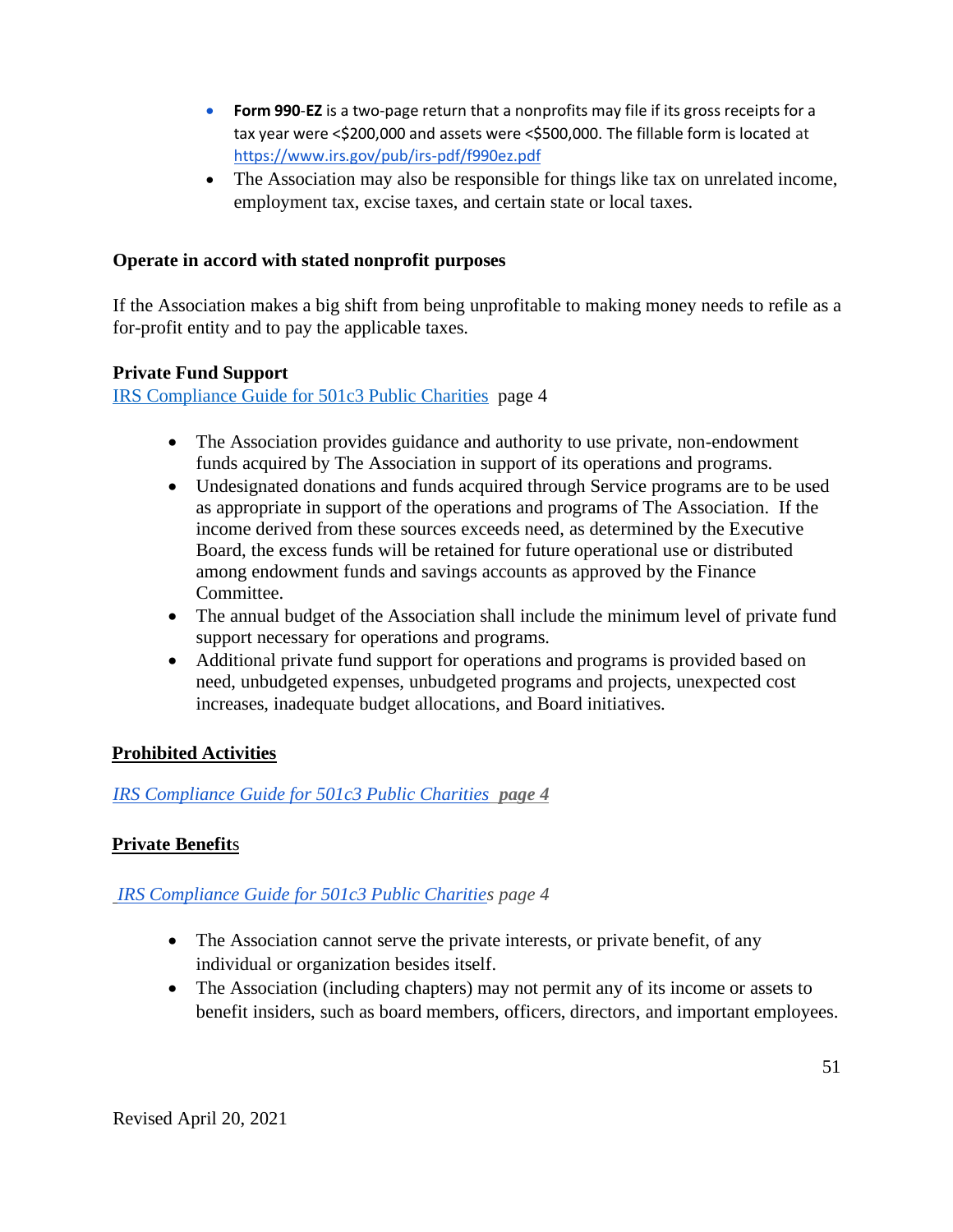• No part of the net earnings of the Association shall insure to the benefit of or be distributed to Board members or officers of the Association

# **Nonprofits are not allowed to urge their members to support or oppose legislation***.*

- [Lobbying activities](https://www.ncoa.org/public-policy-action/advocacy-toolkit/advocacy-basics/nonprofit-advocacy-rules-regulations/) may not exceed a certain amount of the organization's total expenses.
- No substantial part of the activities of the Association shall consist of carrying on propaganda or otherwise influencing legislation nor participate or intervene (including the publication or distribution of public statements) any political campaigning supporting or opposition of any candidate for public office*.*

# **Political campaign activity**

- The Association may not financially support or endorse any political candidates verbally or in writing.
- They may not oppose candidates
- This rule applies to candidates at every level local, state, and federal.

## **Unrelated business income**

## [IRS Compliance Guide for 501c3 Public Charities](https://www.irs.gov/pub/irs-pdf/p4221pc.pdf) **page 15**

## **Conflict of Interest**

Care in voting and personal actions shall be exercised to avoid conflicts of interest by all Executive Committee and Alumni Association members.

- The Executive Committee and National Council members shall abstain from voting on any projects or proposals through which they may incur personal or financial gain. Each Executive Committee and National Council members shall review, complete, and sign a Conflict-of-Interest Statement (See Appendix B).
- The Recording Secretary shall maintain the original of the statements in the Association records for a period of five years.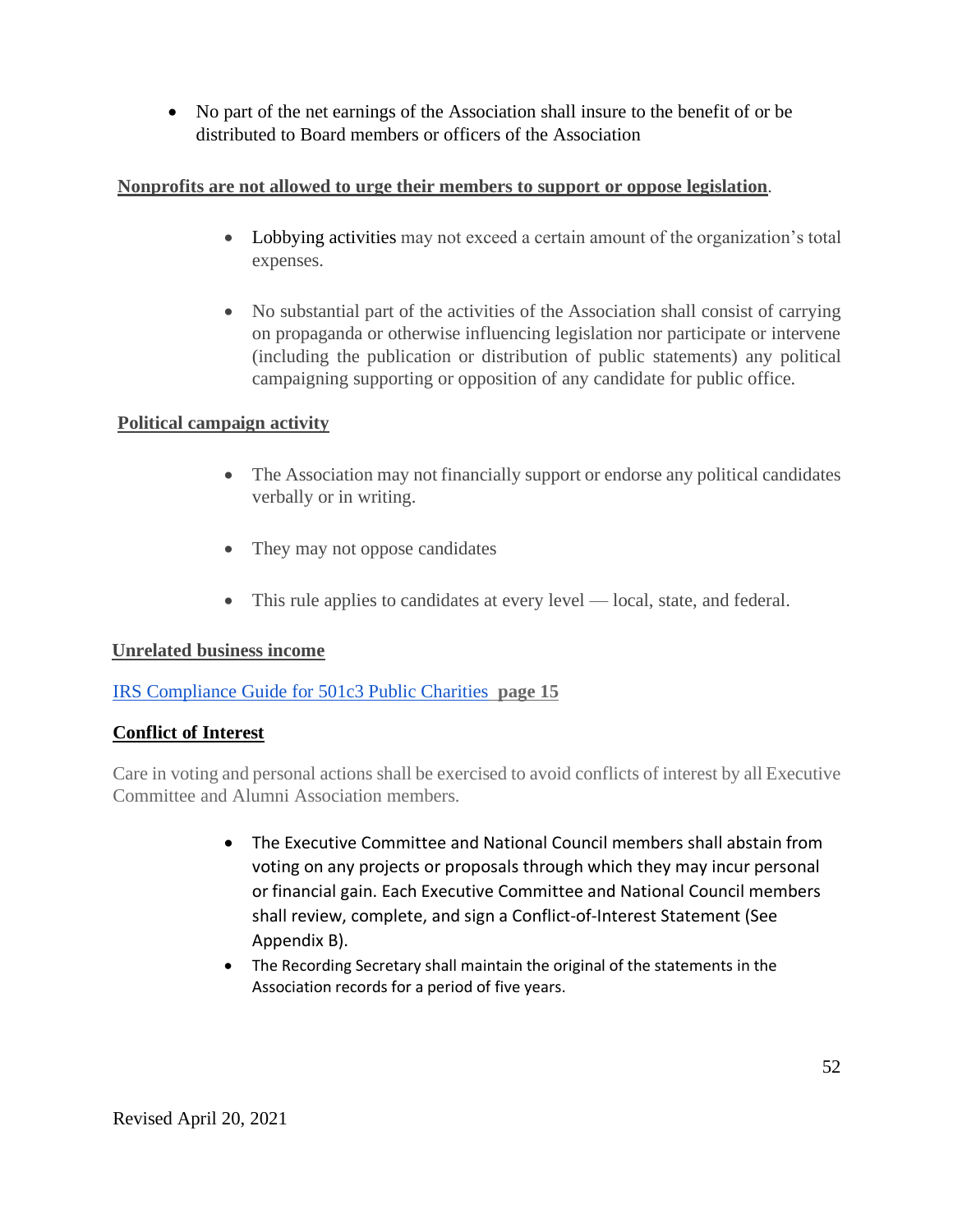• If the member discovers a potential conflict of interest, they shall inform the president and the recording secretary immediately and recuse themselves from further action/involvement surrounding the matter.

## **Whistleblowers**

• Whistleblowers are persons who bring to light improprieties and wrongdoing within the organization. Such individuals are required to be protected by law. Therefore, no person who brings to light such improprieties and wrongdoing within the organization shall be punished, disciplined, or harassed by the Executive Committee or any member of the Association. Persons who violate this policy will be held personally liable for their actions**. (See Appendix C)**

### **Bylaws**

- Bylaws for the Association and chapters are required to maintain the 501(c) (3) tax-exempt status from the IRS, since the IRS asks for a copy of its internal governing documents to be included in the application packet.
- A copy must be kept at the Association's corporation's place of business.
- Chapters must send a copy of bylaws and amended bylaws to the Constitution and Bylaws Chairperson and place in the Association's repository.
- **The Bylaws should** summarize the officers' duties to act in good faith, in the best interest of the organization*.*

## **Why Keep records and what records should be kept**

[IRS Compliance Guide for 501c3 Public Charities](https://www.irs.gov/pub/irs-pdf/p4221pc.pdf) **pages 14-18**

#### **How long should record be kept**

[IRS Compliance Guide for 501c3 Public Charities](https://www.irs.gov/pub/irs-pdf/p4221pc.pdf) **pages 18-19**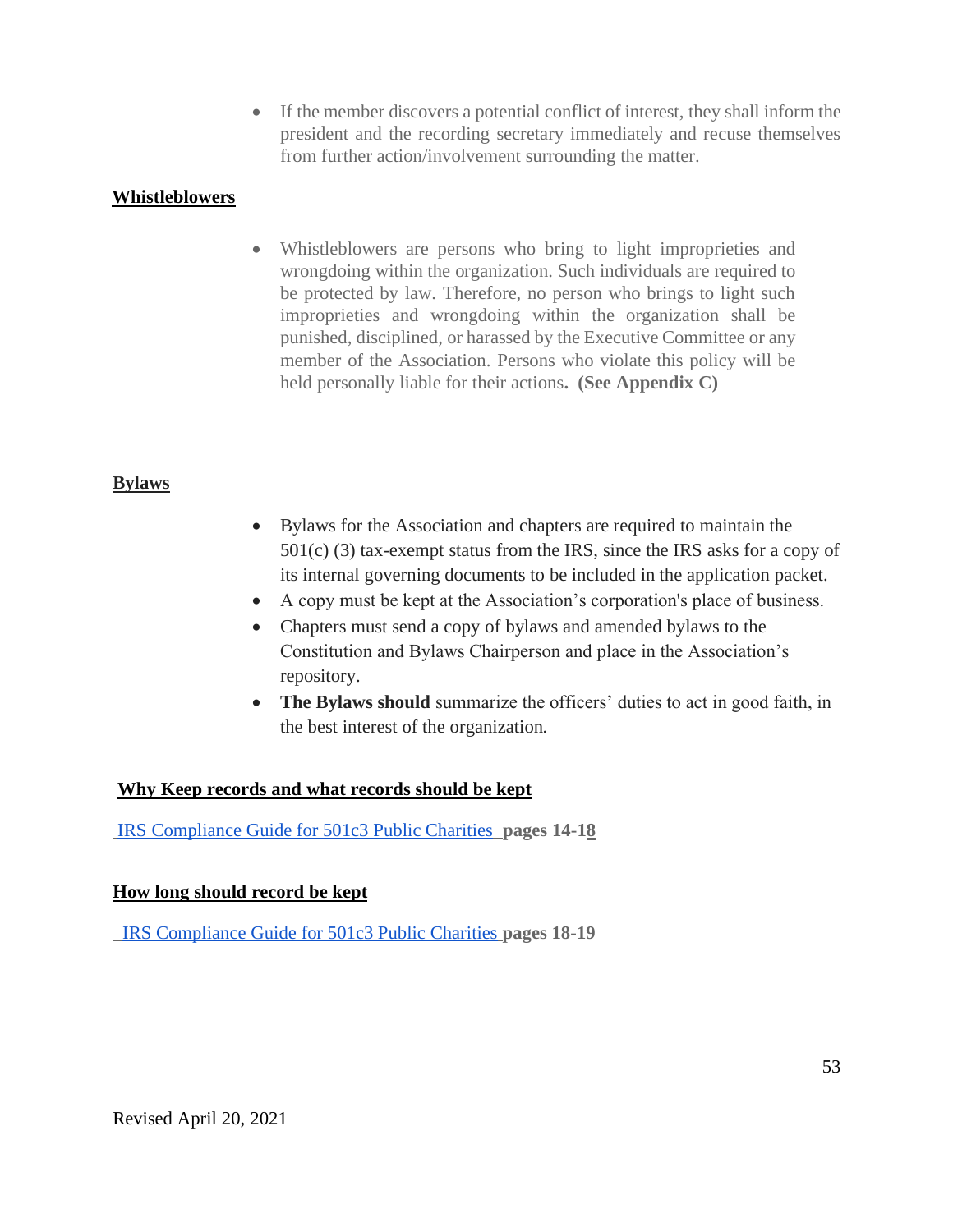# **STEPS TO OBTAIN AND MAINTAIN FEDERAL TAX EXEMPTION**

Individual chapters can become exempted from paying federal taxes under the umbrella of the parent organization, which is South Carolina University National Alumni Association. The National Alumni Association has its own unique tax exempt number and all chapters will be assigned their own unique number by the internal Revenue Service (IRS).

Steps to obtain Federal Tax ID (EIN) for 501 C3 deductions and guidelines are as follow:

- 1. From the IRS website, download form complete form SS-4
- 2. Mail or fax the completed form to the IRS to request your chapter's EIN
- 3. Send EIN to Nathaniel Howard at [howard1972@comcast.net.](mailto:howard1972@comcast.net) Also, send Chapter's full name, Chapter's mailing address, and name of chapter's contact person
- 4. Please note that the name listed in #3 is current and subject to change.
- 5. Please also note that chapter's may become active throughout the year but that the IRS only accepts additions and other changes during the  $1<sup>st</sup>$  quarter of the calendar year (January – March).
- 6. For the purpose of filing taxes, our fiscal year begins on July 1 and ends on June 30.
- 7. Chapters must file taxes no later than November 15 for the previous fiscal year.
- 8. Chapters are required to file taxes every year
- 9. Chapters that neglect to file taxes for any year may be audited and required to pay a fine.
- 10. Chapters that neglect to file taxes for 3 consecutive years will have their exempt status revoked by the IRS.
- 11. Chapters with a gross receipt of more than \$50,000 for the fiscal year must use form 990 to file taxes.
- 12. Chapters with gross receipts of \$50,000 or less bust file taxes using form 990-N also known as e-postcard.,
- 13. Please note that for local taxes chapters are directed to their state's tax department end the National Alumni Association does not provide specifics because the laws vary from state to state.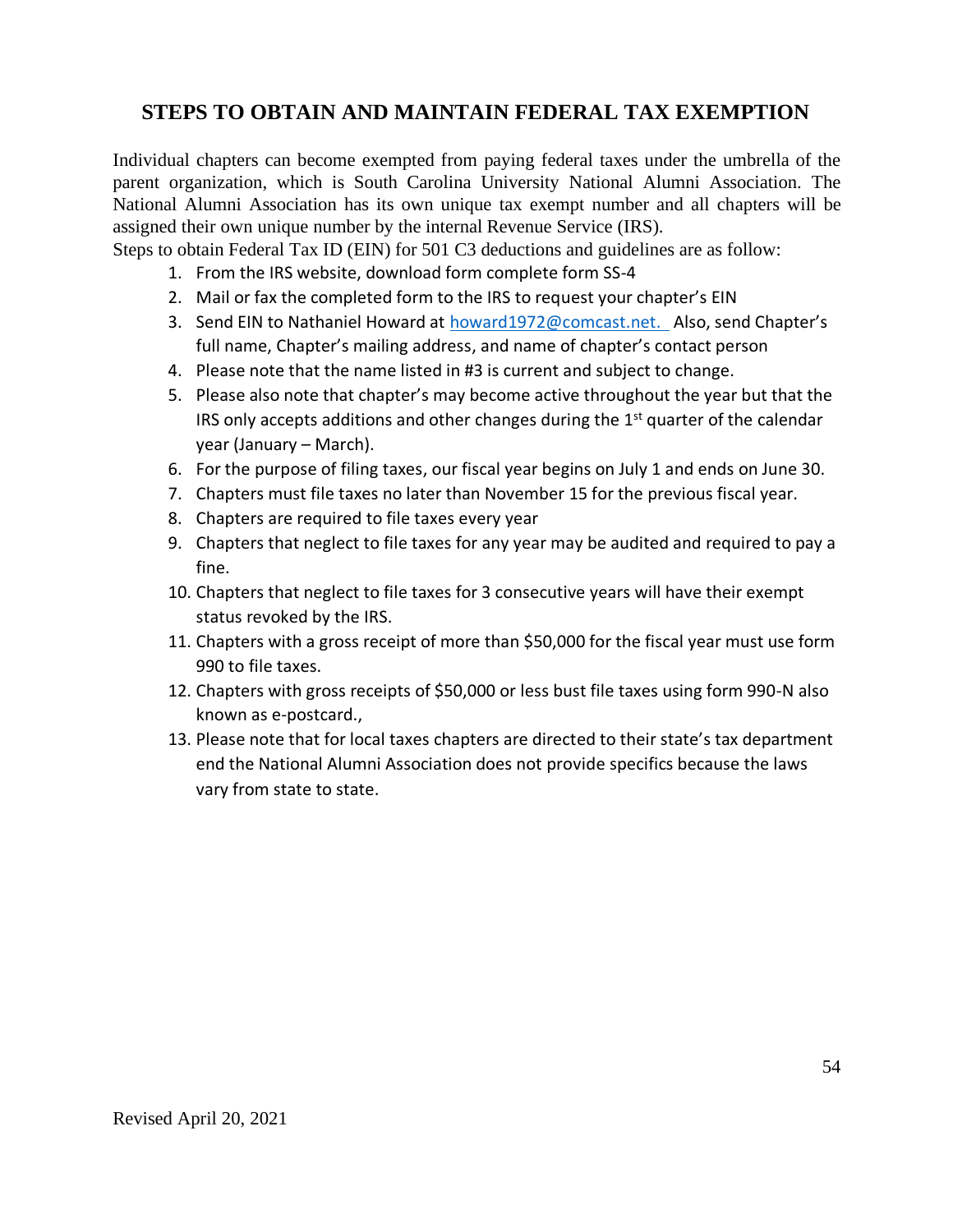# **APPENDIX**

## **Appendix A**

# **NATIONAL CONVENTION**

There shall be an Annual Convention of the South Carolina State University National Alumni Association. It shall be held July/August, or as near thereto as the National Council shall deem feasible.

Each chapter shall elect one (1) delegate from their respective chapter, and may have one (1) alternate. Any active member, regardless of classification, may attend the National Convention, including all meetings, and events.

#### **National Convention Committee**

The National Convention Committee has the responsibility of the convention, with the local chapter carrying out all specific assignments. The committee shall consist of the National President, 2<sup>nd</sup> Vice President (or designee assigned by the President), Financial Secretary, Treasurer, Development Committee Chairperson, Immediate Past Chairperson of National Convention, and Local Chapter Convention Chairperson.

The National President, 2<sup>nd</sup> Vice President (or designee appointed by the President), Treasurer, Financial Secretary, and the Local Chapter Convention Chairperson (or a representative) are authorized to have their convention registration waived.

To aid in efficiently conducting the business of the convention, the National President,  $2<sup>nd</sup>$  Vice President (or designee appointed by the President), Treasurer, and Financial Secretary are expected to be on site prior to the start of the convention, and all days the convention is in session. In consideration thereof, each is authorized to have two (2) nights lodging paid for by the Association as an expense of the convention budget.

The National Convention Committee shall have authority for the following in working with the Host Chapter: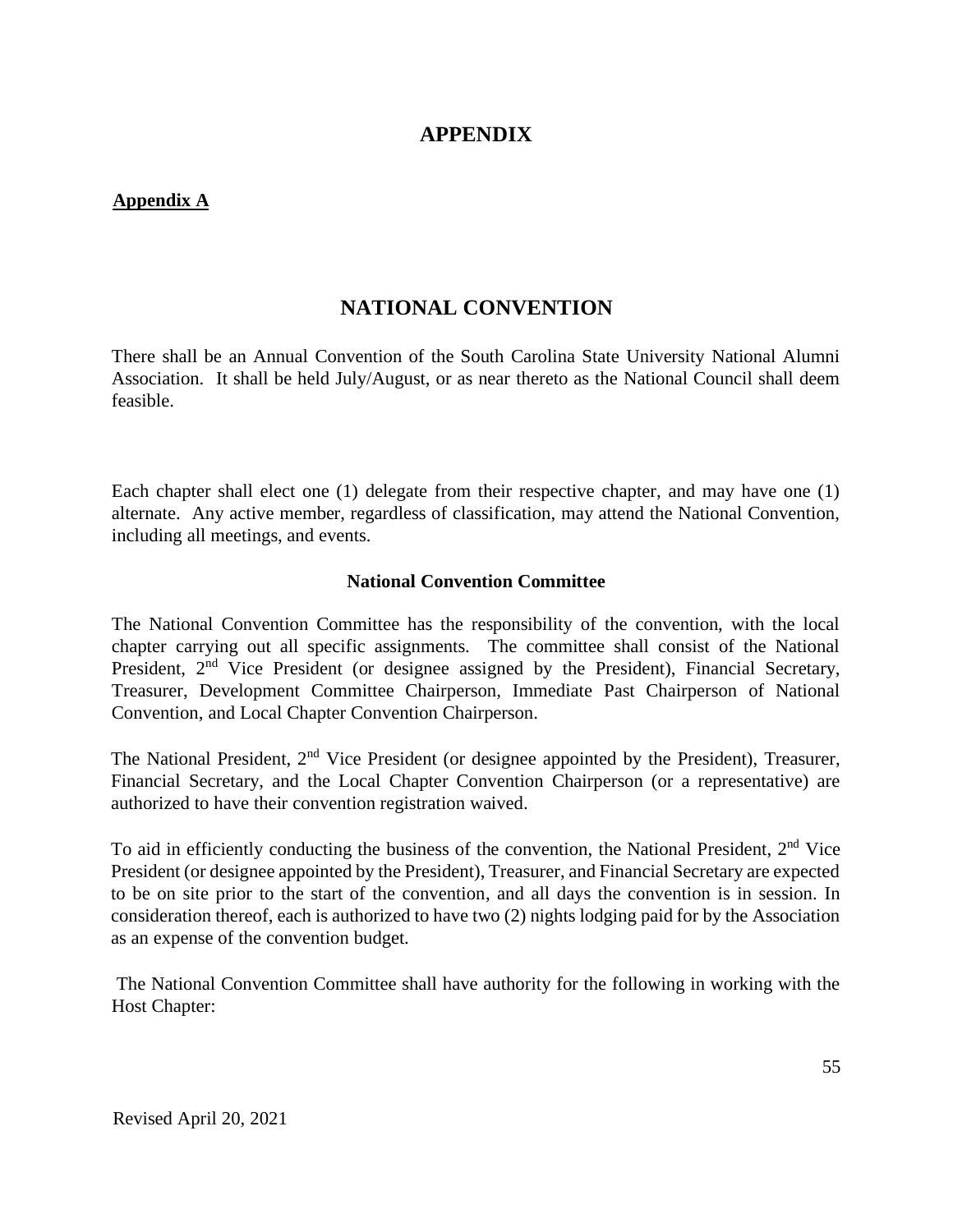- Establishment of areas
- Determination of policy and programs
- Receipt of contributions and donations
- Acceptance of the budget
- Periodic meetings with the Host Chapter

The Host Chapter shall work cooperatively with the National Convention Committee as follows:

- Acquisition of an appropriate place for lodging, workshops, luncheons, receptions, and banquet.
- Select appropriate chapter committees and delineate. responsibilities of each committee.
- Periodic meetings with National Convention Committee.

# Chapter Responsibilities For Hosting Convention

The following procedures are presented and approved as the responsibilities of the local chapter hosting the South Carolina State University National Convention. The management of the National Convention will be the responsibility of South Carolina State University National Alumni Association. Additional responsibilities may be added as deemed appropriate by the South Carolina State University National Alumni President and South Carolina State University National Alumni Convention Chairperson.

- Secure proposed contract for hotel and lodging space in the local market.
	- o Contract is reviewed by the National Alumni Convention Committee.
	- o National Alumni Convention Chairperson will communicate to finance team to provide funds for convention space.
	- o National Alumni Convention Committee is to be kept informed of all proposed agreements by the local chapter chairperson.
	- o Contract is signed by the National Alumni Convention Chairperson, or National Alumni President, to be forwarded to the local chapter for delivery to the appropriate venue.
- Research types, prices, colors, and appropriate souvenirs for registrants as well as gifts and recognition for speakers and workshop presenters.
- Prepare introductions of local area for Convention brochure to include transportation and directions.
	- o Secure appropriate information from local Chamber of Commerce and/or Visitors Bureau, et cetera.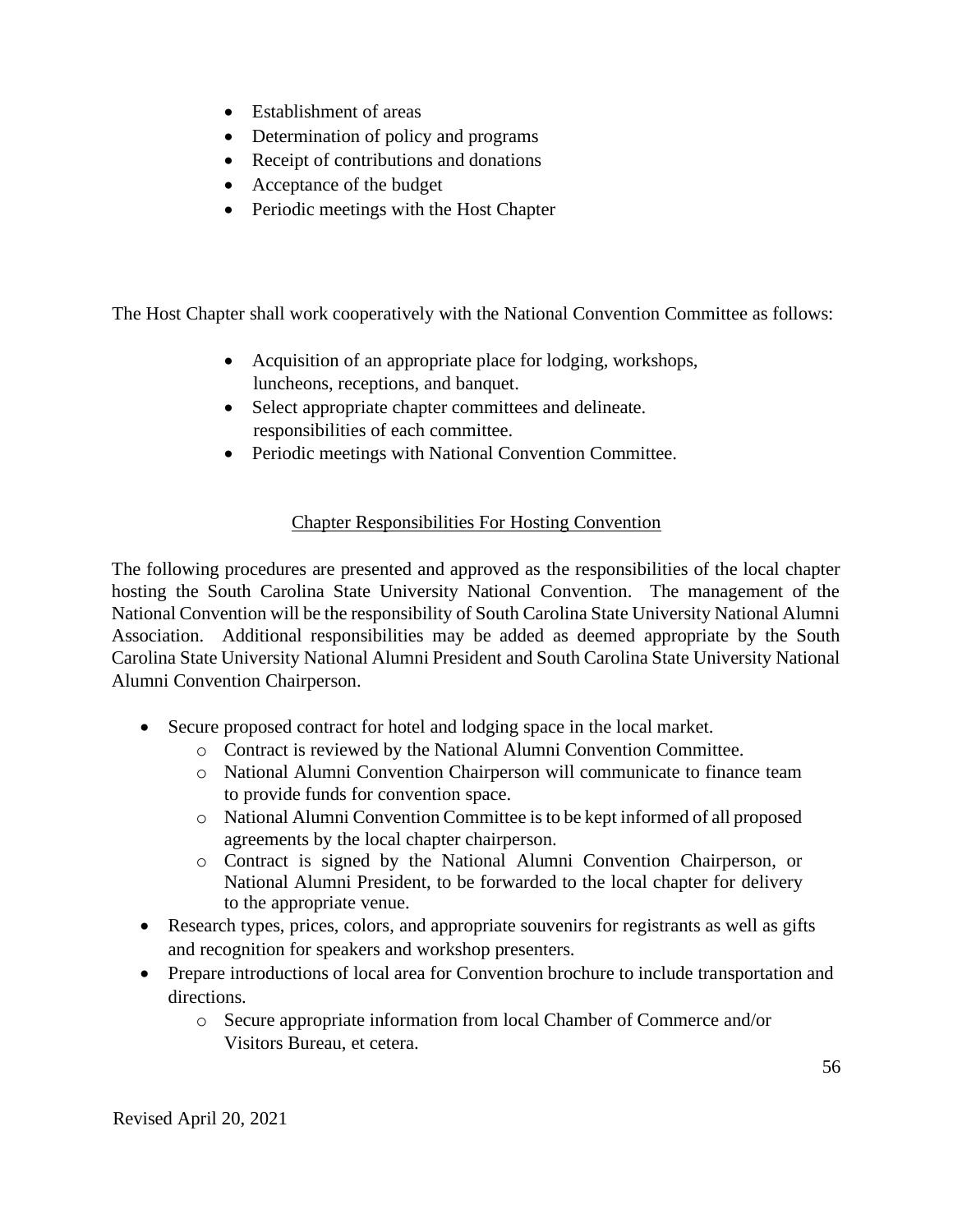- o Present suggestions for brochure front cover to National Alumni Convention Committee.
- o Help determine meal prices for each luncheon and banquet based on prices for the host chapter location.
- o Secure packets from hotel or designated venue with meal prices. A packet should be provided to the National Alumni Convention Committee.
- Identify prospective sponsors and supporters by developing a list of names and addresses. (Local chapter will be responsible for securing ads, patrons, and sponsorships from supporters.)
- Develop a forum to include community leaders, HBCU, and University officials.
- Plan for local committees locally, to include but not limited to, registration, hospitality, souvenir booklet, publicity, sponsorships, banquet, vendor, and housing.
- Develop a registration process to be used for registration.
- Secure vendors, location of vendors, and an appropriate cost based on convention location.
- Plan local chapter fundraiser. **Note:** Upon clearance of all bills incurred from the convention, 15% of profit will be given to host chapter.
- Host chapter chairperson and chapter president will be provided directional information, and is the direct link to National Alumni Convention Chairperson, National Alumni President.

# **Appendix B**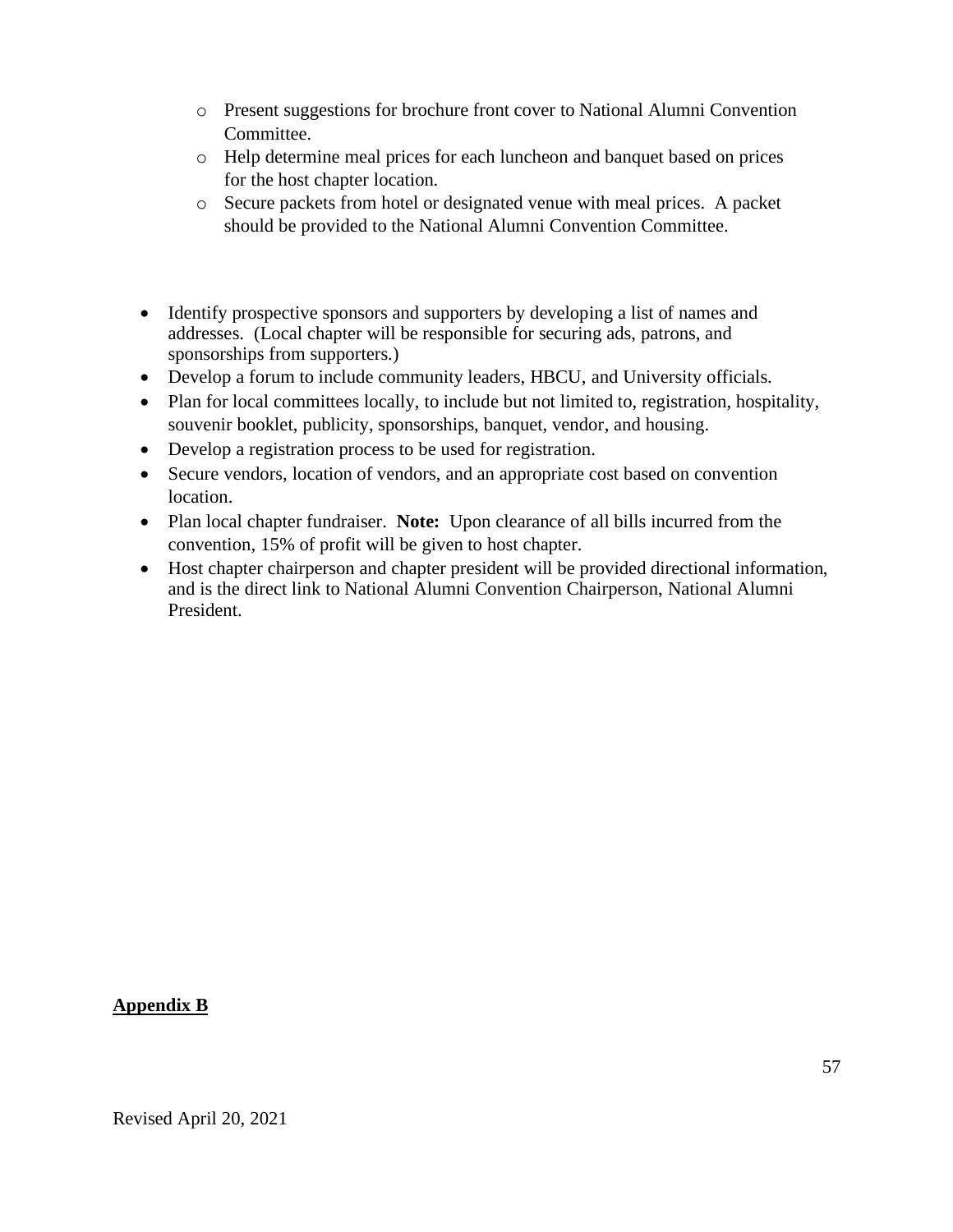# **CONFLICT OF INTEREST STATEMENT**

The Association is committed to integrity and fairness in the conduct of all of its activities. Inevitably, the interests of the Executive Committee/National Council/ Alumni members will involve them in organizations, causes, and other endeavors that intersect with the affairs of the Association. This conflict-of-interest statement is intended to give guidance on disclosure of conflicts. This conflict-of-interest statement applies to all persons holding positions of responsibility and trust on behalf of the Association, including but not limited to members of the Executive Committee/National Council and alumni members.

(Executive Committee /National Council/Alumni members). Individuals worthy of affiliation with the Association will govern themselves by the spirit of this statement.

- 1. Each Executive Committee member/National Council/Alumni member has the duty to place the interest of the Association foremost in any dealings on behalf of the Association. This accountability supersedes any conflicting loyalty to business interests, personal interests, or paid or volunteer service to other organizations.
- 2. No Executive Committee member/National Council/Alumni member will derive any personal profit or gain, directly or indirectly, by reason of his or her service to the Association.
- 3. The conduct of personal business between any Executive Committee member/National Council/Alumni member and the organization is prohibited (no self‐dealing).
- 4. Executive Committee members/National Council/Alumni members may not obtain for themselves, their relatives, or their friends a material interest of any kind from their association with the Association.
- 5. If an Executive Committee member/National Council/Alumni member has an interest in a proposed transaction with the organization in the form of a significant personal financial interest in the transaction or in any organization involved in the transaction or holds a position as trustee, director, or officer in any such organization, he or she must make full disclosure of such interest before any discussion or negotiation of the transaction and abstain from decision-taking actions. With disclosure to other participants, the work of the Association is furthered by the willingness of conflicted persons to share information bearing upon the matter under consideration.
- 6. No Executive Committee member/National Council/Alumni member may accept any payment or article of value from a grantee, potential grantee, or supplier, except nominal hospitality such as meals or token recognitions. In general, board members and staff should make every effort to decline to accept gifts on behalf of the Association, but in cases where it could be considered ungracious to decline, the Association representative should make clear that the gift is being accepted on behalf of, and will be given to, the Association.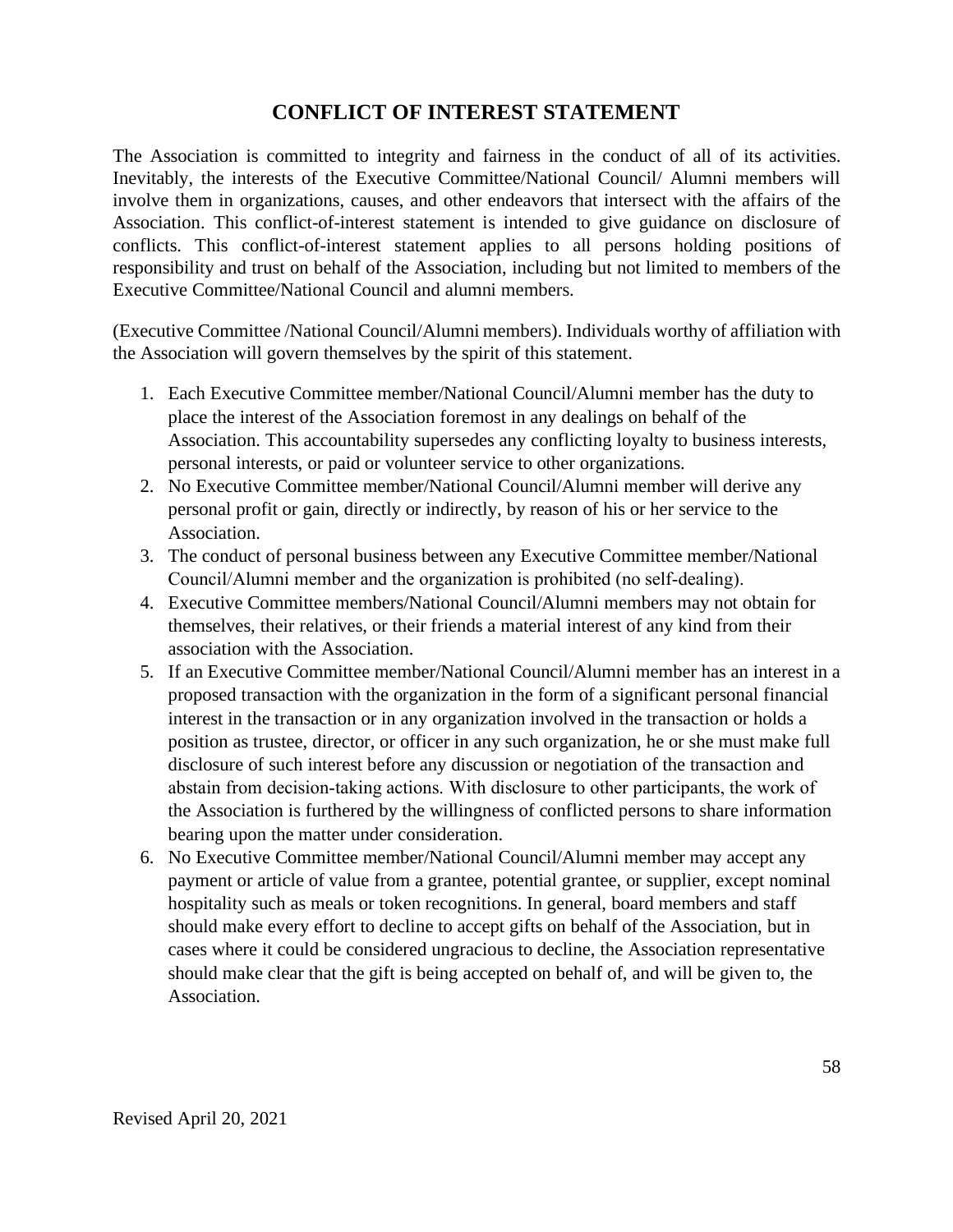7. If a conflict, or the potential appearance of a conflict exists, the Executive Committee member/National Council/Alumni member must recuse themselves by not influencing, attempting to influence, or participating in that discussion and/or vote.

# **Appendix C**

# **WHISTLEBLOWER POLICY**

South Carolina State National Alumni Association (The Association) requires the Executive Committee, National Council Members, Association members to observe high standards of business and personal ethics in the conduct of their duties and responsibilities. As members and representatives of the Association, we must practice honesty and integrity in fulfilling our responsibilities and comply with all applicable laws and regulations.

Reporting Responsibility:

This Whistleblower Policy is intended to encourage and enable members and others to raise serious concerns internally so that the Association can address and correct inappropriate conduct and actions. It is the responsibility of the Executive Committee, National Council, and members to report concerns about violations of the Association's code of ethics or suspected violations of law or regulations that govern the Association operations. No Retaliation It is contrary to the values of the Association for anyone to retaliate against any Executive Committee member, National Council, or member who in good faith reports an ethics violation, or a suspected violation of law, such as a complaint of discrimination, or suspected fraud, or suspected violation of any regulation governing the operations of the Association. An alumni member who retaliates against someone who has reported a violation in good faith is subject to discipline (What could be the discipline?)

Reporting Procedure:

The Association has an open-door policy and suggests that members share their questions, concerns, suggestions, or complaints with the President or Executive Committee. Complaints or concerns about suspected ethical and legal violations are required to report in writing to the Association's designated Executive Committee member, who has the responsibility to investigate all reported complaints. The Association's designated member is responsible for ensuring that all complaints about unethical or illegal conduct are investigated and resolved. The designated member will advise the Executive Committee of all complaints and their resolution and will report at least annually to the Finance Committee/Audit Committee on compliance activity relating to accounting or alleged financial improprieties. Accounting and Auditing Matters, the Association's designated member shall immediately notify the Audit Committee/Finance Committee of any concerns or complaints regarding accounting practices, internal controls, or auditing and work with the committee until the matter is resolved. Acting in Good Faith Anyone filing a written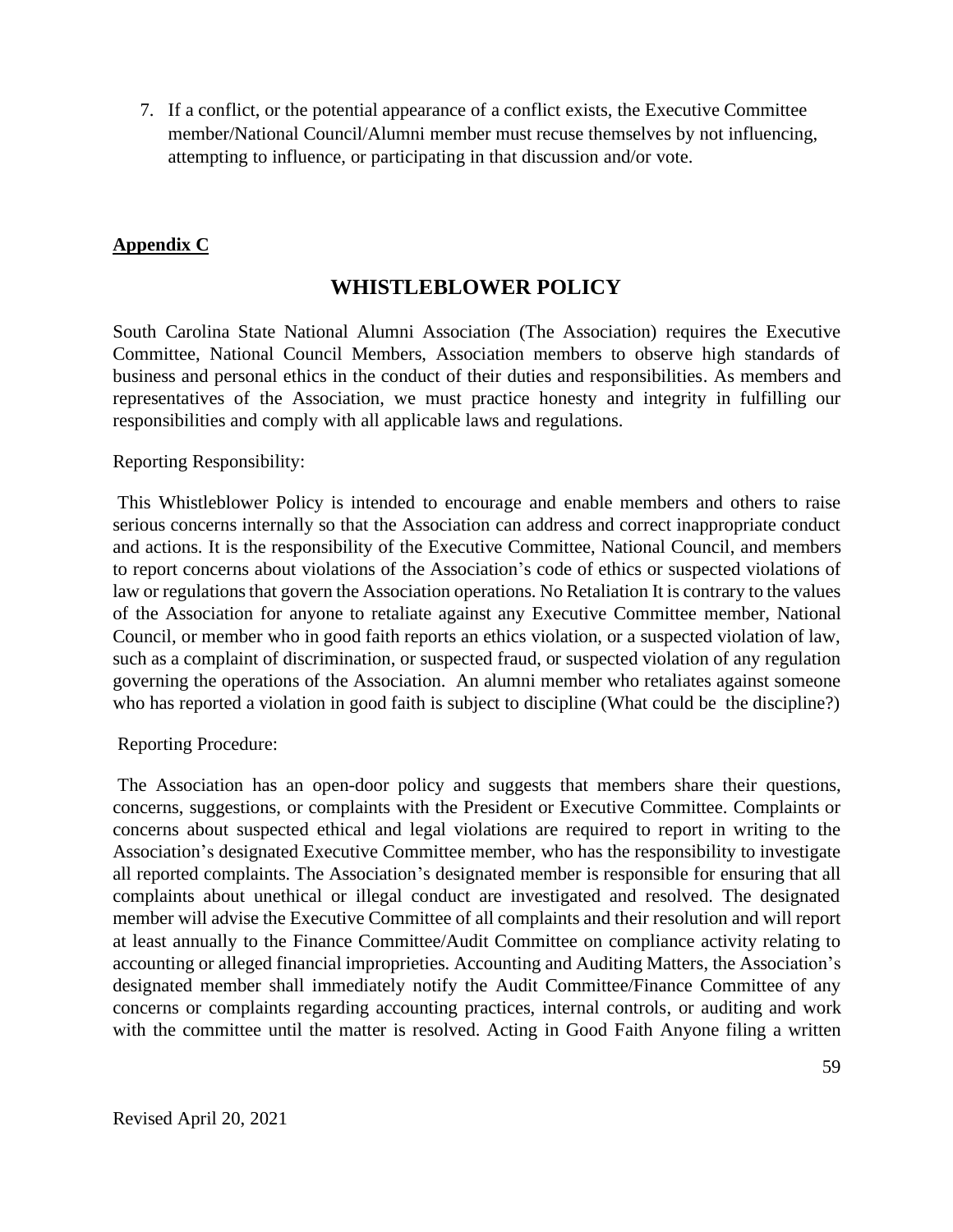complaint concerning a violation or suspected violation must be acting in good faith and have reasonable grounds for believing the information disclosed indicates a violation. Any allegations that prove not to be substantiated and which prove to have been made maliciously or knowingly to be false will be viewed as a serious disciplinary offense. Confidentiality Violations or suspected violations may be submitted on a confidential basis by the complainant. Reports of violations or suspected violations will be kept confidential to the extent possible, consistent with the need to conduct an adequate investigation. Handling of Reported Violations the Association's designated member will notify the person who submitted a complaint and acknowledge receipt of the reported violation or suspected violation. All reports will be promptly investigated, and appropriate corrective action will be taken if warranted by the investigation. Designated member: \*

{Note: Designated member may be an Executive Committee member, or a third party designated by the organization to receive, investigate and respond to complaints.}

{Name} {Title/Organization} {Contact information} Policy approved by the Executive Committee on {Date}.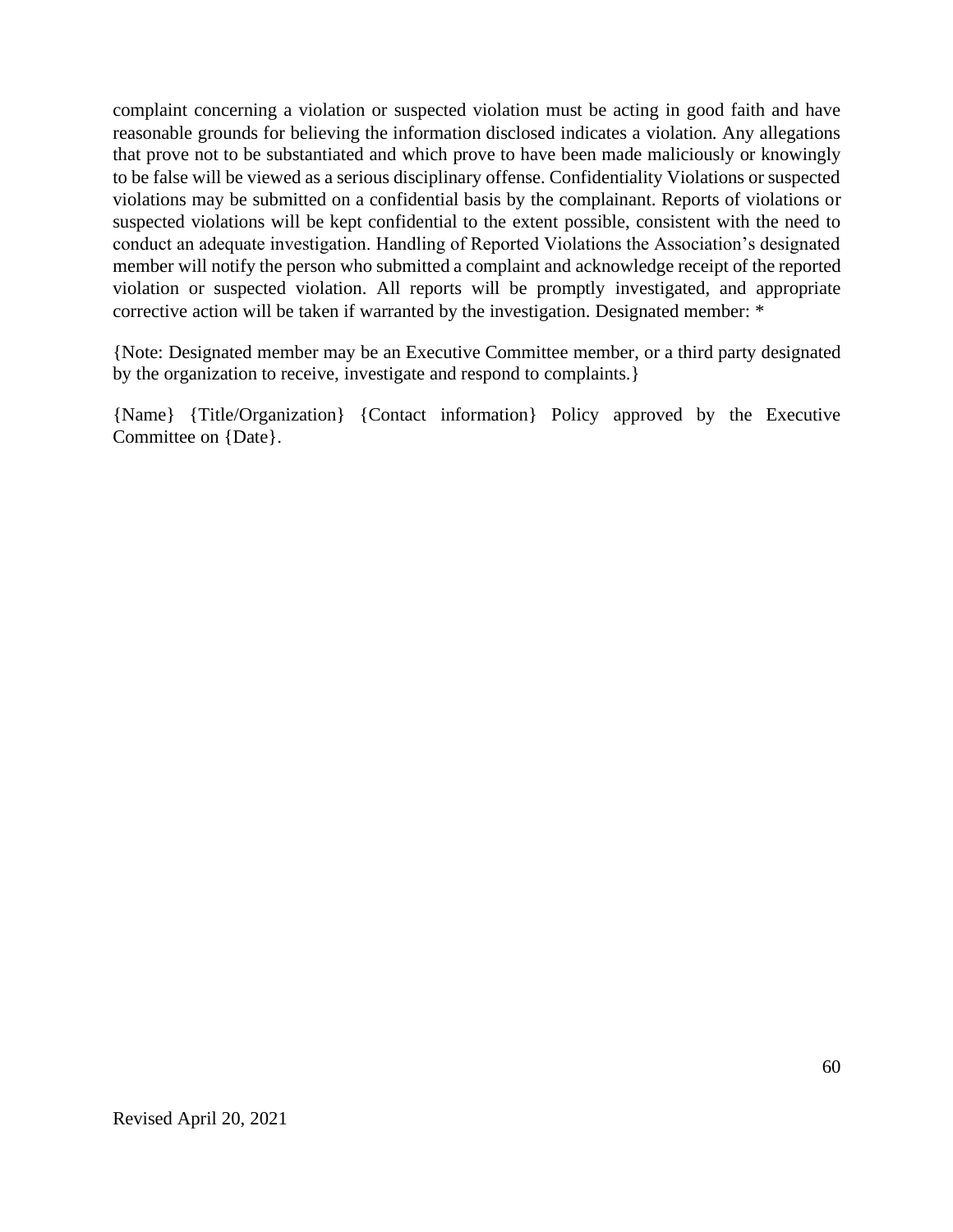**Appendix D**

# **CHAPTER BYLAWS TEMPLATE**

**South Carolina State University National Alumni Association**

**\_\_\_\_\_\_\_\_\_\_\_\_\_\_\_\_\_\_ CHAPTER** 

CONSTITUTION AND BYLAWS OF THE **\_\_\_\_\_\_\_\_\_\_CHAPTER** SOUTH CAROLINA STATE UNIVERSITY NATIONAL ALUMNI ASSOCIATION, INC. CITY, STATE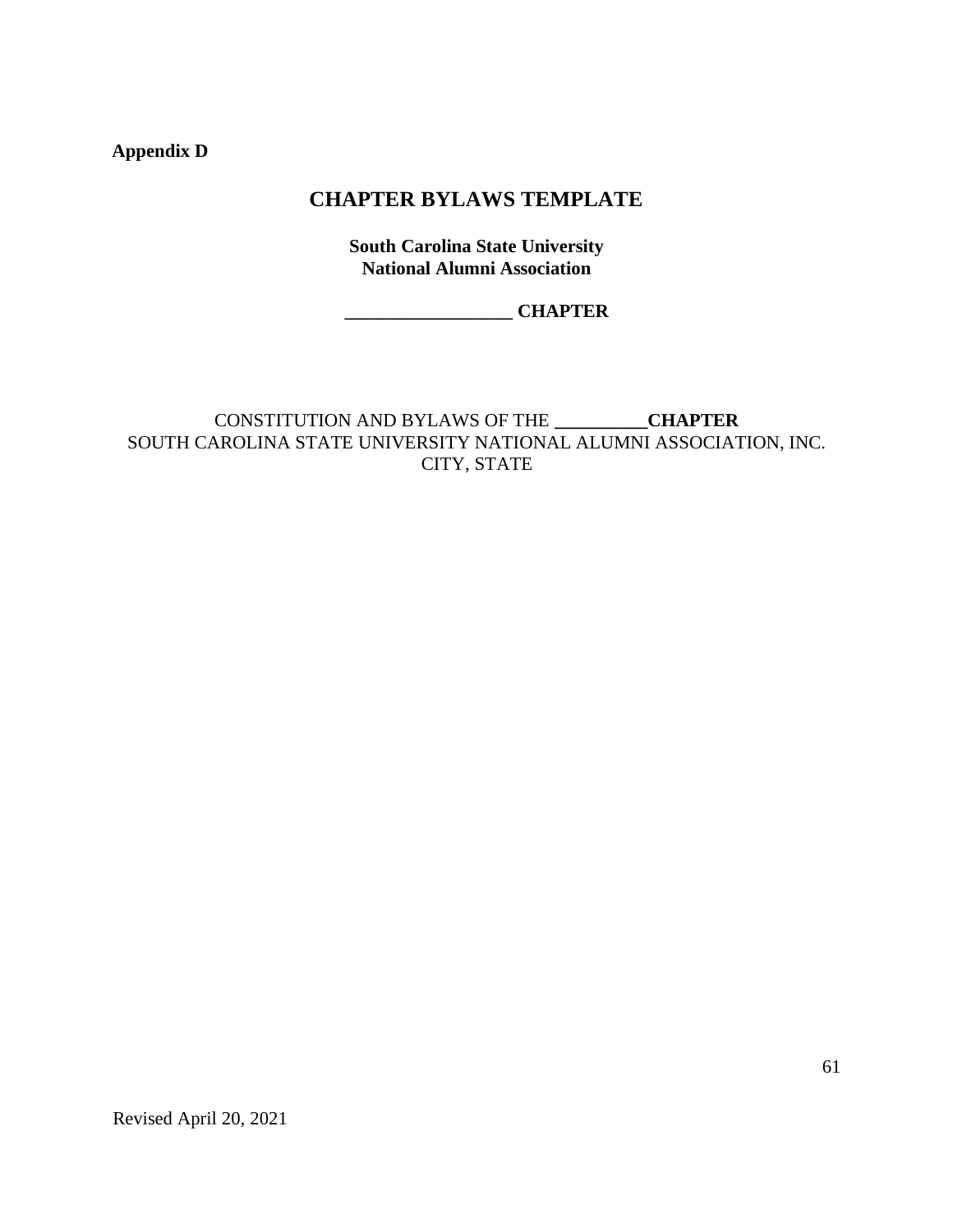#### **CONSTITUTION**

# **ARTICLE I NAME**

**Section 1.** This organization shall be known as the **Chapter of South Carolina** State University National Alumni Association, Inc. (SCSUNAA), hereafter called the \_\_\_\_\_\_\_Chapter SCSUNAA

#### **ARTICLE II MISSION AND OBJECTIVES**

- **Section 1. MISSION:** The Chapter of South Carolina State University National Alumni Association will be an integral force of the University in supporting and reinforcing its mission, aspirations, and goals. (additional wording may be added here to fit specifics of your chapter)
- **Section 2. OBJECTIVES**. The objectives of the Chapter are to:
	- a. Develop and maintain the spirit of the University;
	- b. Disseminate information;
	- c. Promote education and scholarship; and
	- d. Cement the bond of fellowship and loyalty to the University (Additional items may be added here) **ARTICLE III AUTHORITY**
- **Section 1.** The Executive Committee of the Chapter, in accordance with the Articles of Incorporation of the SCSUNAA, Inc., adopts and implements the Constitution and Bylaws to regulate the internal affairs of the \_\_\_\_\_\_\_Chapter SCSUNAA, Inc., as are appropriate to its authority and responsibilities.

The Chapter shall have the right to:

- a. Organize and constitute local Activities;
- b. Hear and adjudicate all matters that are referred to it on appeal or otherwise; and
- c. Support and contribute to the Endowment, Scholarship and Development Funds of the University.

(Additional items may be added here)

Revised April 20, 2021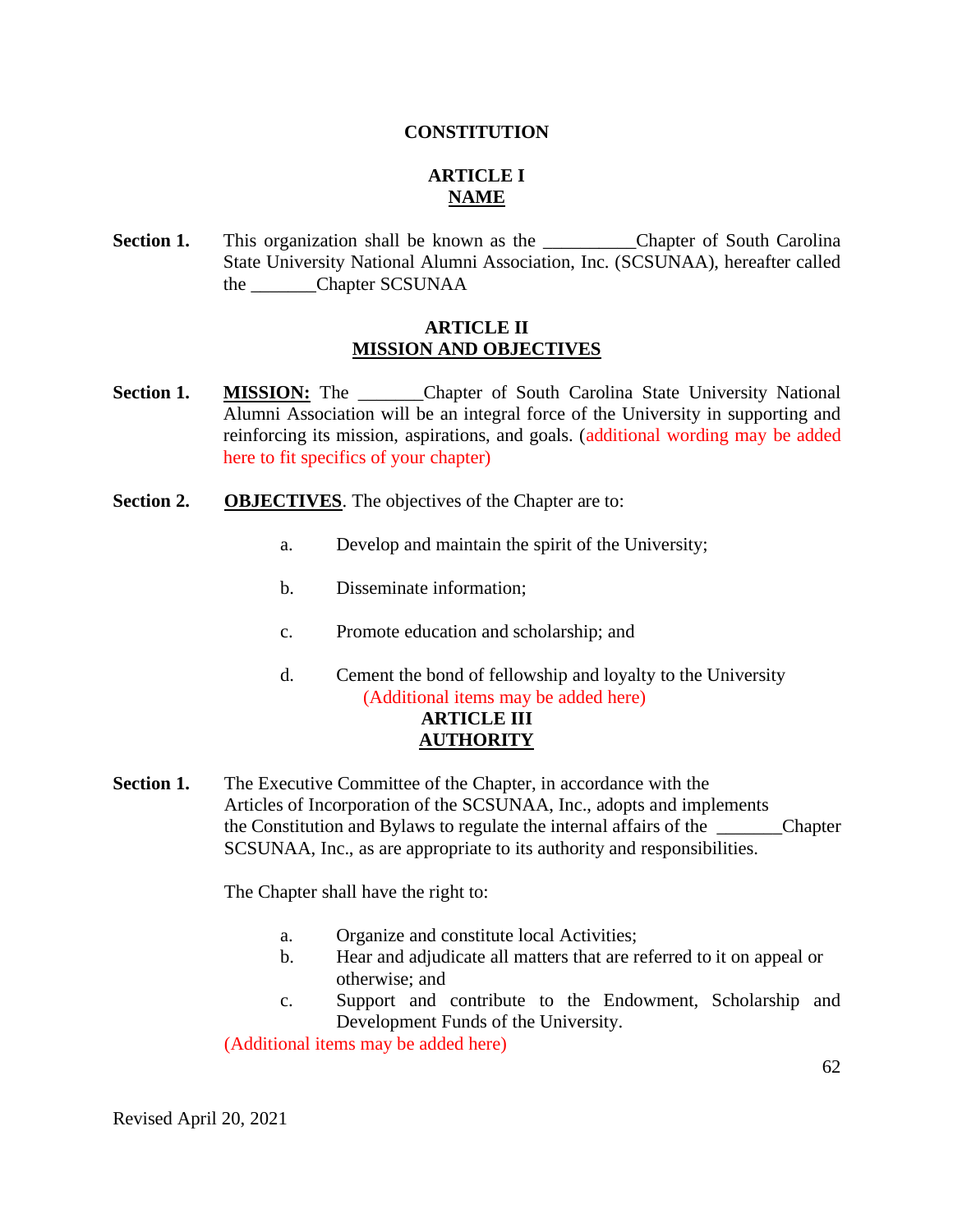**Section 2.** Elected Chapter Officers have the authority to conduct and take action on urgent business when the entire chapter cannot meet. All business conducted under this Section must be reported to the Chapter at its next meeting.

## **ARTICLE IV MEMBERSHIP**

**Section 1.** Membership shall be of four classes: (1) Chapter member, (2) At-Large member, (3) Associate member and (4) Life member. (More details may be supplied here)

#### **ARTICLE V OFFICERS AND ELECTIONS**

- Section 1. The Officers of this Chapter shall be a President, Vice President, Secretary, Financial Secretary, and Treasurer. They shall be elected for a term of two years. The officers will be installed at the next meeting following the election and shall immediately assume their official duties. (additional officers may be added - refer to National Constitution, Article V)
- **Section 2.** The President, of the Chapter, shall appoint the Parliamentarian to serve as an advisor.
- **Section 3.** An officer of the Chapter shall be a graduate or any person who has attended South Carolina State University for a minimum of one year.

#### **ARTICLE VI MEETINGS**

- **Section 1.** The Chapter shall hold a minimum of three (3) general meetings and one (1) annual meeting during the fiscal year. The Executive Committee of the Chapter shall determine the meeting dates, places, and times. (additional meetings may be added)
- **Section 2.** All matters not covered by this constitution and the current edition of Robert's Rules of Order, newly revised, shall be governed by the Chapter bylaws.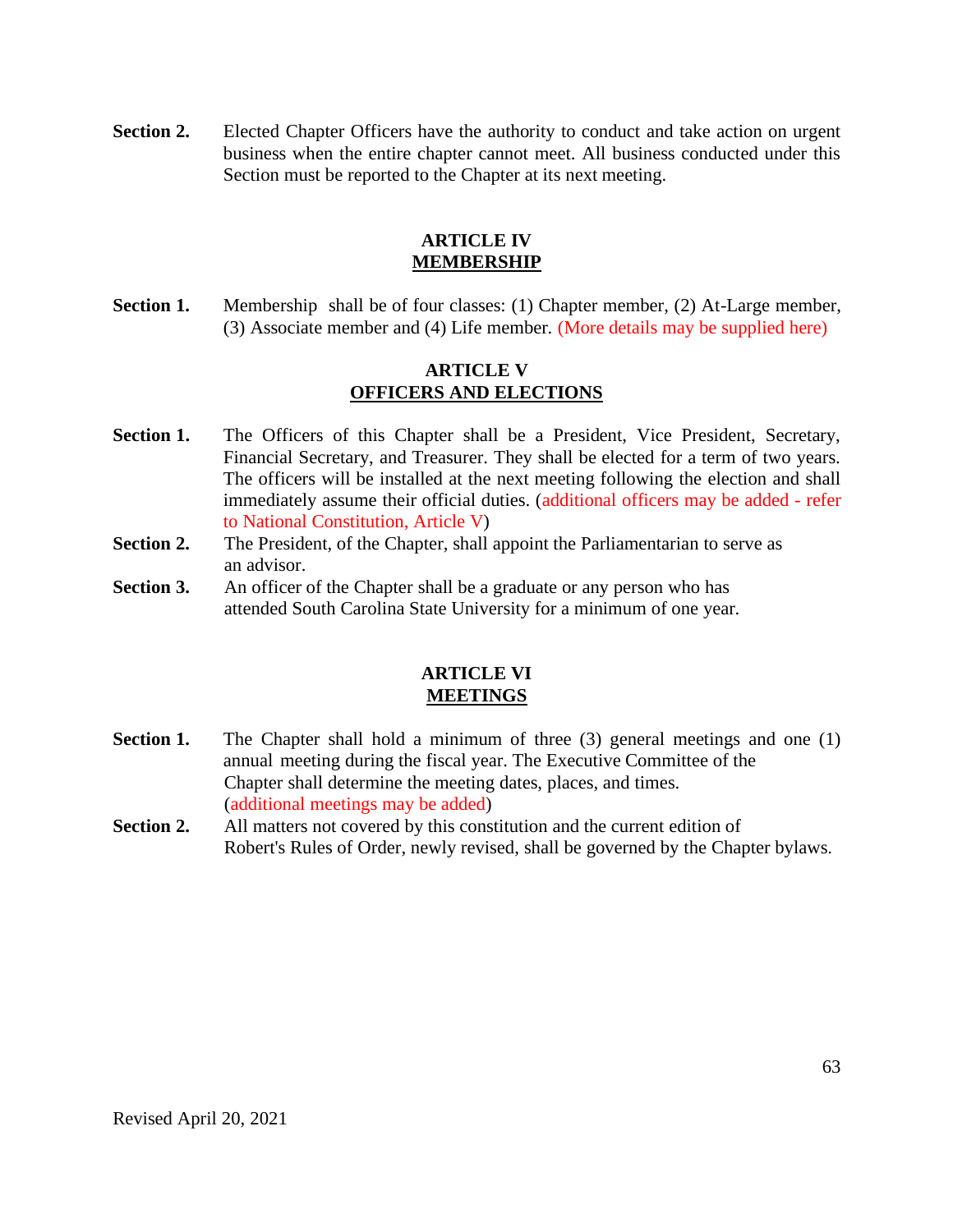#### **BYLAWS**

## **ARTICLE I MEMBERSHIP**

- **Section 1.** Chapter Member shall be a graduate or any person who has attended South Carolina State University for a minimum period of one year, who is affiliated with an organized chapter (consisting of five or more members) established and duly chartered under the Association who exemplifies the interest and desire to promulgate the mission of the Association. A chapter member has voting rights as indicated below:
	- a. In chapter elections
	- b. In Association elections for National officers
	- c. All voting matters brought forth at Chapter and National Council Meetings.
- **Section 2.** Associate Member shall be any person who has exemplified the interest and desires to promulgate the objectives as set forth in Article II, and received the approval of the majority vote of those present in a regular meeting. An Associate Member has voting rights as indicated below:
	- a. In chapter elections
	- b. In Association elections for National officers
	- c. All voting matters brought forth at Chapter and National Council Meetings.
- **Section 3.** Life Member shall be any Chapter Member who has satisfied the requirements for life membership as set forth by the National Association. A Life Member has all rights of other chapter members
- **Section 4**. Membership Cards shall be issued to Chapter Members or At-Large Members and Associate Members who are classified as financial members of the Association. The Executive Committee shall designate any additional qualifications. Special cards are authorized and issued to Honorary and Life members.

#### **ARTICLE II ADMINISTRATION**

**Section 1.** The Chapter Officers shall be as indicated in Article V of this Constitution.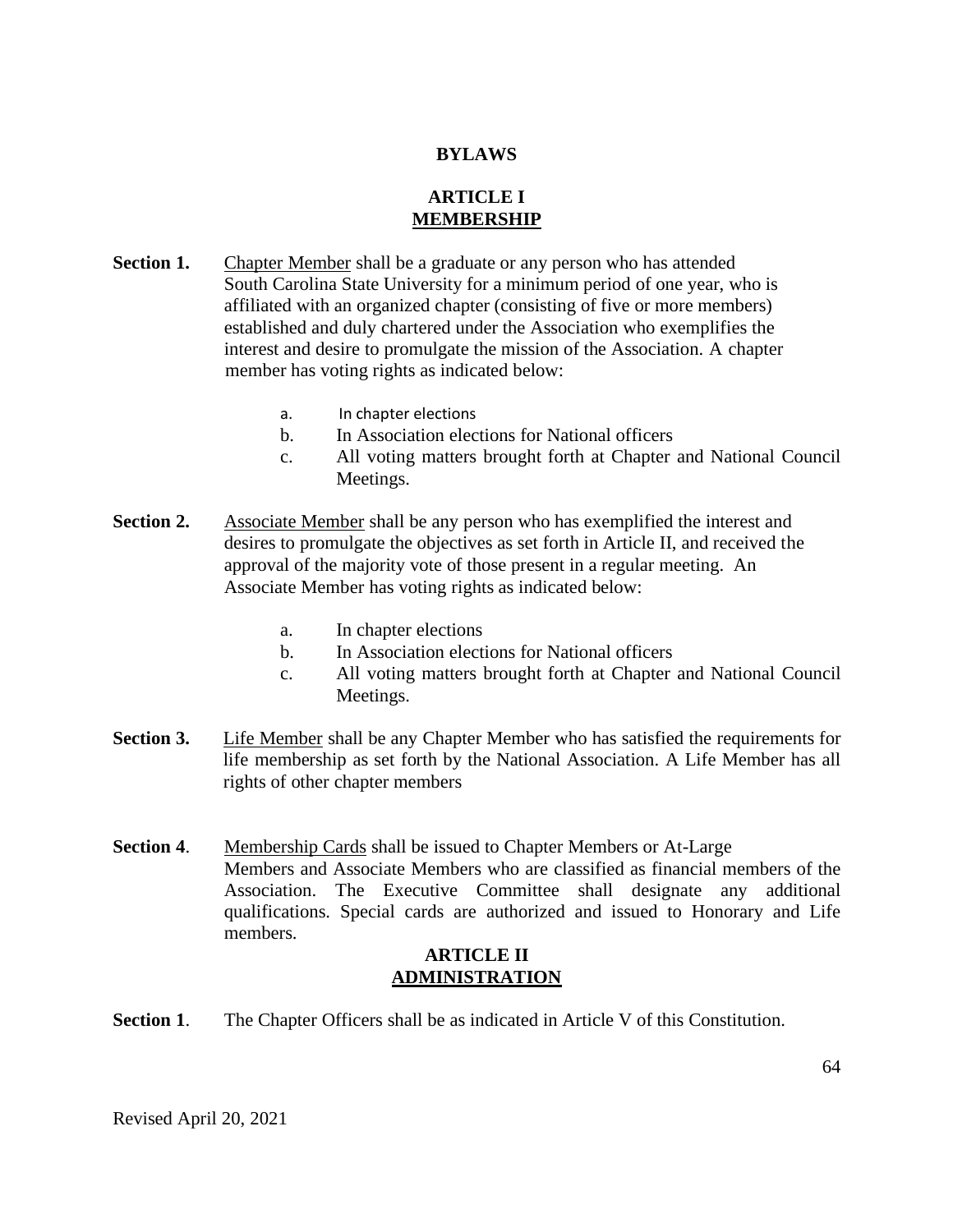- **Section 2.** The Executive Committee shall consist of all Chapter Officers, Immediate Past President, and Committee Chairpersons. They are expected to be present at all Chapter meetings. This committee shall convene before each Chapter meeting.
- **Section 3.** The Chapter shall maintain the following standing committees: Auditing, Chapter Scholarship, Development & Awards, Membership, Elections & Credentials, Hospitality, Constitution and Bylaws, Historian/Archive and Technology. (Other committees may be added)

#### **ARTICLE III DUTIES AND RESPONSIBILITIES OF OFFICERS AND COMMITTEES**

#### **Section 1**. **Elected Officers:**

- **The President** shall preside at all the meetings, appoint all standing committees and all other committees except as herein or otherwise provided. The President shall serve as Chairperson of the Executive Committee. The President shall provide an agenda for each chapter meeting.
- **The Vice President** shall preside in the absence of the President, exercise all functions of the President in case of his/her absence; serve on committees when appointed to such by the President.
- **The Secretary** shall record all transactions of official meetings and send a report of those transactions to all authorized members within thirty (30) days. The Secretary shall prepare letters for the President, as requested, and publish Chapter documentation as directed.
- **The Financial Secretary** shall receive and record all finances, and maintain financial records including both receipts and disbursements, and make a report each meeting to measure compliance with the annual budget. This position must be bonded with a recognized bonding institution. The Financial Secretary will chair the Credentials Committee.
- **The Treasurer** shall receive all monies from the Financial Secretary, give a receipt for monies received and promptly deposit these monies to the credit of the Chapter designated financial institutions. All checks shall be signed by the Treasurer and one other officer; (Chapter may decide the other signer). The Treasurer shall make an annual report at the annual meeting of the Chapter and other reports that are required by the Chapter.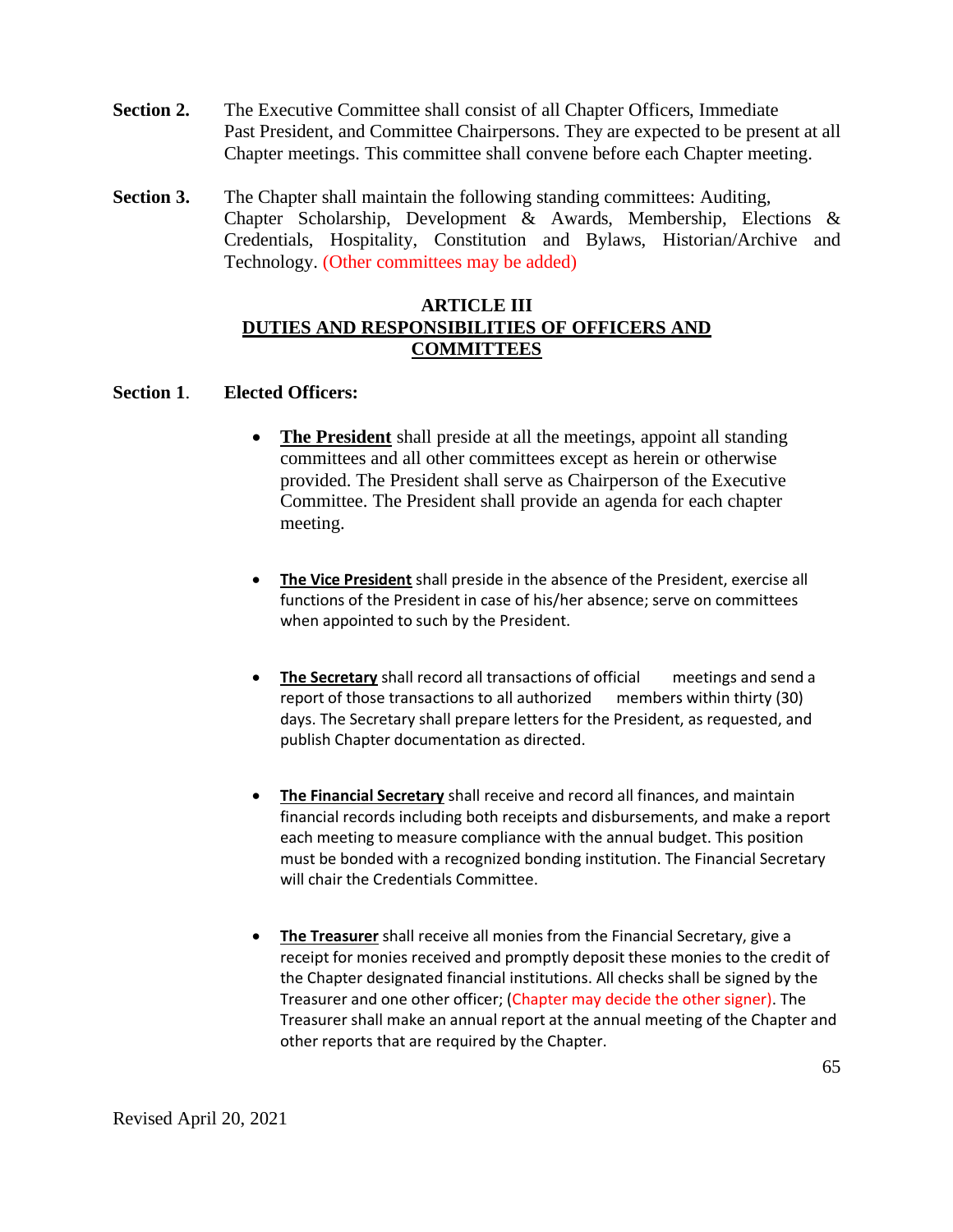This position must be bonded with a recognized bonding institution.

**The Chaplain** (Optional) shall lead invocations and benedictions where such prayers are offered at opening and closing of meetings or other events.

#### **Section 2. Appointed Officer:**

• **The Parliamentarian** shall advise the President and other officers, Committees and members of parliamentary procedures. He or she serves in an advisory capacity only.

#### **Section 3. Executive Committee's Responsibility**

The Executive Committee shall meet on the call of the President or on petition of two-thirds of the Executive Committee, between Chapter meetings.

### **Section 4. Other Committees Responsibility**.

- **Nominating/ Election Committee**. The Elections/Nominating Committee, an ad hoc committee, shall be elected by the Chapter. The President will appoint the chair. The Elections/Nominating Committee shall submit an official slate or roster of nominees for the various Chapter offices and execute the National Elections, as prescribed in these Bylaws, each odd year. (The year may be changed to even if preferred by the chapter)
- **Auditing Committee**. The Auditing Committee shall, at the end of each fiscal year, audit to ensure that the financial books of the Chapter are audited as directed by the Executive Committee.
- **Credentials Committee**. The Credentials Committee shall certify all nominees for office and determine whether chapters members are eligible to run for office and vote.
- **Hospitality/Social Welfare Committee**. The Hospitality/Social Welfare

Committee shall be responsible for planning activities for the Chapter and Executive Committee members whenever such meetings are held. This Committee shall be responsible for the organization and administration of all other events of the Chapter not assigned to any other committee. (More specific duties may be assigned by chapter) - optional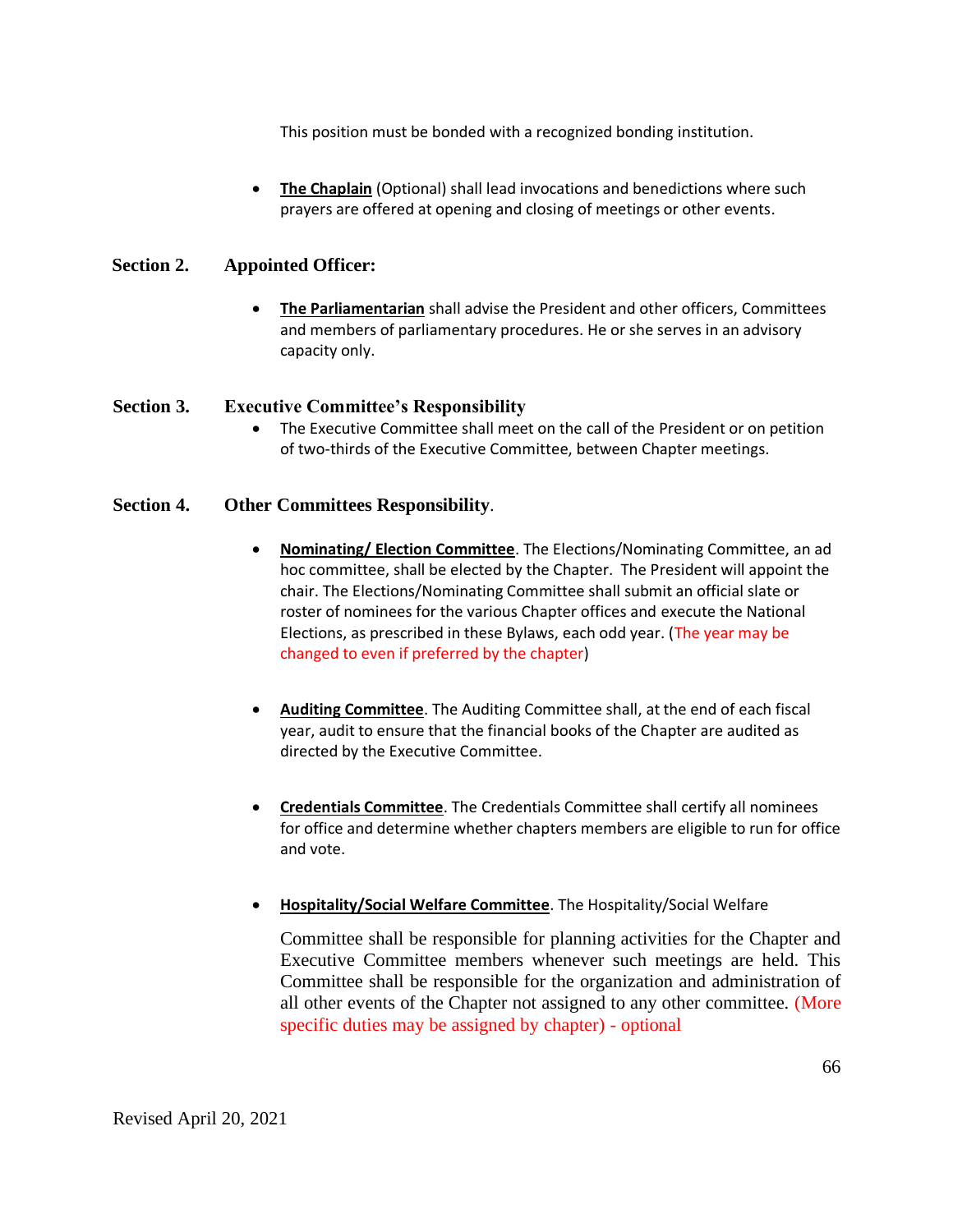- **Scholarship Committee.** The Scholarship Committee shall be responsible for soliciting local students for Alumni scholarships. The Committee shall secure materials and formulate necessary materials for applications and distribute it to each chapter member. Applicants must submit their applications to the National Scholarship Committee. (More specific duties may be assigned by chapter)
- **Membership Committee.** This Committee shall assist local chapters in recruiting, retaining, and reclaiming members. Each year, this committee shall promote an effort to provide recruitment activities for membership into Chapter. (More specific duties may be assigned by chapter)
- **Awards Committee.** The Awards Committee shall be subject to the direction of the National Association and shall submit nominations for such awards as may be approved, select the chapter winners and make appropriate arrangements for submissions to the National Association. (Details for local awards may be added here) optional
- **Constitution and Bylaws Committee**. The Constitution and Bylaws Committee shall receive proposed changes to the constitution and bylaws from chapter members and formulate recommendations for changes to the constitution and bylaws to be circulated to members and presented for approval at the annual meeting of the Chapter. The Constitution and Bylaws committee chair will work in conjunction with a Co-chair on the Chapter's policy and procedures manual.
- **Development Committee.** The Development Committee shall be responsible for planning activities and programs to raise funds designed to improve the Chapter and National Association. This committee shall be the principal fundraising entity in the Chapter.

#### • **Information Technology Committee:**

The Technology Committee shall ensure that alumni and supporters have personal access to information about the Chapter and National Association. This committee shall continually examine and implement current technologies to fundamentally improve the way the Chapter interacts and communicates in order to accomplish its' overall mission and goals. This committee is responsible for the Management of the Chapter's website.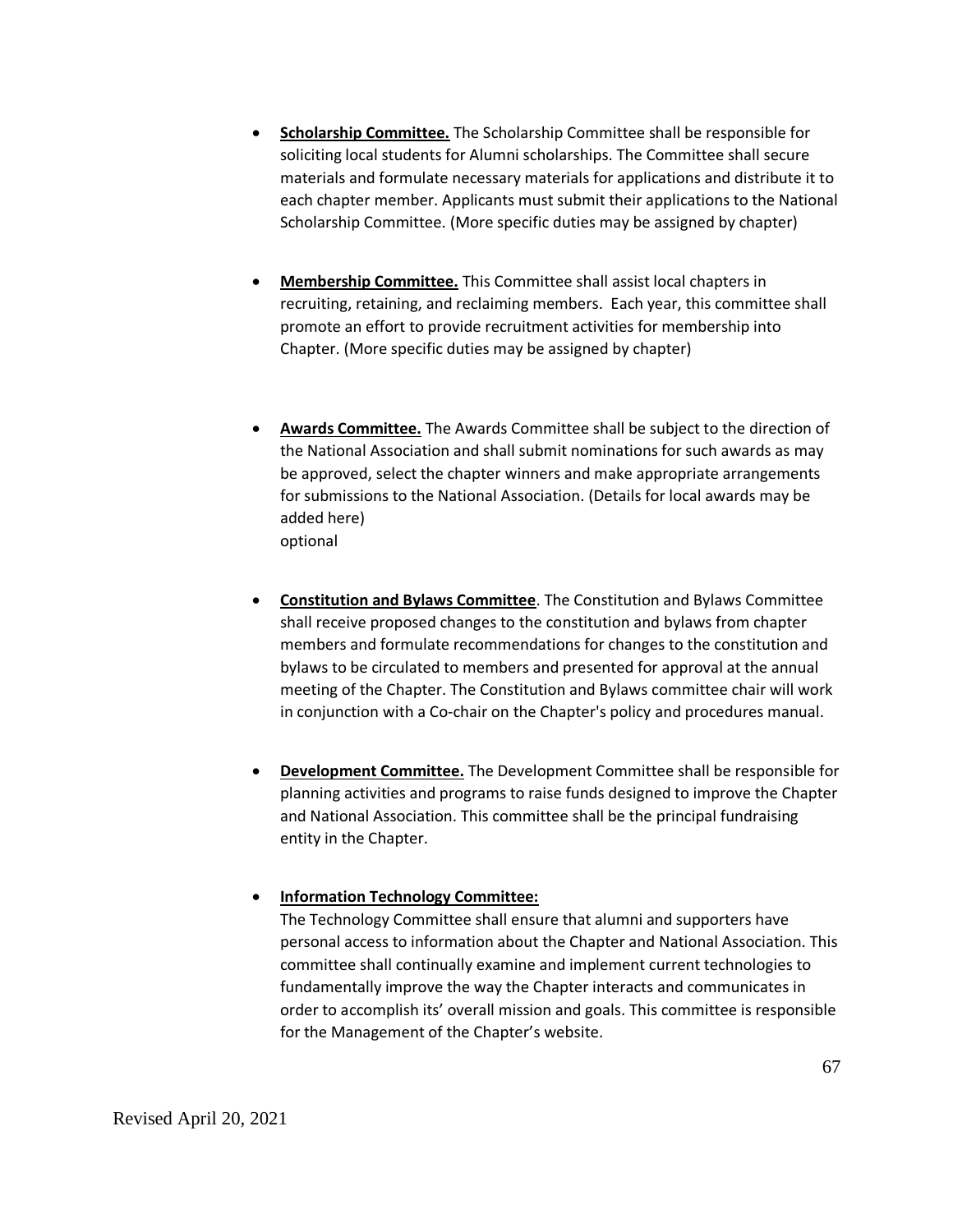#### • **Historian/Archive Committee**

The Historian shall maintain and archive the historical files of the Chapter, maintain materials produced by the Chapter, and document Chapter achievements through the years. The Historian shall maintain organized historical files and provide this information to members as requested. optional

#### **ARTICLE IV TENURE OF OFFICERS**

- **Section 1.** All officers shall be elected for a period of two years and shall be eligible for reelection for one additional consecutive term in that office, except as provided for Article VII, Section 8. If an officer has the desire to continue in the same capacity, they may seek said office after staying out for one term. (May add local specifics)
- **Section 2.** The immediate past President of the Association shall become a member of the Executive Committee.
- **Section 3.** All Committee Chairpersons shall be members of the Executive Committee.

#### **ARTICLE V ELECTION OF OFFICERS**

**Section 1.** All officers of this Chapter shall be elected by the voting members of this Chapter, each odd year by the "BALLOT BY MAIL SYSTEM" or the "ELECTRONIC BALLOT SYSTEM", except as provided for in Section 7 and 8 of VII. Under this system, every At-Large, chapter, associate (financial), and life member shall be entitled to one vote for each office to be filled. All ballots shall be distributed to voting members by mail through the United States Postal System, the approved electronic ballot/voting system or both

#### **(Edit to Specify chapter voting procedure)**

**Section 2.** Any voting member who has met the following: attended at least three Chapter meetings within the last 24 months may become a nominee for any national office of the three General meetings; at least one must be an annual meeting. To qualify for Chapter President, First Vice President, and Second Vice President, one must meet the following qualifications: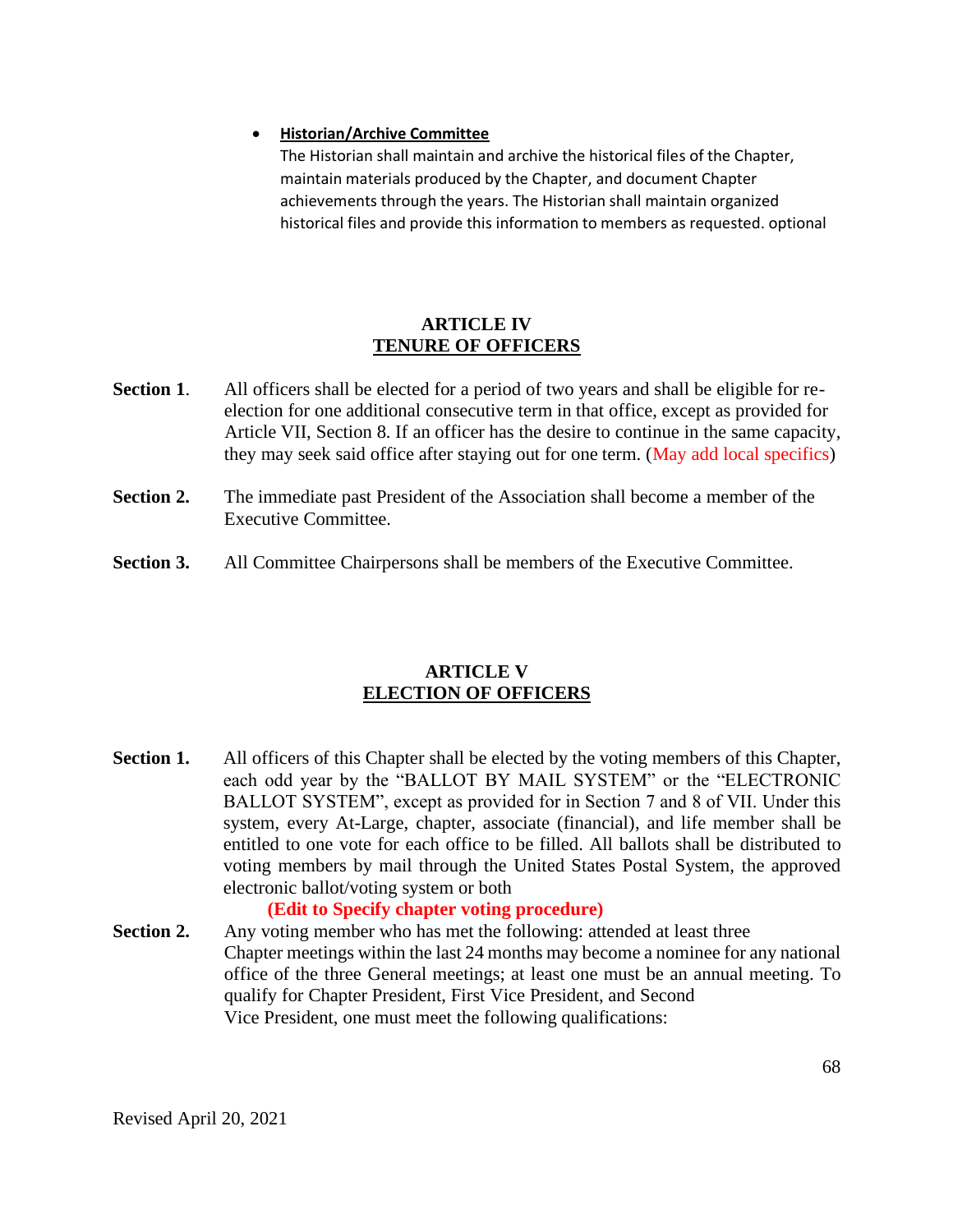- 1. Member of the SCSUNAA for a minimum of 5 years.
- 2. Served as a member of the National Council for a minimum of one 2-year term.
- 3. Attended a minimum of three (3) General Meetings during the 24-month period prior to the election.  **(May be edited to meet chapter requirements)**
- **Section 3.** Each election year, the Nominating/Election Committee shall circulate nomination blanks 180 days prior to the "May" meeting to active chapters and general members. Nominations will also be accepted during a National Meeting that precedes the Nominations deadline. Each nomination must be submitted by a financial member of the Association.

**(May be edited to meet chapter requirements)**

- **Section 4.** The Nominating/Election Committee shall prepare with the aid of "Nominating" Blanks" an official ballot. This Committee shall prepare the official ballot after the Credentialing Committee has considered eligibility of all nominations received from individual members. The prepared ballot shall include space for write-in candidates and shall be circulated to every active chapter member not less than 30 days prior to the date of the election meeting.
- **Section 5.** All ballots must be sent through the United States Mail to arrive at the approved election receipt address in a sealed envelope at least five (5) business days prior to the date of the "May" meeting or submitted through the approved electronic ballot/voting system. THE SEALS ON ENVELOPES ARE NOT TO BE BROKEN UNTIL THE OFFICIAL ELECTION CONFIRMATION PROCESS BEGINS PRIOR TO THE "MAY" MEETING.

**(May be edited to meet chapter requirements)**

- **Section 6.** In case of a vacancy in the office of the President, the First Vice-President shall become the President. In the case of a vacancy in the office of the First Vice-President, the Second Vice-President becomes the First Vice-President. In the event of a vacancy in the office of the Second Vice-President, the vacancy shall be filled as provided for in Section 7 of this Article.
- 69 **Section 7.** In the event of a vacancy in the offices of the Second Vice-President, Recording Secretary, Financial Secretary, Corresponding Secretary, Treasurer or Chaplain, the name of a qualified nominee (as determined by the Nominating Committee) shall be submitted to the Executive Committee within 30 calendar days for consideration to fill the said vacancy (or vacancies). The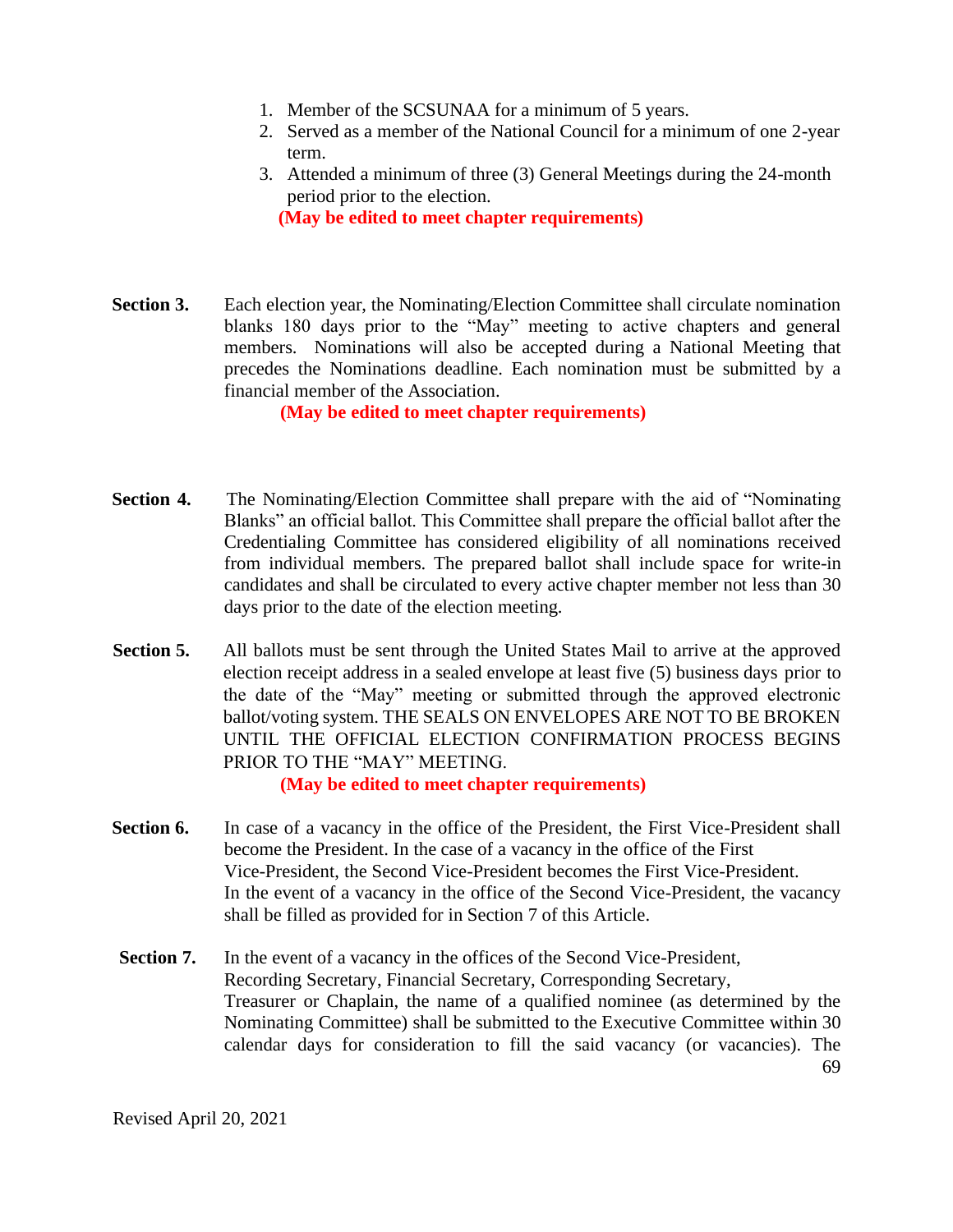Executive Committee shall approve or disapprove the aforementioned nominee by a simple majority. Upon approval of the Executive Committee, the Nominee immediately assumes the office in question.

**Section 8.** No person who has held the position for more than one year of a term to which some other was elected shall be elected to the office more than once. But, this Article shall not apply to any person holding the office when this Article was proposed or approved.

## **ARTICLE VI MEETING**

**Section 1.** Meetings shall be as prescribed in Article VI of this Constitution.

#### **ARTICLE VII QUORUM**

**Section 1.** A quorum shall consist of the voting members present at the time the meeting is scheduled.

## **ARTICLE VIII FISCAL YEAR**

**Section 1.** The fiscal year shall be from July 1 to June 30 of any given year.

## **ARTICLE IX DUES**

- **Section 1.** Annual Chapter membership dues shall be established at the Annual Meeting and payable at any time during the fiscal year. **(May be edited to meet chapter requirements)**
- **Section 2.** Annual chapter assessments shall be established by the Annual Meeting and payable during the fiscal year, but no later than December 31
- **Section 3.** Each chapter, upon receipt of annual individual membership dues, shall forward dues along with financial roster to the Financial Secretary no later than December 31.

# **ARTICLE X AMENDMENTS**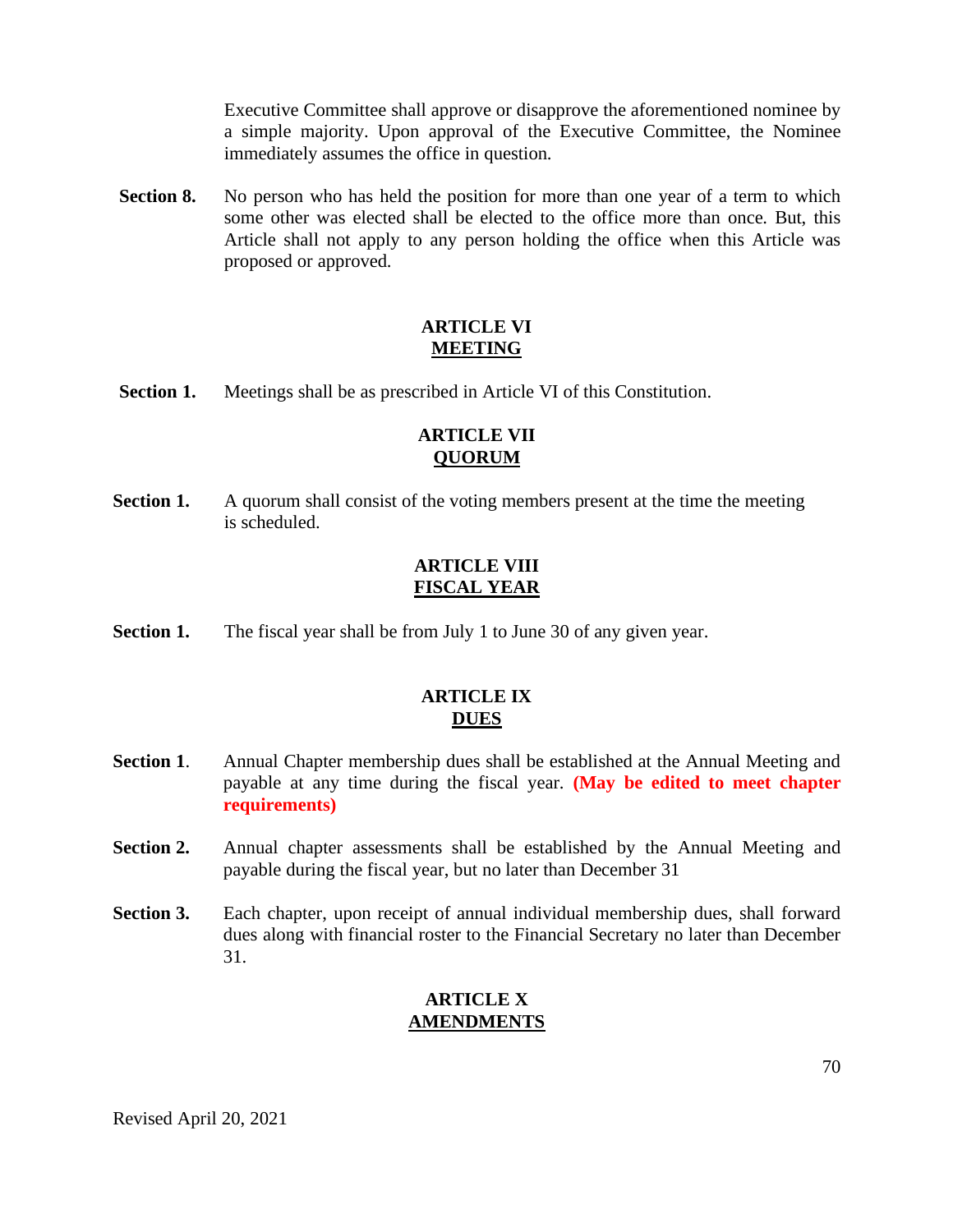- **Section 1.** These Bylaws may be amended at any general body meeting of the Chapter by a two-thirds vote, provided that a financial member has submitted in writing the amendment change at the previous meeting to the Constitution and Bylaws Committee.
- **Section 2**. The Constitution and/or Bylaws may be amended by a two-third vote of the members present at the Annual Meeting.

#### **ARTICLE XI ARTICLE OF INCORPORATION**

- **Section 1.** In the event of dissolution, the residue assets of the Chapter will be turned over to one or more organizations which themselves are exempt as organizations described in section 501 (c) (3) and 170 (C) (2) of the Internal Revenue Code of 1954 or corresponding section of any prior or future Internal Revenue Code, or to the Federal, State, or Local Government for exclusive public purpose.
- **Section 2**. Notwithstanding any other provision of these articles, this corporation shall not carry on any other activities not permitted to be carried on by (a) a corporation exempt from Federal income tax under section 501 (c) (3) of the Internal Revenue Code of 1954 or the corresponding provision of any future United States Internal Revenue Law or (b) a corporation whose contributions are deductible under section 170 (c) (2) of the Internal Revenue Code of 1954 or any future United States Internal Revenue Law.

### **ARTICLE XII ARTICLE OF IMPEACHMENT**

**Section 1.** Any elected officer that fails to carry out the duties of that office in keeping with the Constitution and Bylaws may be voted out of office by a two-thirds majority at the Annual Meeting or a call meeting for that specific purpose. The President or a majority of the voting members of the Executive Committee may convene the call meeting.